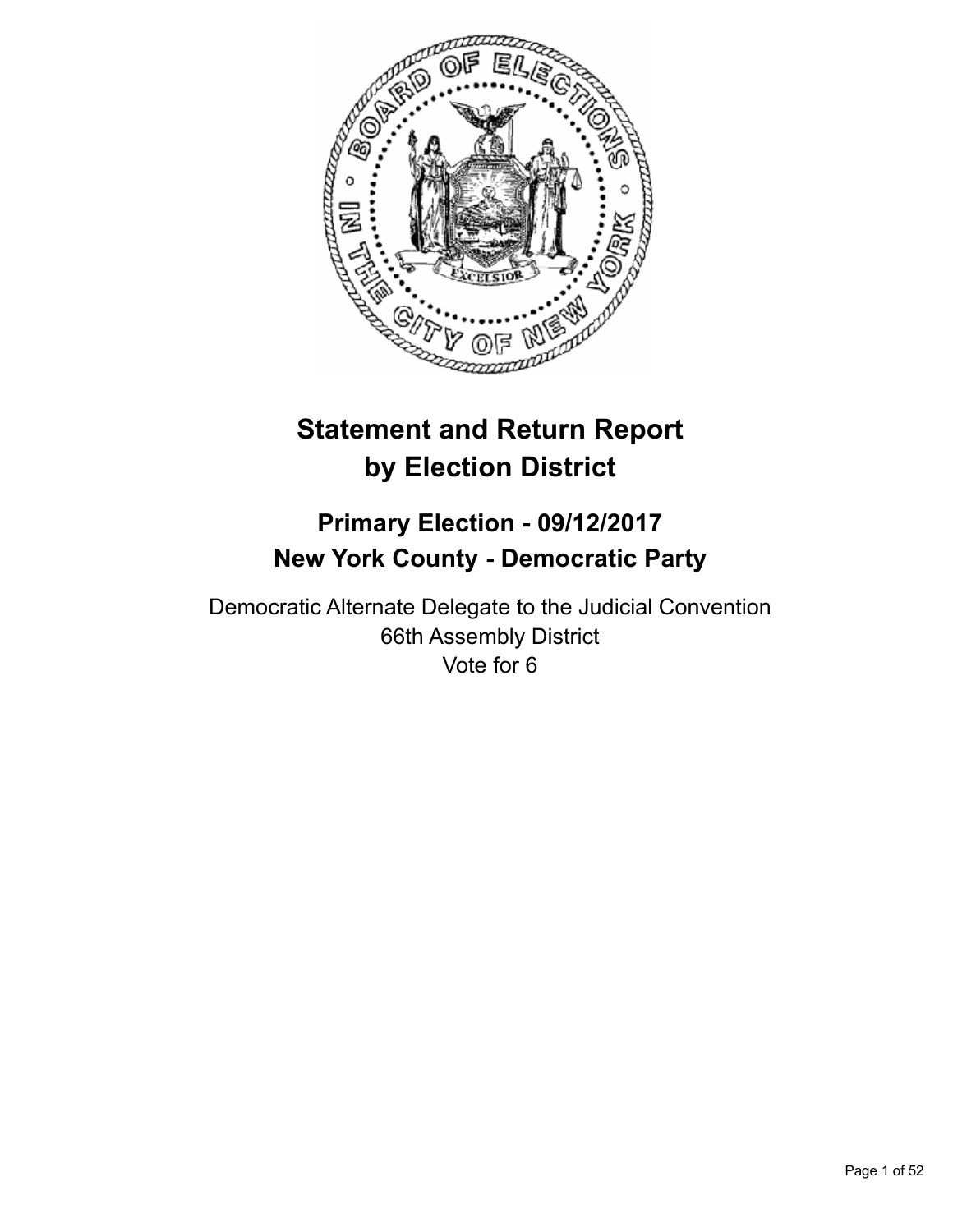

| <b>PUBLIC COUNTER</b>                                    | 72       |
|----------------------------------------------------------|----------|
| <b>MANUALLY COUNTED EMERGENCY</b>                        | 0        |
| ABSENTEE / MILITARY                                      | 1        |
| <b>AFFIDAVIT</b>                                         | 1        |
| <b>Total Ballots</b>                                     | 74       |
| Less - Inapplicable Federal/Special Presidential Ballots | $\Omega$ |
| <b>Total Applicable Ballots</b>                          | 74       |
| THOMAS A. BROWN                                          | 22       |
| ALIX FREDRIKA KUCKER                                     | 23       |
| DAVID J. KARLIN                                          | 23       |
| KATHERINE SLAWINSKI                                      | 28       |
| <b>DEBORAH FINSTON</b>                                   | 25       |
| <b>HAROLD DONOHUE</b>                                    | 22       |
| JOHN R. SCOTT                                            | 21       |
| <b>THOMAS CONNOR</b>                                     | 21       |
| WAYNE L. SUNDAY                                          | 17       |
| ARIES DE LA CRUZ                                         | 25       |
| <b>Total Votes</b>                                       | 227      |
| Unrecorded                                               | 217      |

| <b>PUBLIC COUNTER</b>                                    | 58       |
|----------------------------------------------------------|----------|
| <b>MANUALLY COUNTED EMERGENCY</b>                        | $\Omega$ |
| <b>ABSENTEE / MILITARY</b>                               | 14       |
| <b>AFFIDAVIT</b>                                         | $\Omega$ |
| <b>Total Ballots</b>                                     | 72       |
| Less - Inapplicable Federal/Special Presidential Ballots | 0        |
| <b>Total Applicable Ballots</b>                          | 72       |
| THOMAS A. BROWN                                          | 24       |
| ALIX FREDRIKA KUCKER                                     | 22       |
| DAVID J. KARLIN                                          | 25       |
| KATHERINE SLAWINSKI                                      | 27       |
| <b>DEBORAH FINSTON</b>                                   | 33       |
| <b>HAROLD DONOHUE</b>                                    | 19       |
| JOHN R. SCOTT                                            | 13       |
| THOMAS CONNOR                                            | 13       |
| <b>WAYNE L. SUNDAY</b>                                   | 9        |
| ARIES DE LA CRUZ                                         | 21       |
| <b>Total Votes</b>                                       | 206      |
| Unrecorded                                               | 226      |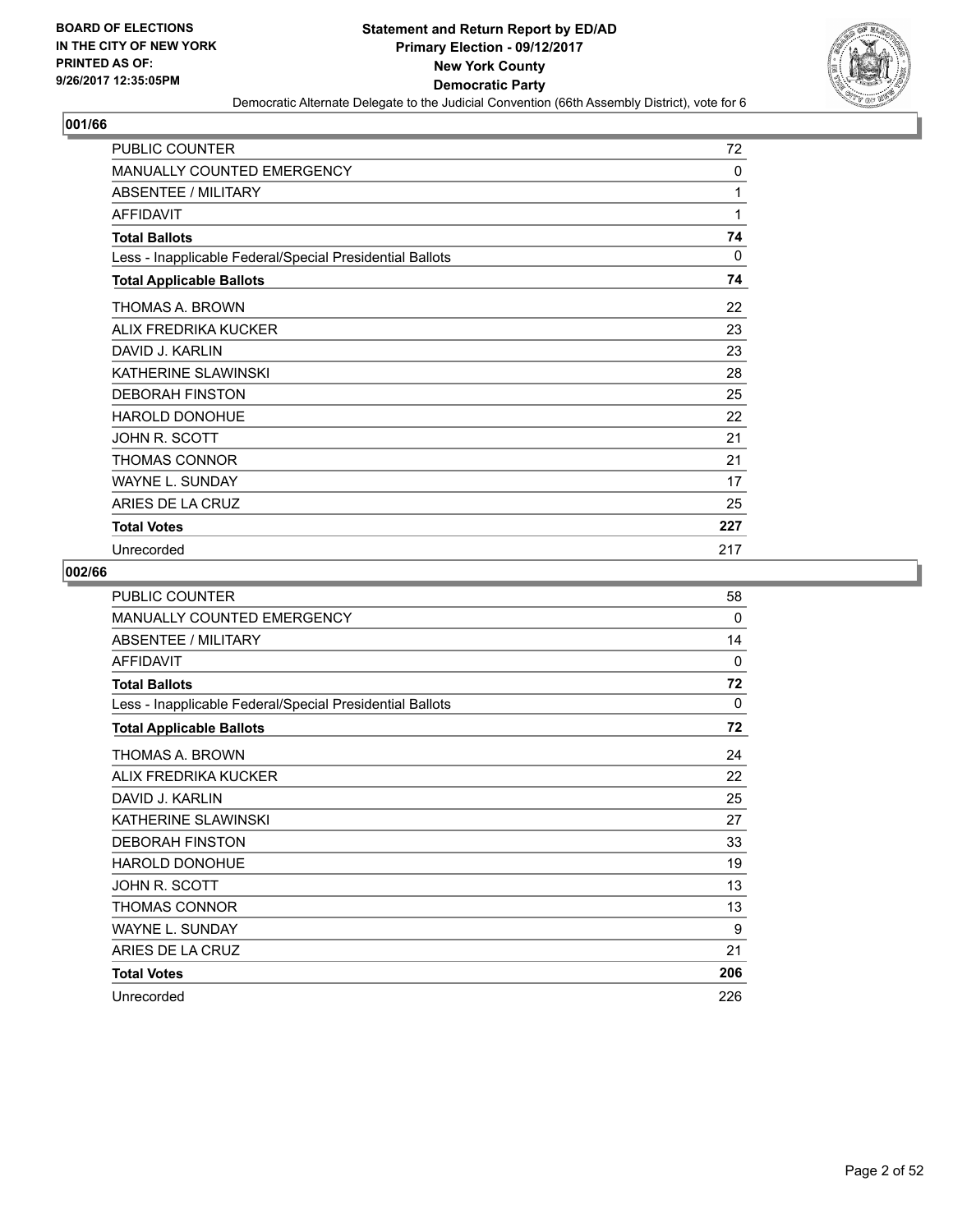

| <b>PUBLIC COUNTER</b>                                    | 80       |
|----------------------------------------------------------|----------|
| <b>MANUALLY COUNTED EMERGENCY</b>                        | $\Omega$ |
| <b>ABSENTEE / MILITARY</b>                               | 1        |
| <b>AFFIDAVIT</b>                                         | $\Omega$ |
| <b>Total Ballots</b>                                     | 81       |
| Less - Inapplicable Federal/Special Presidential Ballots | $\Omega$ |
| <b>Total Applicable Ballots</b>                          | 81       |
| THOMAS A. BROWN                                          | 24       |
| ALIX FREDRIKA KUCKER                                     | 24       |
| DAVID J. KARLIN                                          | 23       |
| KATHERINE SLAWINSKI                                      | 35       |
| <b>DEBORAH FINSTON</b>                                   | 37       |
| <b>HAROLD DONOHUE</b>                                    | 21       |
| JOHN R. SCOTT                                            | 16       |
| THOMAS CONNOR                                            | 15       |
| <b>WAYNE L. SUNDAY</b>                                   | 19       |
| ARIES DE LA CRUZ                                         | 22       |
| <b>Total Votes</b>                                       | 236      |
| Unrecorded                                               | 250      |

| <b>PUBLIC COUNTER</b>                                    | 51             |
|----------------------------------------------------------|----------------|
| <b>MANUALLY COUNTED EMERGENCY</b>                        | 0              |
| <b>ABSENTEE / MILITARY</b>                               | 1              |
| <b>AFFIDAVIT</b>                                         | $\mathbf{0}$   |
| <b>Total Ballots</b>                                     | 52             |
| Less - Inapplicable Federal/Special Presidential Ballots | $\Omega$       |
| <b>Total Applicable Ballots</b>                          | 52             |
| THOMAS A. BROWN                                          | 22             |
| ALIX FREDRIKA KUCKER                                     | 22             |
| DAVID J. KARI IN                                         | 19             |
| KATHERINE SLAWINSKI                                      | 21             |
| <b>DEBORAH FINSTON</b>                                   | 24             |
| HAROLD DONOHUE                                           | 17             |
| JOHN R. SCOTT                                            | 6              |
| <b>THOMAS CONNOR</b>                                     | $\overline{7}$ |
| <b>WAYNE L. SUNDAY</b>                                   | 8              |
| ARIES DE LA CRUZ                                         | 11             |
| CARLA SMALL (WRITE-IN)                                   | 1              |
| UNATTRIBUTABLE WRITE-IN (WRITE-IN)                       | 5              |
| <b>Total Votes</b>                                       | 163            |
| Unrecorded                                               | 149            |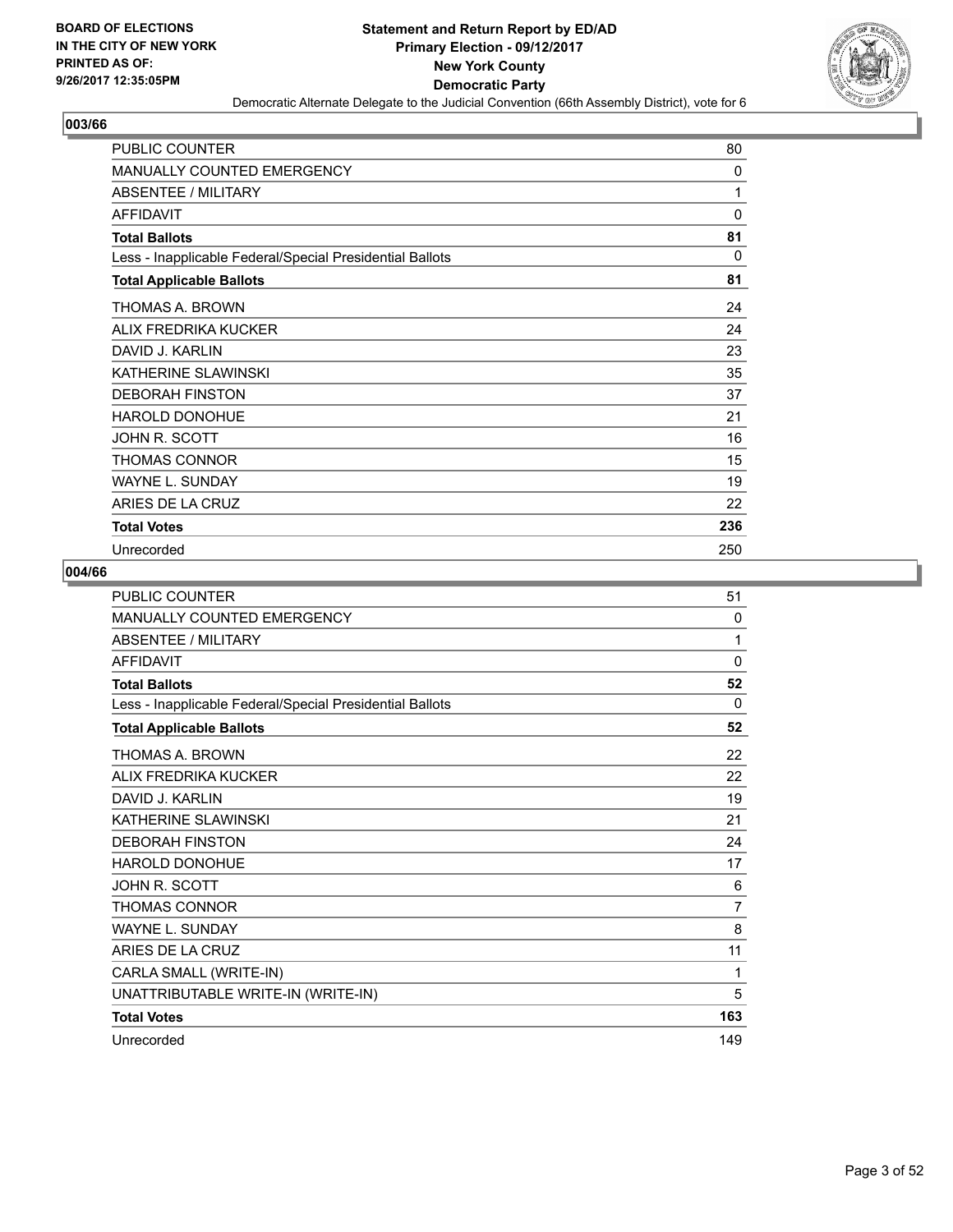

| <b>PUBLIC COUNTER</b>                                    | 59             |
|----------------------------------------------------------|----------------|
| <b>MANUALLY COUNTED EMERGENCY</b>                        | $\Omega$       |
| <b>ABSENTEE / MILITARY</b>                               | $\overline{2}$ |
| <b>AFFIDAVIT</b>                                         | $\Omega$       |
| <b>Total Ballots</b>                                     | 61             |
| Less - Inapplicable Federal/Special Presidential Ballots | 0              |
| <b>Total Applicable Ballots</b>                          | 61             |
| THOMAS A. BROWN                                          | 24             |
| ALIX FREDRIKA KUCKER                                     | 25             |
| DAVID J. KARLIN                                          | 23             |
| KATHERINE SLAWINSKI                                      | 28             |
| <b>DEBORAH FINSTON</b>                                   | 27             |
| HAROLD DONOHUE                                           | 16             |
| JOHN R. SCOTT                                            | 9              |
| <b>THOMAS CONNOR</b>                                     | 11             |
| <b>WAYNE L. SUNDAY</b>                                   | 13             |
| ARIES DE LA CRUZ                                         | 14             |
| <b>Total Votes</b>                                       | 190            |
| Unrecorded                                               | 176            |

| <b>PUBLIC COUNTER</b>                                    | 71       |
|----------------------------------------------------------|----------|
| <b>MANUALLY COUNTED EMERGENCY</b>                        | 0        |
| <b>ABSENTEE / MILITARY</b>                               | 1        |
| <b>AFFIDAVIT</b>                                         | $\Omega$ |
| <b>Total Ballots</b>                                     | 72       |
| Less - Inapplicable Federal/Special Presidential Ballots | 0        |
| <b>Total Applicable Ballots</b>                          | 72       |
| THOMAS A. BROWN                                          | 17       |
| ALIX FREDRIKA KUCKER                                     | 21       |
| DAVID J. KARLIN                                          | 15       |
| KATHERINE SLAWINSKI                                      | 27       |
| <b>DEBORAH FINSTON</b>                                   | 32       |
| <b>HAROLD DONOHUE</b>                                    | 13       |
| JOHN R. SCOTT                                            | 20       |
| <b>THOMAS CONNOR</b>                                     | 12       |
| <b>WAYNE L. SUNDAY</b>                                   | 16       |
| ARIES DE LA CRUZ                                         | 24       |
| <b>Total Votes</b>                                       | 197      |
| Unrecorded                                               | 235      |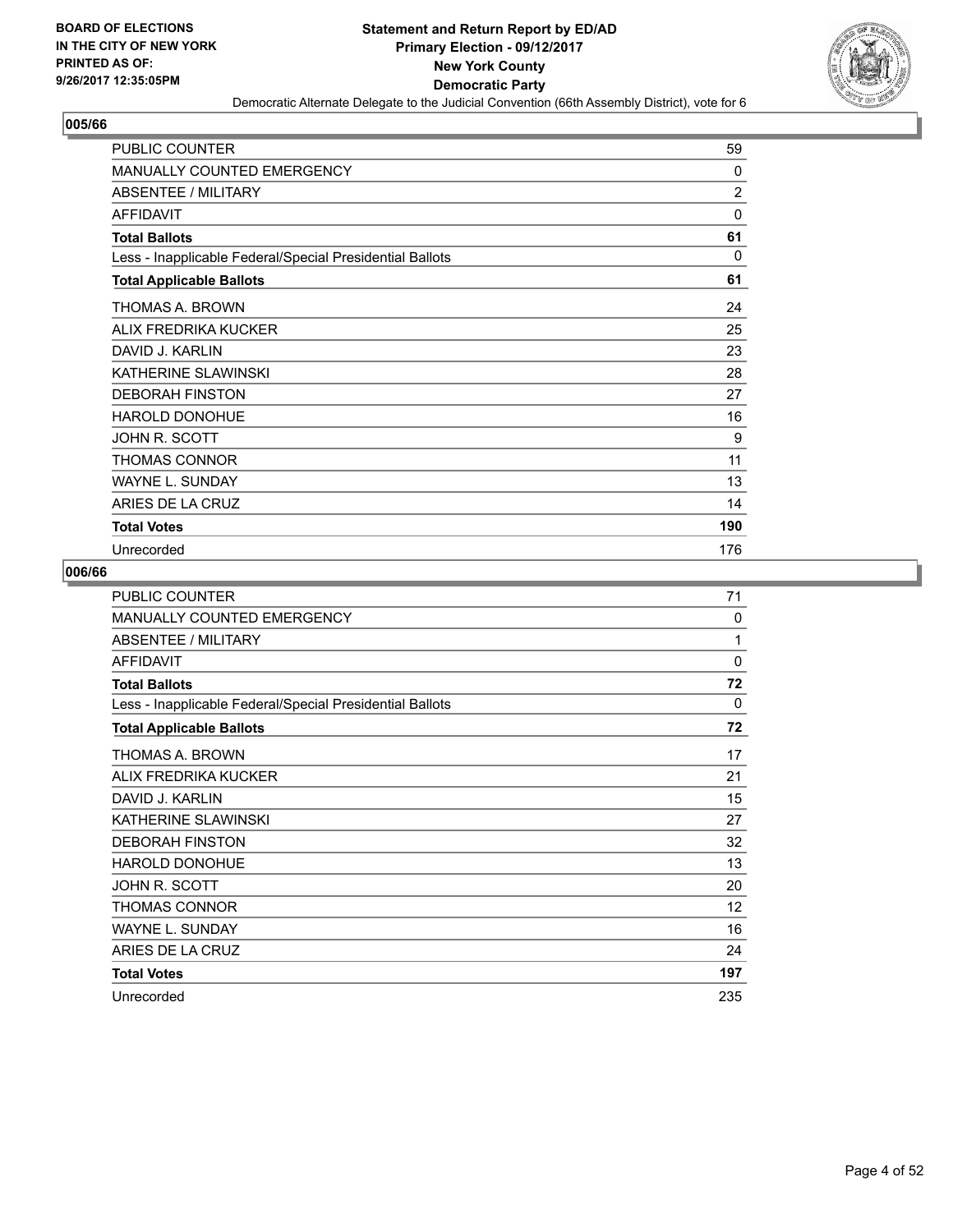

| PUBLIC COUNTER                                           | 77       |
|----------------------------------------------------------|----------|
| MANUALLY COUNTED EMERGENCY                               | 0        |
| <b>ABSENTEE / MILITARY</b>                               | 4        |
| <b>AFFIDAVIT</b>                                         | $\Omega$ |
| <b>Total Ballots</b>                                     | 81       |
| Less - Inapplicable Federal/Special Presidential Ballots | $\Omega$ |
| <b>Total Applicable Ballots</b>                          | 81       |
| THOMAS A. BROWN                                          | 24       |
| ALIX FREDRIKA KUCKER                                     | 19       |
| DAVID J. KARLIN                                          | 18       |
| KATHERINE SLAWINSKI                                      | 28       |
| <b>DEBORAH FINSTON</b>                                   | 28       |
| <b>HAROLD DONOHUE</b>                                    | 21       |
| JOHN R. SCOTT                                            | 19       |
| <b>THOMAS CONNOR</b>                                     | 16       |
| <b>WAYNE L. SUNDAY</b>                                   | 16       |
| ARIES DE LA CRUZ                                         | 21       |
| BRIAN BLAIS (WRITE-IN)                                   | 1        |
| DAVID GLOVIN (WRITE-IN)                                  | 1        |
| MARK BADER (WRITE-IN)                                    | 1        |
| THOMAS MERRILL (WRITE-IN)                                | 1        |
| <b>Total Votes</b>                                       | 214      |
| Unrecorded                                               | 272      |

| <b>PUBLIC COUNTER</b>                                    | 206 |
|----------------------------------------------------------|-----|
| <b>MANUALLY COUNTED EMERGENCY</b>                        | 0   |
| ABSENTEE / MILITARY                                      | 6   |
| <b>AFFIDAVIT</b>                                         | 1   |
| <b>Total Ballots</b>                                     | 213 |
| Less - Inapplicable Federal/Special Presidential Ballots | 0   |
| <b>Total Applicable Ballots</b>                          | 213 |
| THOMAS A. BROWN                                          | 66  |
| ALIX FREDRIKA KUCKER                                     | 50  |
| DAVID J. KARLIN                                          | 57  |
| KATHERINE SLAWINSKI                                      | 65  |
| <b>DEBORAH FINSTON</b>                                   | 71  |
| HAROLD DONOHUE                                           | 75  |
| JOHN R. SCOTT                                            | 96  |
| <b>THOMAS CONNOR</b>                                     | 60  |
| <b>WAYNE L. SUNDAY</b>                                   | 55  |
| ARIES DE LA CRUZ                                         | 74  |
| <b>Total Votes</b>                                       | 669 |
| Unrecorded                                               | 609 |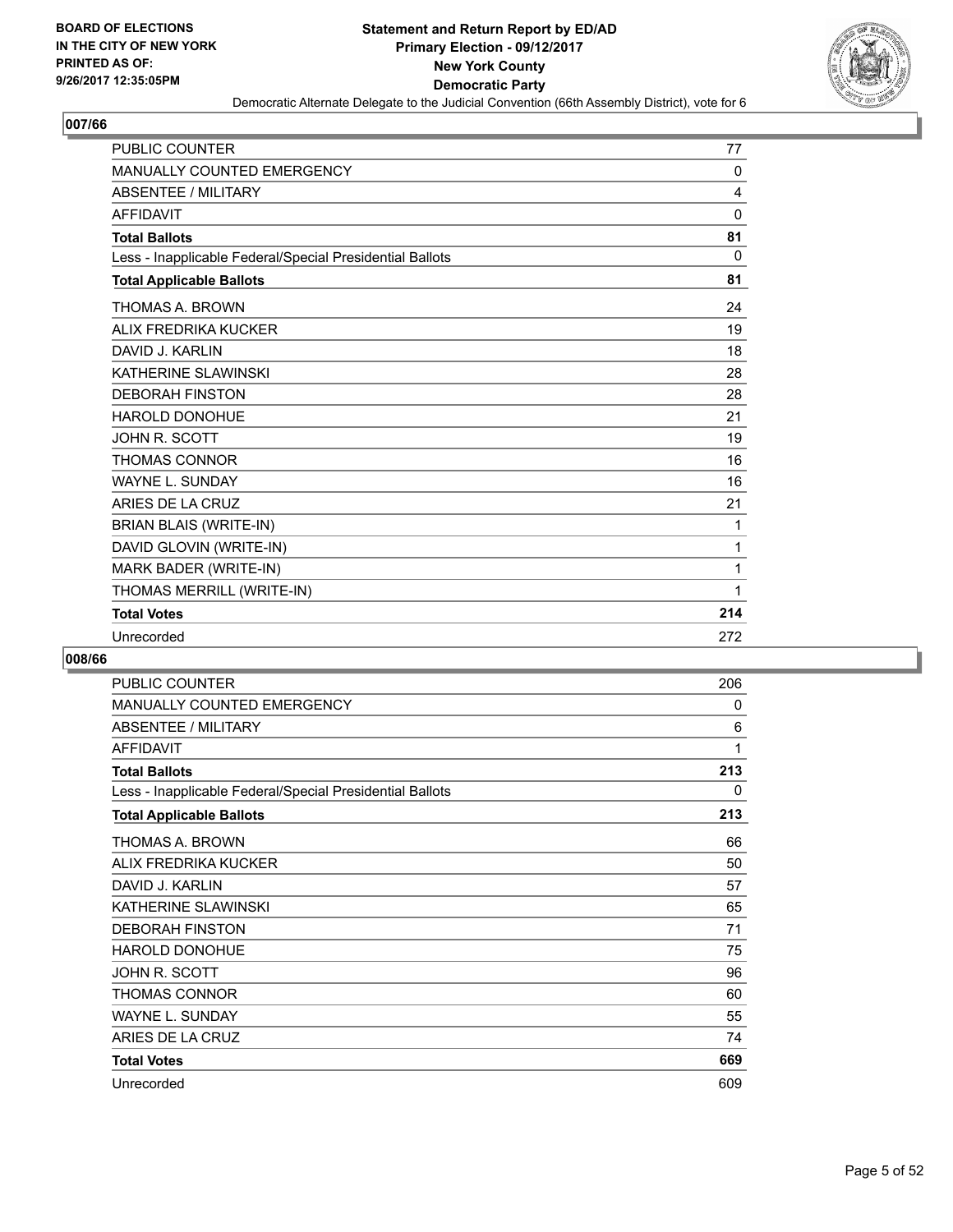

| <b>PUBLIC COUNTER</b>                                    | 91       |
|----------------------------------------------------------|----------|
| <b>MANUALLY COUNTED EMERGENCY</b>                        | $\Omega$ |
| <b>ABSENTEE / MILITARY</b>                               | 4        |
| <b>AFFIDAVIT</b>                                         | 1        |
| <b>Total Ballots</b>                                     | 96       |
| Less - Inapplicable Federal/Special Presidential Ballots | $\Omega$ |
| <b>Total Applicable Ballots</b>                          | 96       |
| THOMAS A. BROWN                                          | 18       |
| ALIX FREDRIKA KUCKER                                     | 26       |
| DAVID J. KARLIN                                          | 19       |
| KATHERINE SLAWINSKI                                      | 32       |
| <b>DEBORAH FINSTON</b>                                   | 35       |
| <b>HAROLD DONOHUE</b>                                    | 22       |
| JOHN R. SCOTT                                            | 15       |
| THOMAS CONNOR                                            | 11       |
| <b>WAYNE L. SUNDAY</b>                                   | 19       |
| ARIES DE LA CRUZ                                         | 28       |
| <b>Total Votes</b>                                       | 225      |
| Unrecorded                                               | 351      |

| <b>PUBLIC COUNTER</b>                                    | 93       |
|----------------------------------------------------------|----------|
| <b>MANUALLY COUNTED EMERGENCY</b>                        | 0        |
| <b>ABSENTEE / MILITARY</b>                               | 1        |
| <b>AFFIDAVIT</b>                                         | $\Omega$ |
| <b>Total Ballots</b>                                     | 94       |
| Less - Inapplicable Federal/Special Presidential Ballots | 0        |
| <b>Total Applicable Ballots</b>                          | 94       |
| THOMAS A. BROWN                                          | 37       |
| ALIX FREDRIKA KUCKER                                     | 39       |
| DAVID J. KARLIN                                          | 37       |
| KATHERINE SLAWINSKI                                      | 46       |
| <b>DEBORAH FINSTON</b>                                   | 49       |
| HAROLD DONOHUE                                           | 31       |
| JOHN R. SCOTT                                            | 13       |
| <b>THOMAS CONNOR</b>                                     | 16       |
| <b>WAYNE L. SUNDAY</b>                                   | 19       |
| ARIES DE LA CRUZ                                         | 28       |
| <b>Total Votes</b>                                       | 315      |
| Unrecorded                                               | 249      |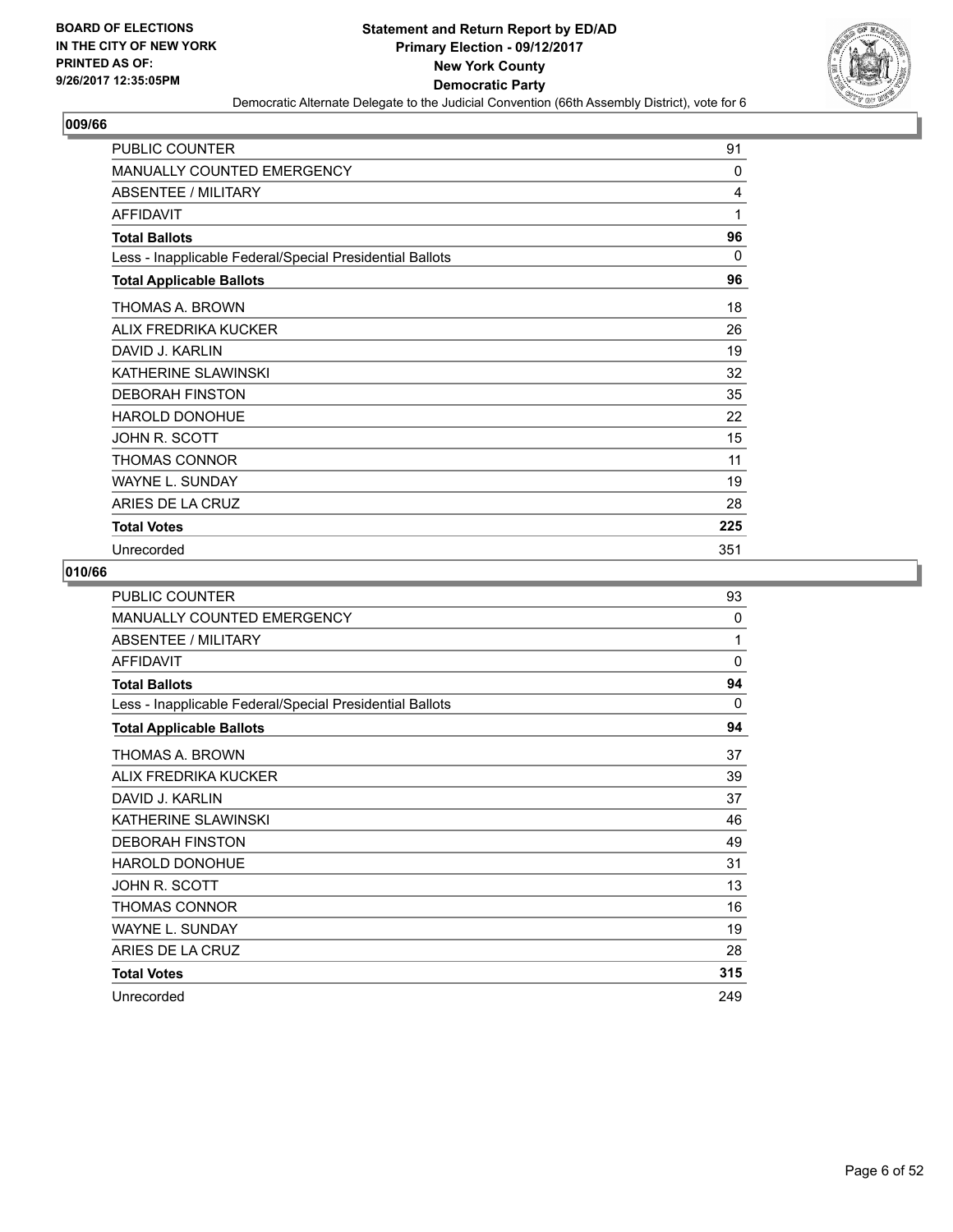

| <b>PUBLIC COUNTER</b>                                    | 194 |
|----------------------------------------------------------|-----|
| <b>MANUALLY COUNTED EMERGENCY</b>                        | 0   |
| <b>ABSENTEE / MILITARY</b>                               | 6   |
| <b>AFFIDAVIT</b>                                         | 0   |
| <b>Total Ballots</b>                                     | 200 |
| Less - Inapplicable Federal/Special Presidential Ballots | 0   |
| <b>Total Applicable Ballots</b>                          | 200 |
| THOMAS A. BROWN                                          | 44  |
| ALIX FREDRIKA KUCKER                                     | 35  |
| DAVID J. KARLIN                                          | 34  |
| KATHERINE SLAWINSKI                                      | 43  |
| <b>DEBORAH FINSTON</b>                                   | 43  |
| <b>HAROLD DONOHUE</b>                                    | 58  |
| JOHN R. SCOTT                                            | 117 |
| <b>THOMAS CONNOR</b>                                     | 59  |
| WAYNE L. SUNDAY                                          | 50  |
| ARIES DE LA CRUZ                                         | 77  |
| <b>Total Votes</b>                                       | 560 |
| Unrecorded                                               | 640 |

| <b>PUBLIC COUNTER</b>                                    | 78  |
|----------------------------------------------------------|-----|
| <b>MANUALLY COUNTED EMERGENCY</b>                        | 0   |
| ABSENTEE / MILITARY                                      | 1   |
| <b>AFFIDAVIT</b>                                         | 1   |
| <b>Total Ballots</b>                                     | 80  |
| Less - Inapplicable Federal/Special Presidential Ballots | 0   |
| <b>Total Applicable Ballots</b>                          | 80  |
| THOMAS A. BROWN                                          | 26  |
| ALIX FREDRIKA KUCKER                                     | 29  |
| DAVID J. KARLIN                                          | 26  |
| KATHERINE SLAWINSKI                                      | 33  |
| <b>DEBORAH FINSTON</b>                                   | 31  |
| <b>HAROLD DONOHUE</b>                                    | 28  |
| JOHN R. SCOTT                                            | 8   |
| THOMAS CONNOR                                            | 9   |
| <b>WAYNE L. SUNDAY</b>                                   | 13  |
| ARIES DE LA CRUZ                                         | 15  |
| <b>Total Votes</b>                                       | 218 |
| Unrecorded                                               | 262 |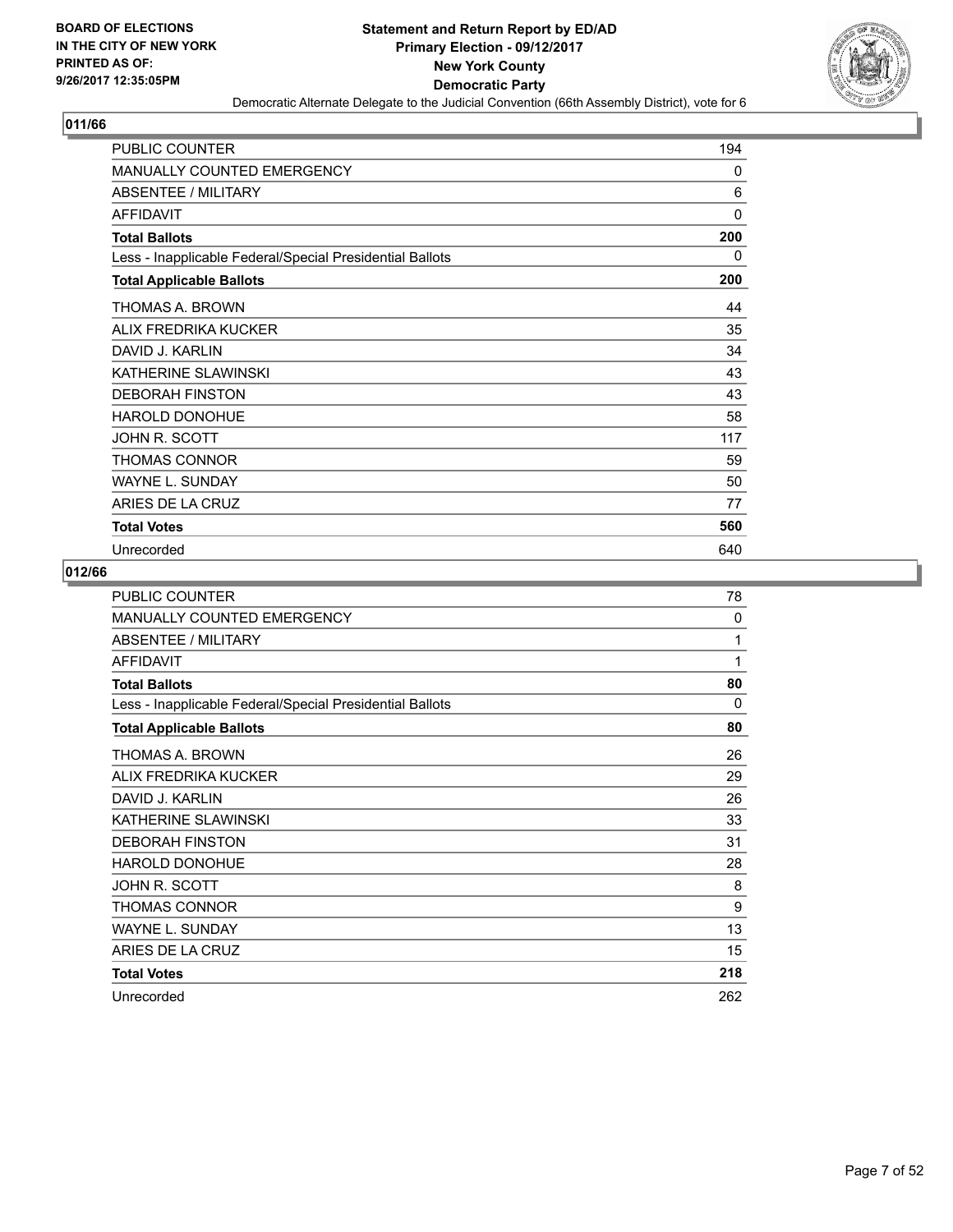

| <b>PUBLIC COUNTER</b>                                    | 79           |
|----------------------------------------------------------|--------------|
| <b>MANUALLY COUNTED EMERGENCY</b>                        | $\mathbf{0}$ |
| ABSENTEE / MILITARY                                      | 1            |
| <b>AFFIDAVIT</b>                                         | 0            |
| <b>Total Ballots</b>                                     | 80           |
| Less - Inapplicable Federal/Special Presidential Ballots | $\Omega$     |
| <b>Total Applicable Ballots</b>                          | 80           |
| THOMAS A. BROWN                                          | 29           |
| ALIX FREDRIKA KUCKER                                     | 26           |
| DAVID J. KARLIN                                          | 32           |
| KATHERINE SLAWINSKI                                      | 34           |
| <b>DEBORAH FINSTON</b>                                   | 37           |
| <b>HAROLD DONOHUE</b>                                    | 28           |
| JOHN R. SCOTT                                            | 16           |
| <b>THOMAS CONNOR</b>                                     | 16           |
| WAYNE L. SUNDAY                                          | 15           |
| ARIES DE LA CRUZ                                         | 20           |
| <b>Total Votes</b>                                       | 253          |
| Unrecorded                                               | 227          |

| <b>PUBLIC COUNTER</b>                                    | 69       |
|----------------------------------------------------------|----------|
| <b>MANUALLY COUNTED EMERGENCY</b>                        | $\Omega$ |
| <b>ABSENTEE / MILITARY</b>                               | 3        |
| <b>AFFIDAVIT</b>                                         | $\Omega$ |
| <b>Total Ballots</b>                                     | 72       |
| Less - Inapplicable Federal/Special Presidential Ballots | 0        |
| <b>Total Applicable Ballots</b>                          | 72       |
| THOMAS A. BROWN                                          | 39       |
| ALIX FREDRIKA KUCKER                                     | 42       |
| DAVID J. KARLIN                                          | 45       |
| KATHERINE SLAWINSKI                                      | 47       |
| <b>DEBORAH FINSTON</b>                                   | 45       |
| HAROLD DONOHUE                                           | 40       |
| JOHN R. SCOTT                                            | 10       |
| <b>THOMAS CONNOR</b>                                     | 8        |
| <b>WAYNE L. SUNDAY</b>                                   | 5        |
| ARIES DE LA CRUZ                                         | 16       |
| <b>Total Votes</b>                                       | 297      |
| Unrecorded                                               | 135      |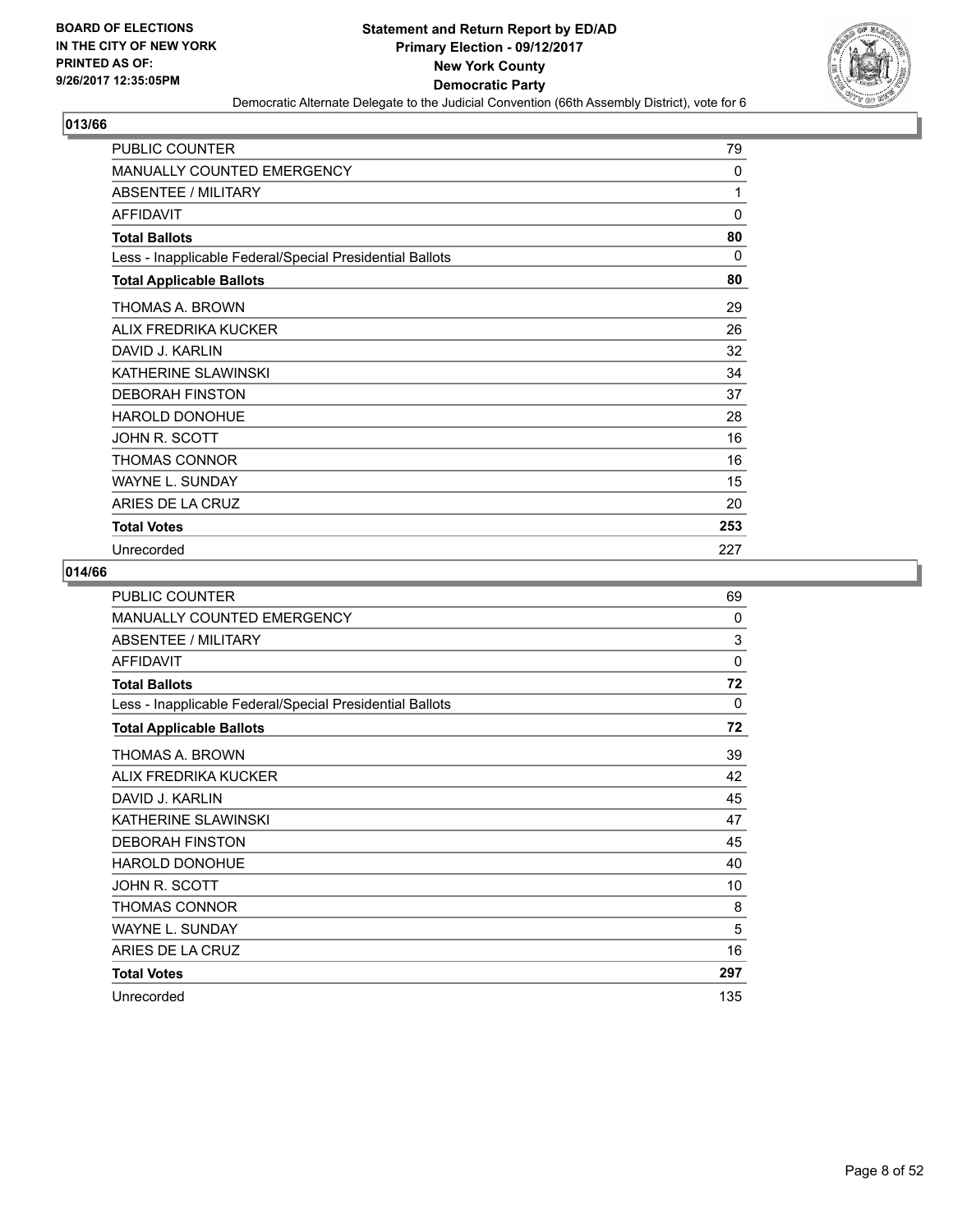

| <b>PUBLIC COUNTER</b>                                    | 75             |
|----------------------------------------------------------|----------------|
| <b>MANUALLY COUNTED EMERGENCY</b>                        | $\mathbf{0}$   |
| <b>ABSENTEE / MILITARY</b>                               | $\overline{2}$ |
| <b>AFFIDAVIT</b>                                         | 1              |
| <b>Total Ballots</b>                                     | 78             |
| Less - Inapplicable Federal/Special Presidential Ballots | 0              |
| <b>Total Applicable Ballots</b>                          | 78             |
| THOMAS A. BROWN                                          | 49             |
| ALIX FREDRIKA KUCKER                                     | 42             |
| DAVID J. KARLIN                                          | 49             |
| KATHERINE SLAWINSKI                                      | 51             |
| <b>DEBORAH FINSTON</b>                                   | 52             |
| HAROLD DONOHUE                                           | 47             |
| JOHN R. SCOTT                                            | 7              |
| THOMAS CONNOR                                            | 6              |
| <b>WAYNE L. SUNDAY</b>                                   | 9              |
| ARIES DE LA CRUZ                                         | 16             |
| <b>Total Votes</b>                                       | 328            |
| Unrecorded                                               | 140            |

| <b>PUBLIC COUNTER</b>                                    | 1              |
|----------------------------------------------------------|----------------|
| MANUALLY COUNTED EMERGENCY                               | $\mathbf 0$    |
| ABSENTEE / MILITARY                                      | 0              |
| <b>AFFIDAVIT</b>                                         | 1              |
| <b>Total Ballots</b>                                     | $\mathbf 2$    |
| Less - Inapplicable Federal/Special Presidential Ballots | 0              |
| <b>Total Applicable Ballots</b>                          | $\overline{2}$ |
| <b>THOMAS A. BROWN</b>                                   | $\overline{2}$ |
| ALIX FREDRIKA KUCKER                                     | $\mathbf{0}$   |
| DAVID J. KARLIN                                          | $\mathbf 0$    |
| KATHERINE SLAWINSKI                                      | $\Omega$       |
| <b>DEBORAH FINSTON</b>                                   | 1              |
| <b>HAROLD DONOHUE</b>                                    | 1              |
| JOHN R. SCOTT                                            | $\overline{2}$ |
| <b>THOMAS CONNOR</b>                                     | 1              |
| <b>WAYNE L. SUNDAY</b>                                   | 0              |
| ARIES DE LA CRUZ                                         | 1              |
| <b>Total Votes</b>                                       | 8              |
| Unrecorded                                               | 4              |
| 017/66 COMBINED into: 016/66                             |                |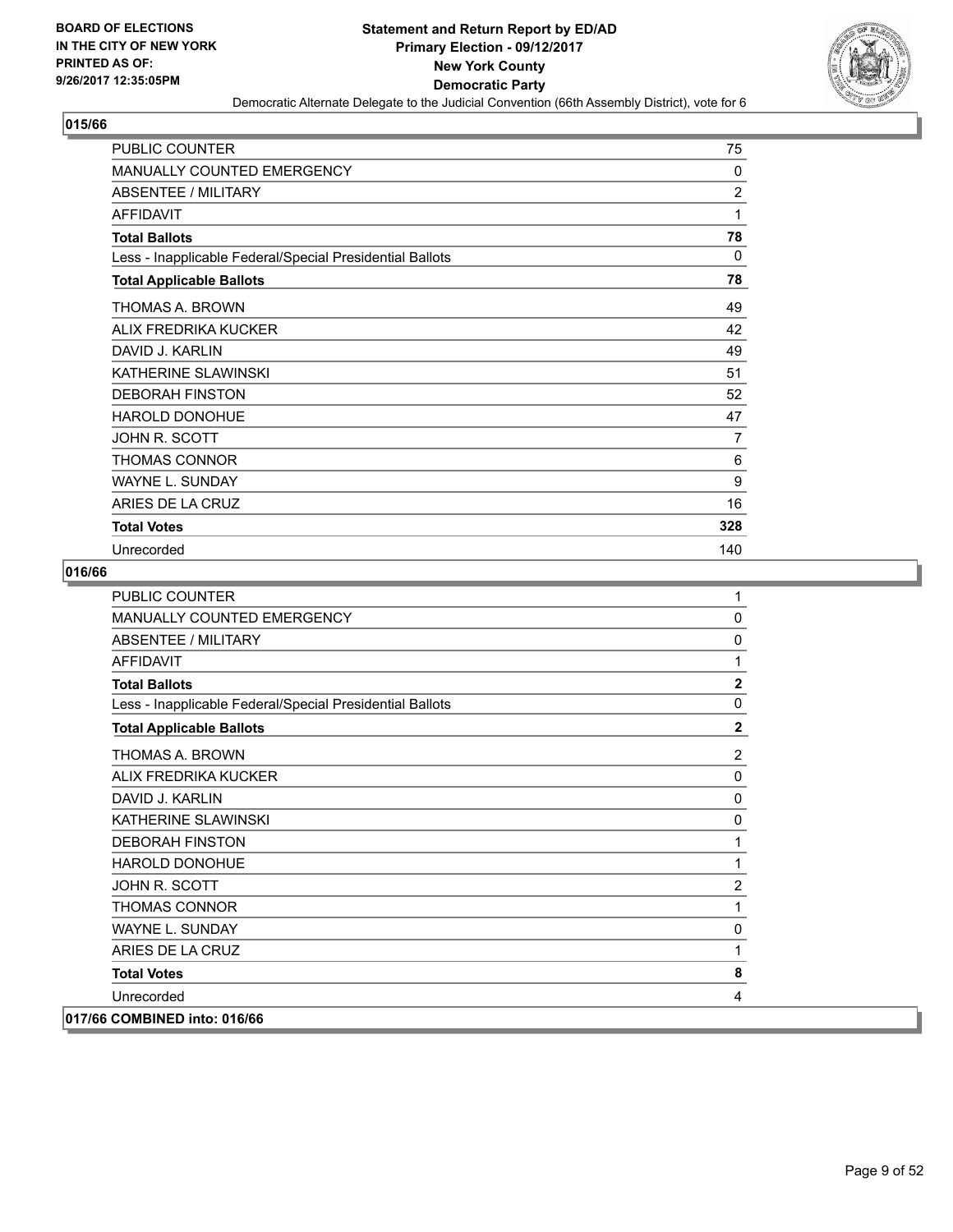

| <b>PUBLIC COUNTER</b>                                    | 156          |
|----------------------------------------------------------|--------------|
| <b>MANUALLY COUNTED EMERGENCY</b>                        | 0            |
| <b>ABSENTEE / MILITARY</b>                               | 1            |
| <b>AFFIDAVIT</b>                                         | $\mathbf{0}$ |
| <b>Total Ballots</b>                                     | 157          |
| Less - Inapplicable Federal/Special Presidential Ballots | 0            |
| <b>Total Applicable Ballots</b>                          | 157          |
| THOMAS A. BROWN                                          | 87           |
| ALIX FREDRIKA KUCKER                                     | 75           |
| DAVID J. KARLIN                                          | 87           |
| KATHERINE SLAWINSKI                                      | 93           |
| <b>DEBORAH FINSTON</b>                                   | 98           |
| HAROLD DONOHUE                                           | 83           |
| JOHN R. SCOTT                                            | 22           |
| THOMAS CONNOR                                            | 21           |
| <b>WAYNE L. SUNDAY</b>                                   | 22           |
| ARIES DE LA CRUZ                                         | 27           |
| <b>Total Votes</b>                                       | 615          |
| Unrecorded                                               | 327          |

| PUBLIC COUNTER                                           | 156 |
|----------------------------------------------------------|-----|
| <b>MANUALLY COUNTED EMERGENCY</b>                        | 0   |
| <b>ABSENTEE / MILITARY</b>                               | 5   |
| <b>AFFIDAVIT</b>                                         | 0   |
| <b>Total Ballots</b>                                     | 161 |
| Less - Inapplicable Federal/Special Presidential Ballots | 0   |
| <b>Total Applicable Ballots</b>                          | 161 |
| THOMAS A. BROWN                                          | 69  |
| ALIX FREDRIKA KUCKER                                     | 57  |
| DAVID J. KARLIN                                          | 61  |
| KATHERINE SLAWINSKI                                      | 72  |
| <b>DEBORAH FINSTON</b>                                   | 70  |
| <b>HAROLD DONOHUE</b>                                    | 65  |
| <b>JOHN R. SCOTT</b>                                     | 11  |
| <b>THOMAS CONNOR</b>                                     | 14  |
| <b>WAYNE L. SUNDAY</b>                                   | 13  |
| ARIES DE LA CRUZ                                         | 20  |
| LYALL MARIAN (WRITE-IN)                                  | 1   |
| <b>Total Votes</b>                                       | 453 |
| Unrecorded                                               | 513 |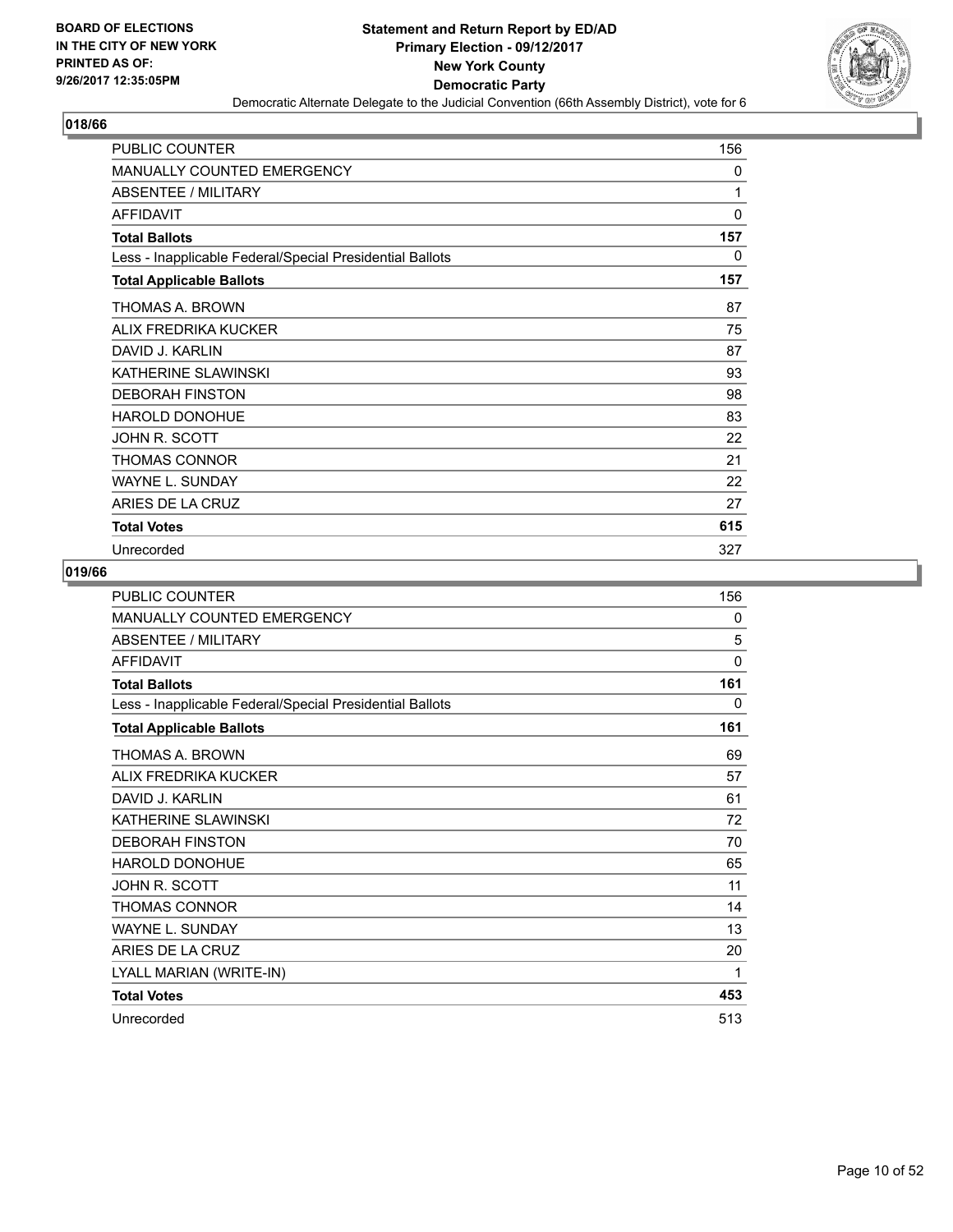

| <b>PUBLIC COUNTER</b>                                    | 77           |
|----------------------------------------------------------|--------------|
| <b>MANUALLY COUNTED EMERGENCY</b>                        | $\mathbf{0}$ |
| ABSENTEE / MILITARY                                      | 3            |
| <b>AFFIDAVIT</b>                                         | 1            |
| <b>Total Ballots</b>                                     | 81           |
| Less - Inapplicable Federal/Special Presidential Ballots | $\Omega$     |
| <b>Total Applicable Ballots</b>                          | 81           |
| THOMAS A. BROWN                                          | 33           |
| ALIX FREDRIKA KUCKER                                     | 27           |
| DAVID J. KARLIN                                          | 32           |
| KATHERINE SLAWINSKI                                      | 31           |
| <b>DEBORAH FINSTON</b>                                   | 33           |
| <b>HAROLD DONOHUE</b>                                    | 25           |
| JOHN R. SCOTT                                            | 9            |
| <b>THOMAS CONNOR</b>                                     | 11           |
| WAYNE L. SUNDAY                                          | 5            |
| ARIES DE LA CRUZ                                         | 17           |
| <b>Total Votes</b>                                       | 223          |
| Unrecorded                                               | 263          |

| <b>PUBLIC COUNTER</b>                                    | 149      |
|----------------------------------------------------------|----------|
| <b>MANUALLY COUNTED EMERGENCY</b>                        | 0        |
| <b>ABSENTEE / MILITARY</b>                               | 5        |
| <b>AFFIDAVIT</b>                                         | $\Omega$ |
| <b>Total Ballots</b>                                     | 154      |
| Less - Inapplicable Federal/Special Presidential Ballots | 0        |
| <b>Total Applicable Ballots</b>                          | 154      |
| THOMAS A. BROWN                                          | 79       |
| ALIX FREDRIKA KUCKER                                     | 73       |
| DAVID J. KARLIN                                          | 80       |
| KATHERINE SLAWINSKI                                      | 89       |
| <b>DEBORAH FINSTON</b>                                   | 87       |
| HAROLD DONOHUE                                           | 80       |
| JOHN R. SCOTT                                            | 20       |
| <b>THOMAS CONNOR</b>                                     | 18       |
| <b>WAYNE L. SUNDAY</b>                                   | 20       |
| ARIES DE LA CRUZ                                         | 25       |
| <b>Total Votes</b>                                       | 571      |
| Unrecorded                                               | 353      |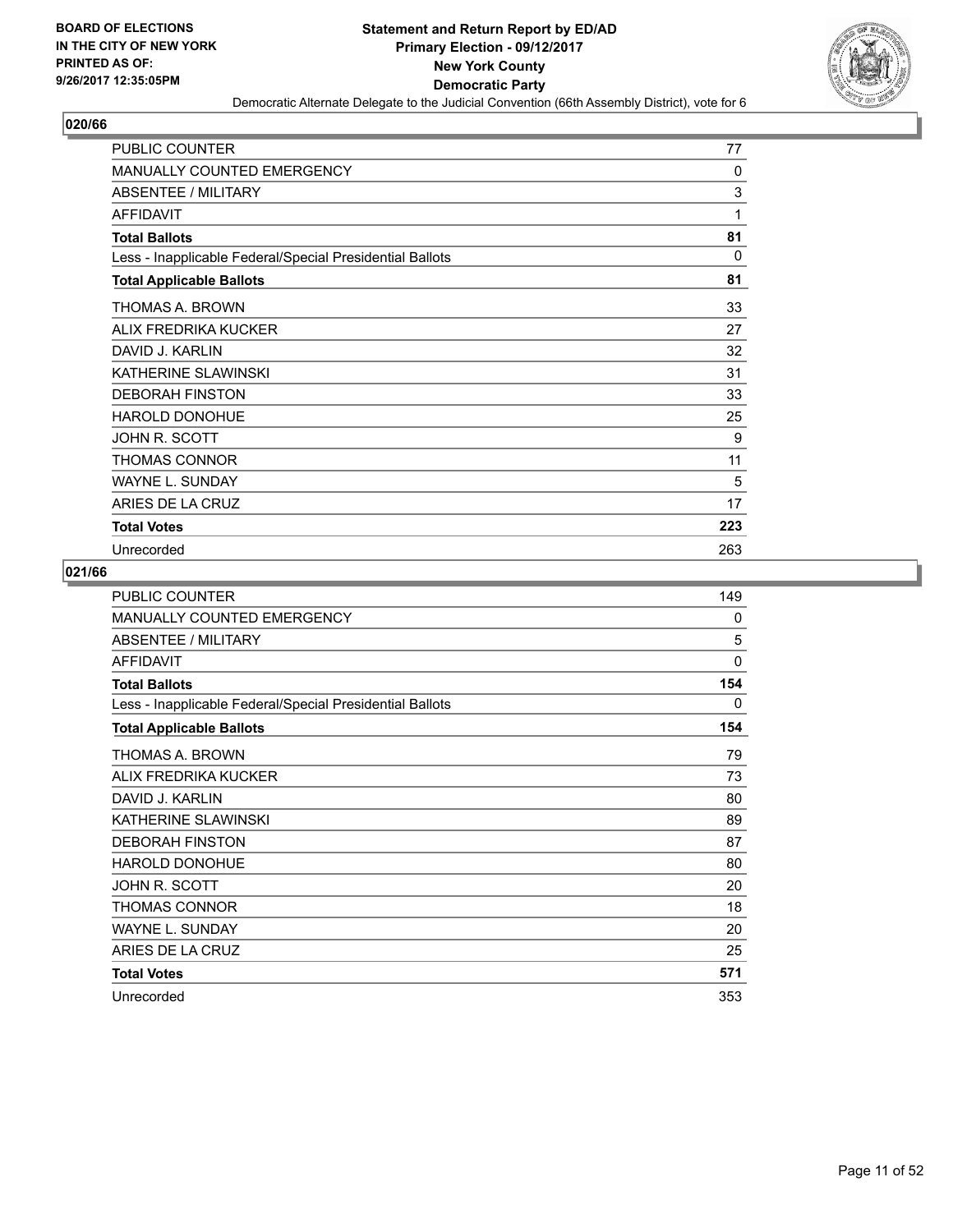

| <b>PUBLIC COUNTER</b>                                    | 143 |
|----------------------------------------------------------|-----|
| <b>MANUALLY COUNTED EMERGENCY</b>                        | 0   |
| <b>ABSENTEE / MILITARY</b>                               | 8   |
| <b>AFFIDAVIT</b>                                         | 0   |
| <b>Total Ballots</b>                                     | 151 |
| Less - Inapplicable Federal/Special Presidential Ballots | 0   |
| <b>Total Applicable Ballots</b>                          | 151 |
| THOMAS A. BROWN                                          | 35  |
| ALIX FREDRIKA KUCKER                                     | 43  |
| DAVID J. KARLIN                                          | 39  |
| KATHERINE SLAWINSKI                                      | 49  |
| <b>DEBORAH FINSTON</b>                                   | 48  |
| <b>HAROLD DONOHUE</b>                                    | 41  |
| JOHN R. SCOTT                                            | 22  |
| THOMAS CONNOR                                            | 22  |
| <b>WAYNE L. SUNDAY</b>                                   | 26  |
| ARIES DE LA CRUZ                                         | 31  |
| <b>Total Votes</b>                                       | 356 |
| Unrecorded                                               | 550 |

| <b>PUBLIC COUNTER</b>                                    | 186      |
|----------------------------------------------------------|----------|
| <b>MANUALLY COUNTED EMERGENCY</b>                        | 0        |
| <b>ABSENTEE / MILITARY</b>                               | 4        |
| <b>AFFIDAVIT</b>                                         | $\Omega$ |
| <b>Total Ballots</b>                                     | 190      |
| Less - Inapplicable Federal/Special Presidential Ballots | 0        |
| <b>Total Applicable Ballots</b>                          | 190      |
| THOMAS A. BROWN                                          | 62       |
| ALIX FREDRIKA KUCKER                                     | 81       |
| DAVID J. KARLIN                                          | 70       |
| KATHERINE SLAWINSKI                                      | 84       |
| <b>DEBORAH FINSTON</b>                                   | 90       |
| HAROLD DONOHUE                                           | 70       |
| JOHN R. SCOTT                                            | 22       |
| <b>THOMAS CONNOR</b>                                     | 34       |
| <b>WAYNE L. SUNDAY</b>                                   | 33       |
| ARIES DE LA CRUZ                                         | 50       |
| <b>Total Votes</b>                                       | 596      |
| Unrecorded                                               | 544      |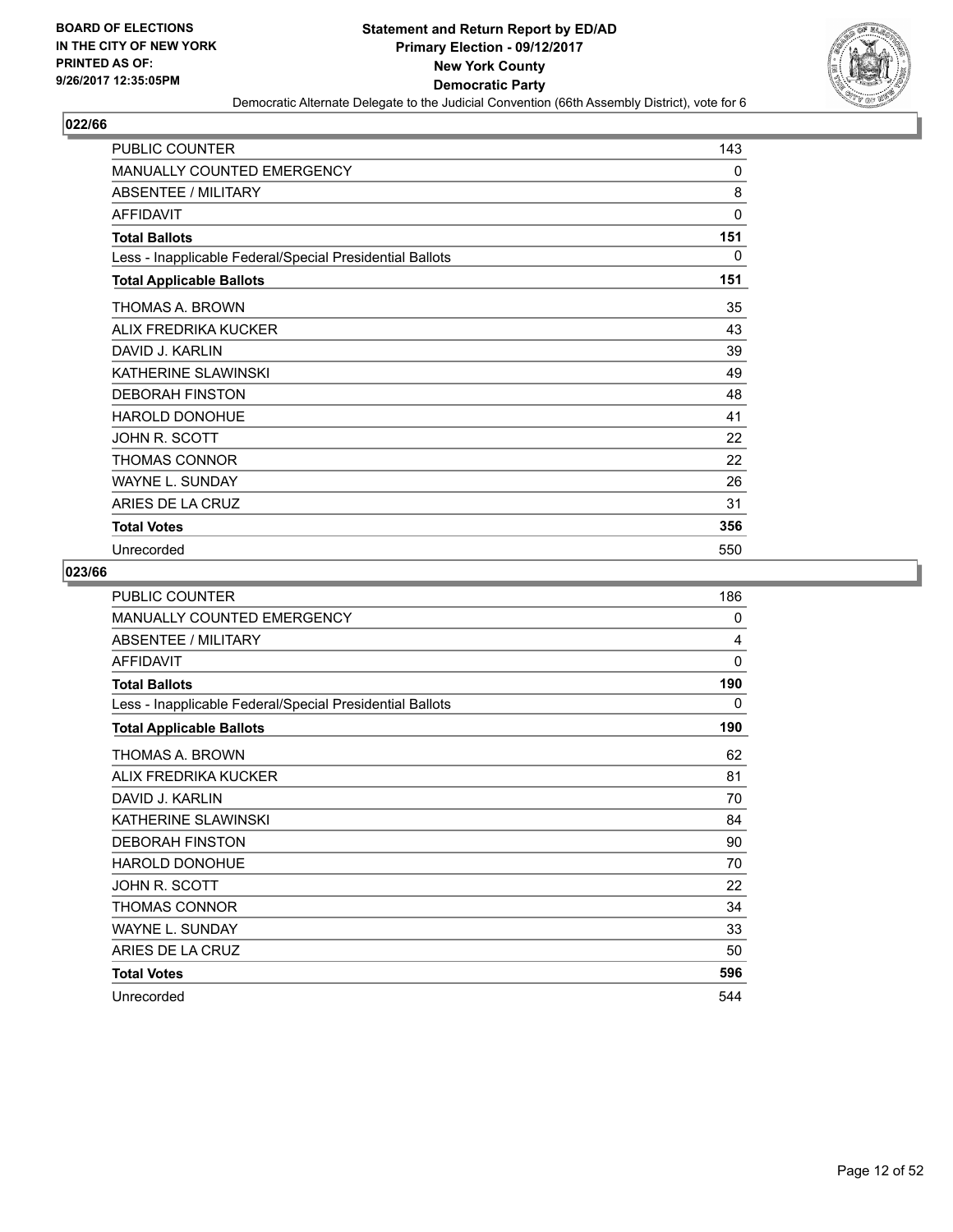

| <b>PUBLIC COUNTER</b>                                    | 65           |
|----------------------------------------------------------|--------------|
| <b>MANUALLY COUNTED EMERGENCY</b>                        | $\Omega$     |
| <b>ABSENTEE / MILITARY</b>                               | $\mathbf{0}$ |
| <b>AFFIDAVIT</b>                                         | 1            |
| <b>Total Ballots</b>                                     | 66           |
| Less - Inapplicable Federal/Special Presidential Ballots | 0            |
| <b>Total Applicable Ballots</b>                          | 66           |
| THOMAS A. BROWN                                          | 19           |
| ALIX FREDRIKA KUCKER                                     | 23           |
| DAVID J. KARLIN                                          | 20           |
| KATHERINE SLAWINSKI                                      | 26           |
| <b>DEBORAH FINSTON</b>                                   | 25           |
| HAROLD DONOHUE                                           | 16           |
| JOHN R. SCOTT                                            | 8            |
| THOMAS CONNOR                                            | 7            |
| <b>WAYNE L. SUNDAY</b>                                   | 4            |
| ARIES DE LA CRUZ                                         | 12           |
| <b>Total Votes</b>                                       | 160          |
| Unrecorded                                               | 236          |

| <b>PUBLIC COUNTER</b>                                    | 69           |
|----------------------------------------------------------|--------------|
| MANUALLY COUNTED EMERGENCY                               | 0            |
| ABSENTEE / MILITARY                                      | $\mathbf{0}$ |
| <b>AFFIDAVIT</b>                                         | $\Omega$     |
| <b>Total Ballots</b>                                     | 69           |
| Less - Inapplicable Federal/Special Presidential Ballots | 0            |
| <b>Total Applicable Ballots</b>                          | 69           |
| THOMAS A. BROWN                                          | 21           |
| ALIX FREDRIKA KUCKER                                     | 26           |
| DAVID J. KARLIN                                          | 19           |
| KATHERINE SLAWINSKI                                      | 32           |
| <b>DEBORAH FINSTON</b>                                   | 32           |
| HAROLD DONOHUE                                           | 24           |
| <b>JOHN R. SCOTT</b>                                     | 15           |
| <b>THOMAS CONNOR</b>                                     | 13           |
| <b>WAYNE L. SUNDAY</b>                                   | 13           |
| ARIES DE LA CRUZ                                         | 20           |
| ALAN HYDE (WRITE-IN)                                     | 1            |
| <b>Total Votes</b>                                       | 216          |
| Unrecorded                                               | 198          |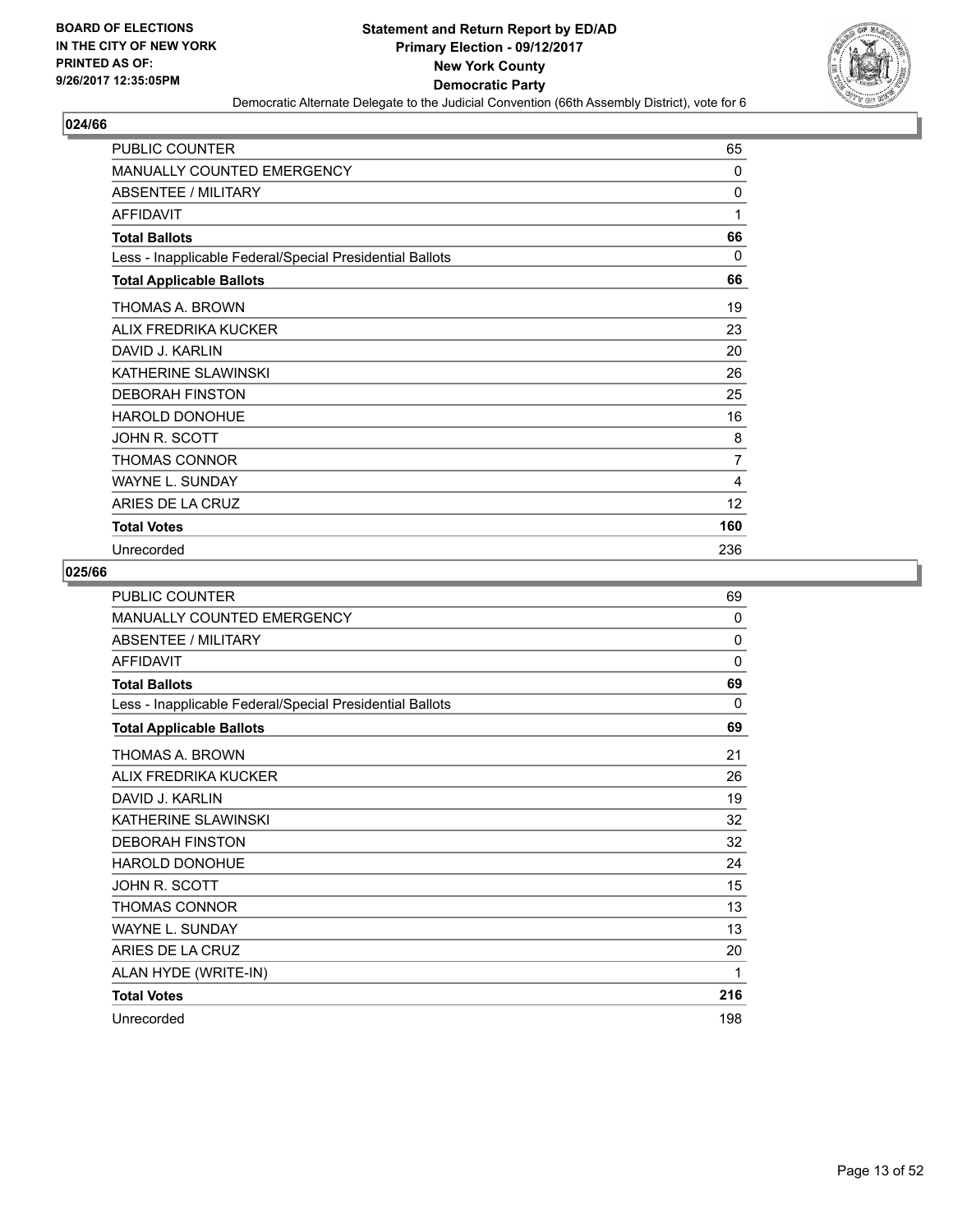

| <b>PUBLIC COUNTER</b>                                    | 87             |
|----------------------------------------------------------|----------------|
| <b>MANUALLY COUNTED EMERGENCY</b>                        | $\Omega$       |
| <b>ABSENTEE / MILITARY</b>                               | 4              |
| <b>AFFIDAVIT</b>                                         | $\overline{2}$ |
| <b>Total Ballots</b>                                     | 93             |
| Less - Inapplicable Federal/Special Presidential Ballots | 0              |
| <b>Total Applicable Ballots</b>                          | 93             |
| THOMAS A. BROWN                                          | 34             |
| ALIX FREDRIKA KUCKER                                     | 31             |
| DAVID J. KARLIN                                          | 26             |
| KATHERINE SLAWINSKI                                      | 40             |
| <b>DEBORAH FINSTON</b>                                   | 41             |
| HAROLD DONOHUE                                           | 22             |
| JOHN R. SCOTT                                            | 17             |
| <b>THOMAS CONNOR</b>                                     | 15             |
| WAYNE L. SUNDAY                                          | 20             |
| ARIES DE LA CRUZ                                         | 34             |
| <b>Total Votes</b>                                       | 280            |
| Unrecorded                                               | 278            |

| <b>PUBLIC COUNTER</b>                                    | 76  |
|----------------------------------------------------------|-----|
| <b>MANUALLY COUNTED EMERGENCY</b>                        | 0   |
| <b>ABSENTEE / MILITARY</b>                               | 1   |
| <b>AFFIDAVIT</b>                                         | 3   |
| <b>Total Ballots</b>                                     | 80  |
| Less - Inapplicable Federal/Special Presidential Ballots | 0   |
| <b>Total Applicable Ballots</b>                          | 80  |
| THOMAS A. BROWN                                          | 25  |
| ALIX FREDRIKA KUCKER                                     | 25  |
| DAVID J. KARLIN                                          | 24  |
| KATHERINE SLAWINSKI                                      | 36  |
| <b>DEBORAH FINSTON</b>                                   | 33  |
| <b>HAROLD DONOHUE</b>                                    | 23  |
| JOHN R. SCOTT                                            | 20  |
| THOMAS CONNOR                                            | 23  |
| <b>WAYNE L. SUNDAY</b>                                   | 23  |
| ARIES DE LA CRUZ                                         | 37  |
| <b>Total Votes</b>                                       | 269 |
| Unrecorded                                               | 211 |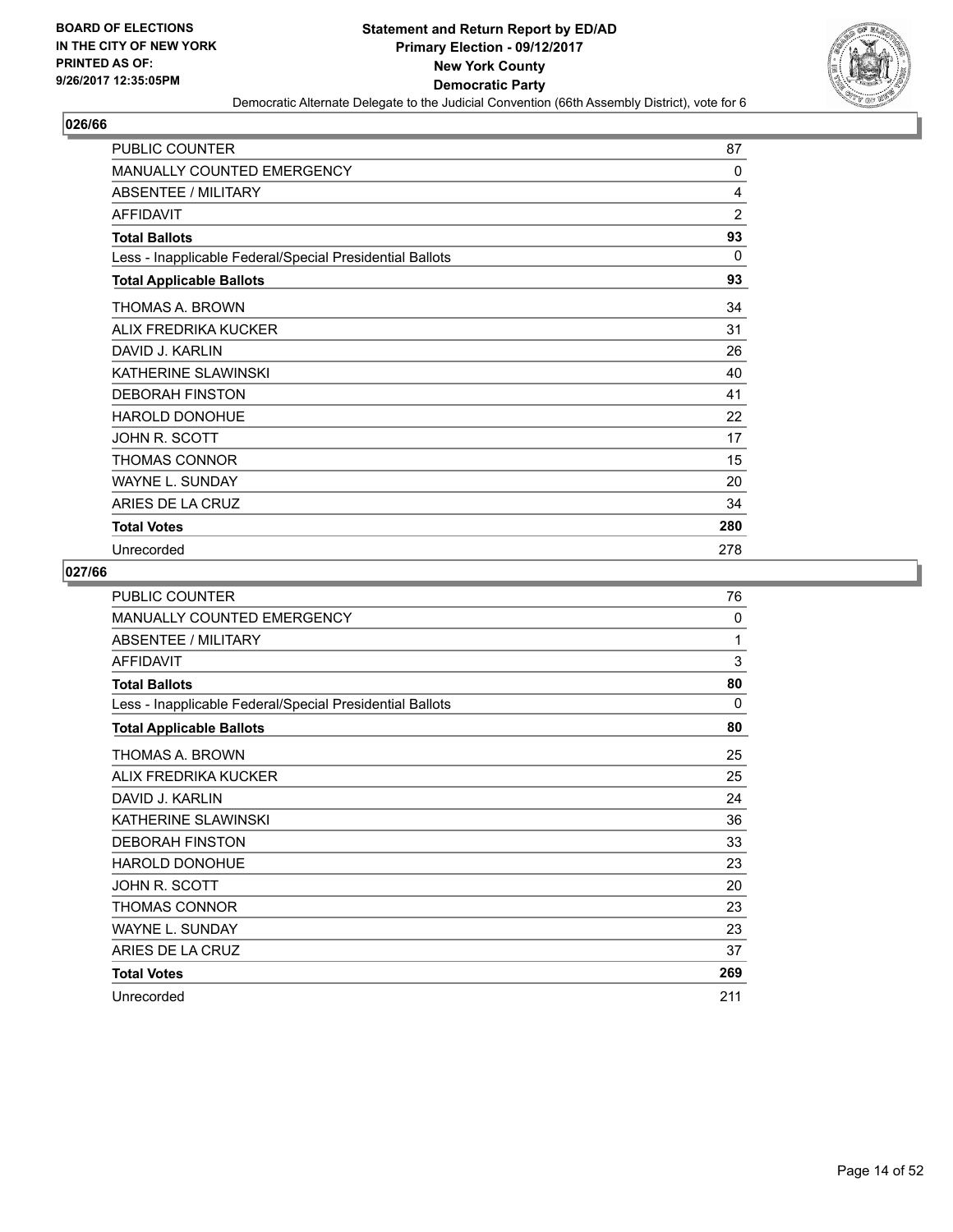

| <b>PUBLIC COUNTER</b>                                    | 188      |
|----------------------------------------------------------|----------|
| <b>MANUALLY COUNTED EMERGENCY</b>                        | 0        |
| <b>ABSENTEE / MILITARY</b>                               | 3        |
| <b>AFFIDAVIT</b>                                         | $\Omega$ |
| <b>Total Ballots</b>                                     | 191      |
| Less - Inapplicable Federal/Special Presidential Ballots | $\Omega$ |
| <b>Total Applicable Ballots</b>                          | 191      |
| THOMAS A. BROWN                                          | 57       |
| ALIX FREDRIKA KUCKER                                     | 57       |
| DAVID J. KARLIN                                          | 54       |
| KATHERINE SLAWINSKI                                      | 76       |
| <b>DEBORAH FINSTON</b>                                   | 71       |
| <b>HAROLD DONOHUE</b>                                    | 57       |
| JOHN R. SCOTT                                            | 41       |
| THOMAS CONNOR                                            | 36       |
| <b>WAYNE L. SUNDAY</b>                                   | 23       |
| ARIES DE LA CRUZ                                         | 59       |
| <b>Total Votes</b>                                       | 531      |
| Unrecorded                                               | 615      |

| <b>PUBLIC COUNTER</b>                                    | 82       |
|----------------------------------------------------------|----------|
| <b>MANUALLY COUNTED EMERGENCY</b>                        | 0        |
| <b>ABSENTEE / MILITARY</b>                               | $\Omega$ |
| <b>AFFIDAVIT</b>                                         | $\Omega$ |
| <b>Total Ballots</b>                                     | 82       |
| Less - Inapplicable Federal/Special Presidential Ballots | 0        |
| <b>Total Applicable Ballots</b>                          | 82       |
| THOMAS A. BROWN                                          | 24       |
| ALIX FREDRIKA KUCKER                                     | 25       |
| DAVID J. KARLIN                                          | 23       |
| KATHERINE SLAWINSKI                                      | 27       |
| <b>DEBORAH FINSTON</b>                                   | 32       |
| HAROLD DONOHUE                                           | 22       |
| JOHN R. SCOTT                                            | 18       |
| <b>THOMAS CONNOR</b>                                     | 15       |
| <b>WAYNE L. SUNDAY</b>                                   | 18       |
| ARIES DE LA CRUZ                                         | 22       |
| <b>Total Votes</b>                                       | 226      |
| Unrecorded                                               | 266      |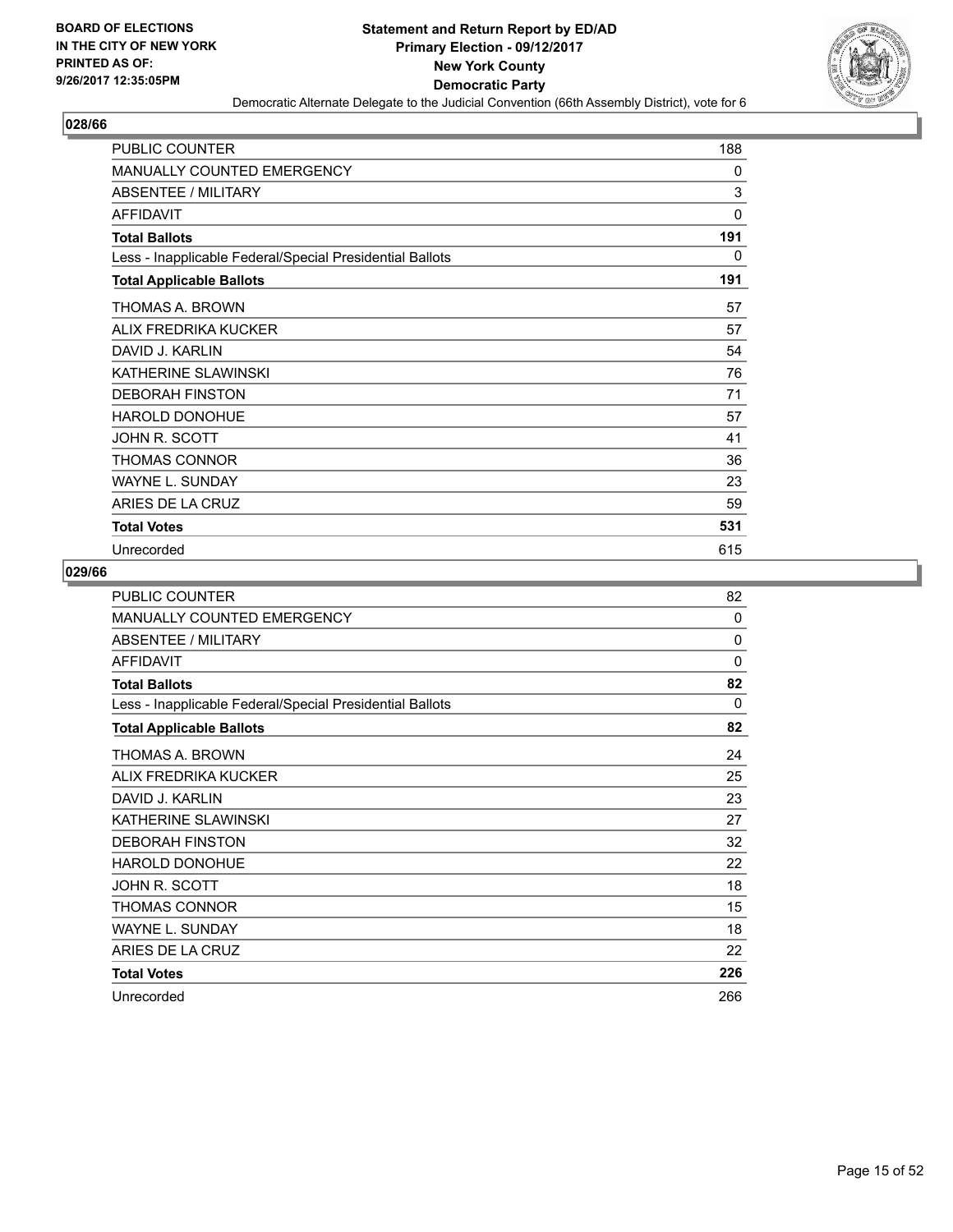

| <b>PUBLIC COUNTER</b>                                    | 148            |
|----------------------------------------------------------|----------------|
| <b>MANUALLY COUNTED EMERGENCY</b>                        | 0              |
| ABSENTEE / MILITARY                                      | 0              |
| <b>AFFIDAVIT</b>                                         | $\overline{2}$ |
| <b>Total Ballots</b>                                     | 150            |
| Less - Inapplicable Federal/Special Presidential Ballots | 0              |
| <b>Total Applicable Ballots</b>                          | 150            |
| THOMAS A. BROWN                                          | 43             |
| ALIX FREDRIKA KUCKER                                     | 52             |
| DAVID J. KARI IN                                         | 37             |
| KATHERINE SLAWINSKI                                      | 59             |
| <b>DEBORAH FINSTON</b>                                   | 61             |
| <b>HAROLD DONOHUE</b>                                    | 33             |
| JOHN R. SCOTT                                            | 25             |
| THOMAS CONNOR                                            | 28             |
| <b>WAYNE L. SUNDAY</b>                                   | 30             |
| ARIES DE LA CRUZ                                         | 47             |
| KAY BLOSS (WRITE-IN)                                     | 1              |
| <b>Total Votes</b>                                       | 416            |
| Unrecorded                                               | 484            |

| <b>PUBLIC COUNTER</b>                                    | 77          |
|----------------------------------------------------------|-------------|
| <b>MANUALLY COUNTED EMERGENCY</b>                        | 0           |
| ABSENTEE / MILITARY                                      | 4           |
| <b>AFFIDAVIT</b>                                         | $\mathbf 0$ |
| <b>Total Ballots</b>                                     | 81          |
| Less - Inapplicable Federal/Special Presidential Ballots | 0           |
| <b>Total Applicable Ballots</b>                          | 81          |
| THOMAS A. BROWN                                          | 24          |
| ALIX FREDRIKA KUCKER                                     | 25          |
| DAVID J. KARLIN                                          | 22          |
| KATHERINE SLAWINSKI                                      | 32          |
| <b>DEBORAH FINSTON</b>                                   | 37          |
| <b>HAROLD DONOHUE</b>                                    | 23          |
| JOHN R. SCOTT                                            | 11          |
| <b>THOMAS CONNOR</b>                                     | 18          |
| <b>WAYNE L. SUNDAY</b>                                   | 15          |
| ARIES DE LA CRUZ                                         | 31          |
| <b>Total Votes</b>                                       | 238         |
| Unrecorded                                               | 248         |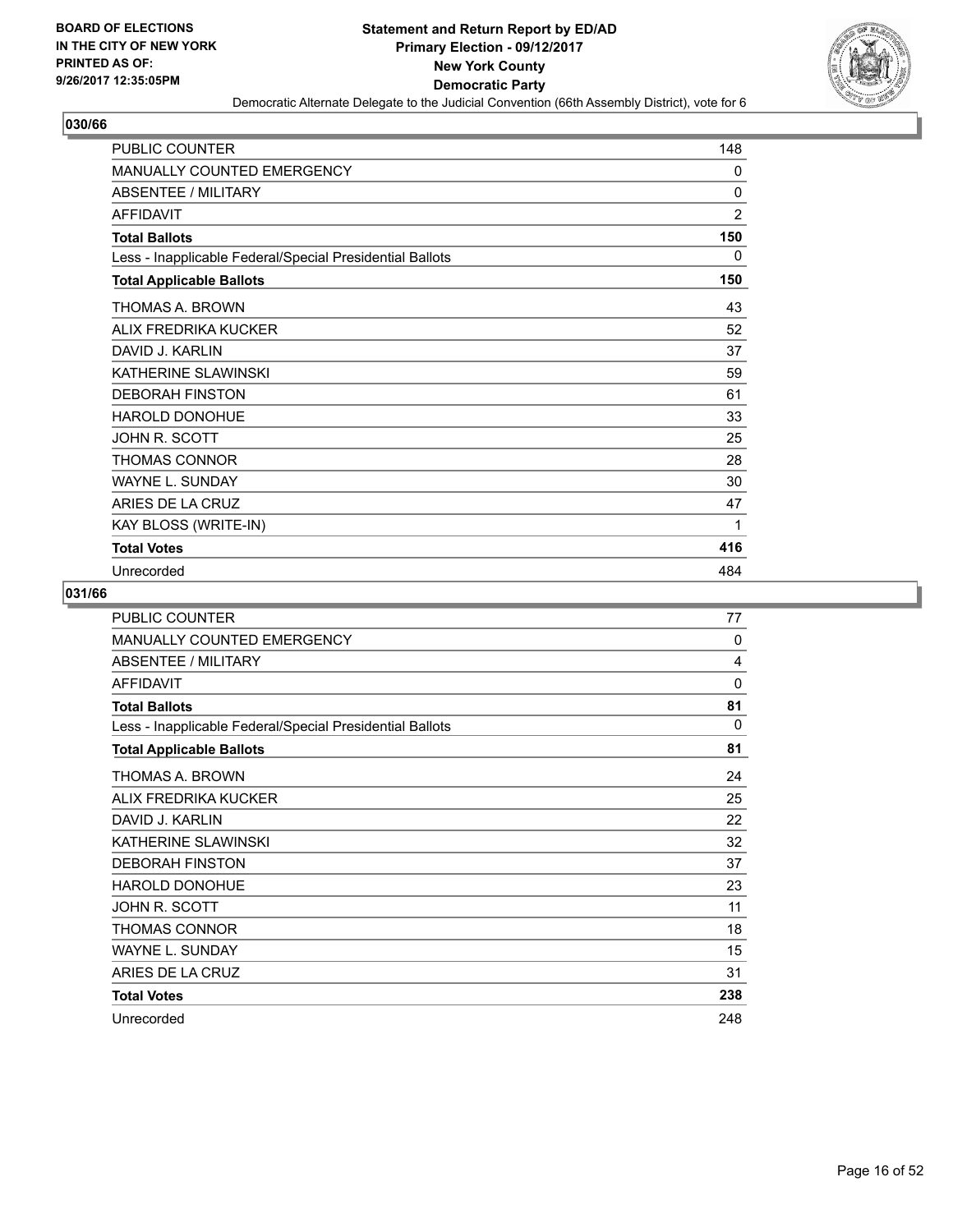

| <b>PUBLIC COUNTER</b>                                    | 154 |
|----------------------------------------------------------|-----|
| <b>MANUALLY COUNTED EMERGENCY</b>                        | 0   |
| <b>ABSENTEE / MILITARY</b>                               | 1   |
| <b>AFFIDAVIT</b>                                         | 0   |
| <b>Total Ballots</b>                                     | 155 |
| Less - Inapplicable Federal/Special Presidential Ballots | 0   |
| <b>Total Applicable Ballots</b>                          | 155 |
| THOMAS A. BROWN                                          | 55  |
| ALIX FREDRIKA KUCKER                                     | 59  |
| DAVID J. KARLIN                                          | 49  |
| KATHERINE SLAWINSKI                                      | 73  |
| <b>DEBORAH FINSTON</b>                                   | 67  |
| <b>HAROLD DONOHUE</b>                                    | 48  |
| JOHN R. SCOTT                                            | 25  |
| THOMAS CONNOR                                            | 32  |
| <b>WAYNE L. SUNDAY</b>                                   | 25  |
| ARIES DE LA CRUZ                                         | 51  |
| <b>Total Votes</b>                                       | 484 |
| Unrecorded                                               | 446 |

| <b>PUBLIC COUNTER</b>                                    | 81             |
|----------------------------------------------------------|----------------|
| <b>MANUALLY COUNTED EMERGENCY</b>                        | 0              |
| <b>ABSENTEE / MILITARY</b>                               | $\overline{2}$ |
| <b>AFFIDAVIT</b>                                         | $\overline{2}$ |
| <b>Total Ballots</b>                                     | 85             |
| Less - Inapplicable Federal/Special Presidential Ballots | 0              |
| <b>Total Applicable Ballots</b>                          | 85             |
| THOMAS A. BROWN                                          | 24             |
| ALIX FREDRIKA KUCKER                                     | 25             |
| DAVID J. KARLIN                                          | 21             |
| KATHERINE SLAWINSKI                                      | 31             |
| <b>DEBORAH FINSTON</b>                                   | 27             |
| <b>HAROLD DONOHUE</b>                                    | 26             |
| <b>JOHN R. SCOTT</b>                                     | 16             |
| <b>THOMAS CONNOR</b>                                     | 19             |
| <b>WAYNE L. SUNDAY</b>                                   | 22             |
| ARIES DE LA CRUZ                                         | 27             |
| <b>Total Votes</b>                                       | 238            |
| Unrecorded                                               | 272            |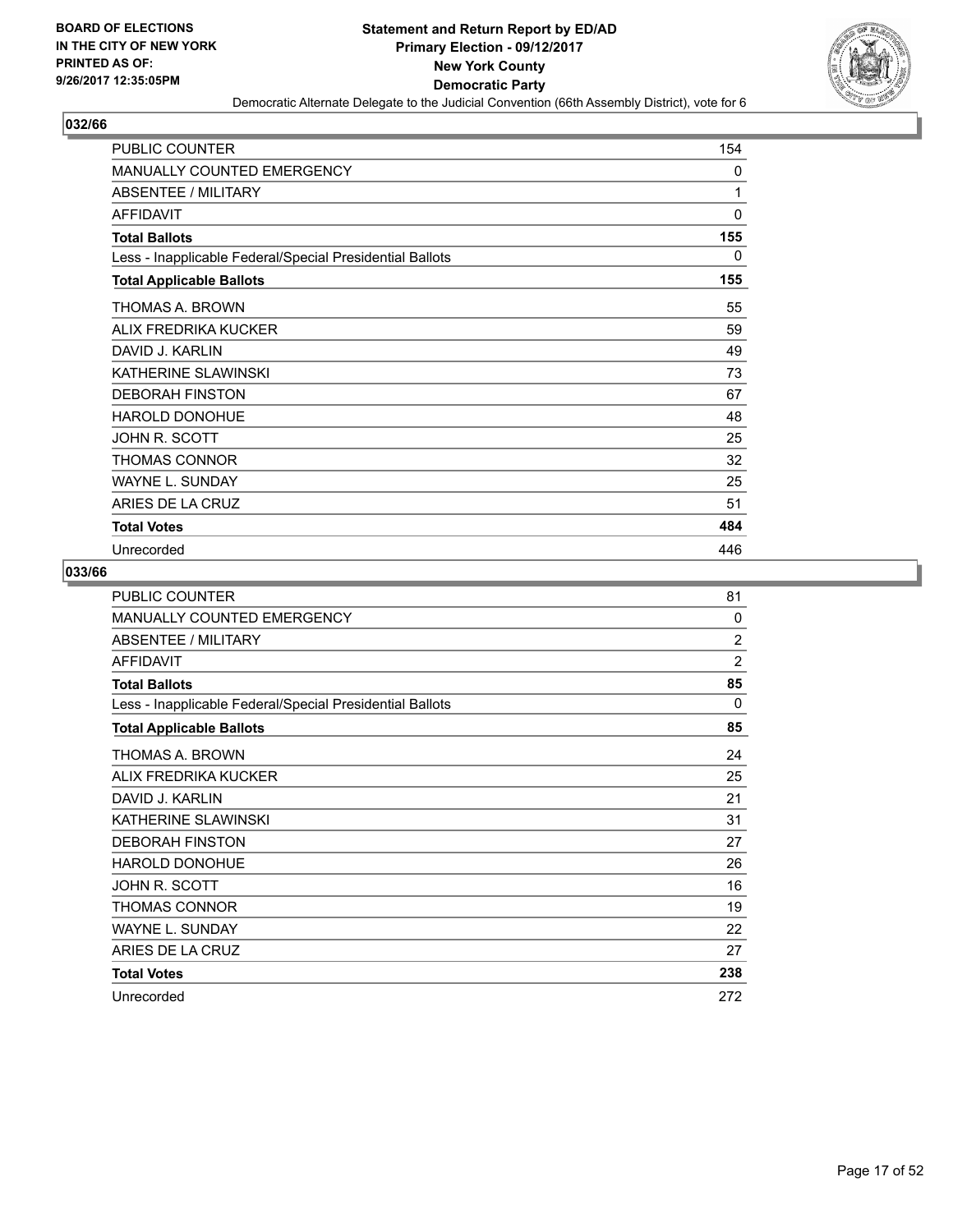

| <b>PUBLIC COUNTER</b>                                    | 143 |
|----------------------------------------------------------|-----|
| <b>MANUALLY COUNTED EMERGENCY</b>                        | 0   |
| <b>ABSENTEE / MILITARY</b>                               | 1   |
| <b>AFFIDAVIT</b>                                         | 1   |
| <b>Total Ballots</b>                                     | 145 |
| Less - Inapplicable Federal/Special Presidential Ballots | 0   |
| <b>Total Applicable Ballots</b>                          | 145 |
| THOMAS A. BROWN                                          | 48  |
| ALIX FREDRIKA KUCKER                                     | 47  |
| DAVID J. KARLIN                                          | 44  |
| KATHERINE SLAWINSKI                                      | 62  |
| <b>DEBORAH FINSTON</b>                                   | 61  |
| HAROLD DONOHUE                                           | 48  |
| JOHN R. SCOTT                                            | 30  |
| THOMAS CONNOR                                            | 28  |
| <b>WAYNE L. SUNDAY</b>                                   | 30  |
| ARIES DE LA CRUZ                                         | 48  |
| <b>Total Votes</b>                                       | 446 |
| Unrecorded                                               | 424 |

| <b>PUBLIC COUNTER</b>                                    | 158          |
|----------------------------------------------------------|--------------|
| <b>MANUALLY COUNTED EMERGENCY</b>                        | 0            |
| <b>ABSENTEE / MILITARY</b>                               | 4            |
| <b>AFFIDAVIT</b>                                         | $\mathbf{0}$ |
| <b>Total Ballots</b>                                     | 162          |
| Less - Inapplicable Federal/Special Presidential Ballots | 0            |
| <b>Total Applicable Ballots</b>                          | 162          |
| THOMAS A. BROWN                                          | 61           |
| ALIX FREDRIKA KUCKER                                     | 61           |
| DAVID J. KARI IN                                         | 54           |
| KATHERINE SLAWINSKI                                      | 83           |
| <b>DEBORAH FINSTON</b>                                   | 84           |
| HAROLD DONOHUE                                           | 57           |
| JOHN R. SCOTT                                            | 34           |
| <b>THOMAS CONNOR</b>                                     | 34           |
| <b>WAYNE L. SUNDAY</b>                                   | 36           |
| ARIES DE LA CRUZ                                         | 65           |
| ALEXANDER KAPSIDELIS (WRITE-IN)                          | 1            |
| LAURIE R. ABRAMSON (WRITE-IN)                            | 1            |
| <b>Total Votes</b>                                       | 571          |
| Unrecorded                                               | 401          |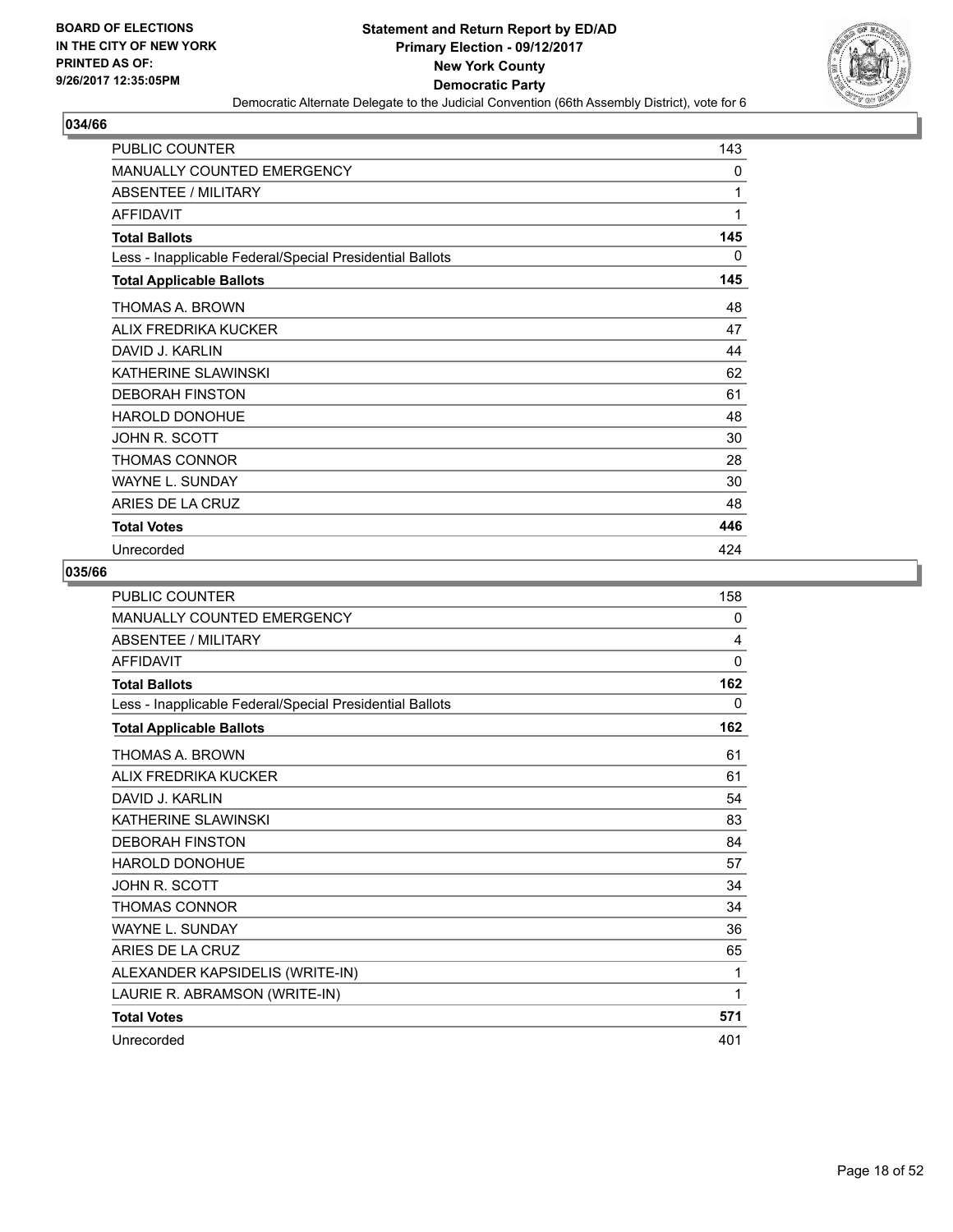

| <b>PUBLIC COUNTER</b>                                    | 82  |
|----------------------------------------------------------|-----|
| <b>MANUALLY COUNTED EMERGENCY</b>                        | 0   |
| <b>ABSENTEE / MILITARY</b>                               | 0   |
| <b>AFFIDAVIT</b>                                         | 3   |
| <b>Total Ballots</b>                                     | 85  |
| Less - Inapplicable Federal/Special Presidential Ballots | 0   |
| <b>Total Applicable Ballots</b>                          | 85  |
| THOMAS A. BROWN                                          | 31  |
| ALIX FREDRIKA KUCKER                                     | 30  |
| DAVID J. KARI IN                                         | 26  |
| KATHERINE SLAWINSKI                                      | 40  |
| <b>DEBORAH FINSTON</b>                                   | 38  |
| <b>HAROLD DONOHUE</b>                                    | 25  |
| JOHN R. SCOTT                                            | 23  |
| THOMAS CONNOR                                            | 23  |
| <b>WAYNE L. SUNDAY</b>                                   | 23  |
| ARIES DE LA CRUZ                                         | 34  |
| ROBERT CANNATA (WRITE-IN)                                | 1   |
| <b>Total Votes</b>                                       | 294 |
| Unrecorded                                               | 216 |

| <b>PUBLIC COUNTER</b>                                    | 113 |
|----------------------------------------------------------|-----|
| MANUALLY COUNTED EMERGENCY                               | 0   |
| <b>ABSENTEE / MILITARY</b>                               | 1   |
| <b>AFFIDAVIT</b>                                         | 1   |
| <b>Total Ballots</b>                                     | 115 |
| Less - Inapplicable Federal/Special Presidential Ballots | 0   |
| <b>Total Applicable Ballots</b>                          | 115 |
| <b>THOMAS A. BROWN</b>                                   | 34  |
| ALIX FREDRIKA KUCKER                                     | 34  |
| DAVID J. KARLIN                                          | 34  |
| KATHERINE SLAWINSKI                                      | 39  |
| <b>DEBORAH FINSTON</b>                                   | 43  |
| <b>HAROLD DONOHUE</b>                                    | 30  |
| <b>JOHN R. SCOTT</b>                                     | 18  |
| <b>THOMAS CONNOR</b>                                     | 22  |
| <b>WAYNE L. SUNDAY</b>                                   | 20  |
| ARIES DE LA CRUZ                                         | 29  |
| ALAN GOODMAN (WRITE-IN)                                  | 1   |
| KATHY WOLPE (WRITE-IN)                                   | 1   |
| LEGACY RUSSELL (WRITE-IN)                                | 1   |
| RAFAEL HINES JR. (WRITE-IN)                              | 1   |
| <b>Total Votes</b>                                       | 307 |
| Unrecorded                                               | 383 |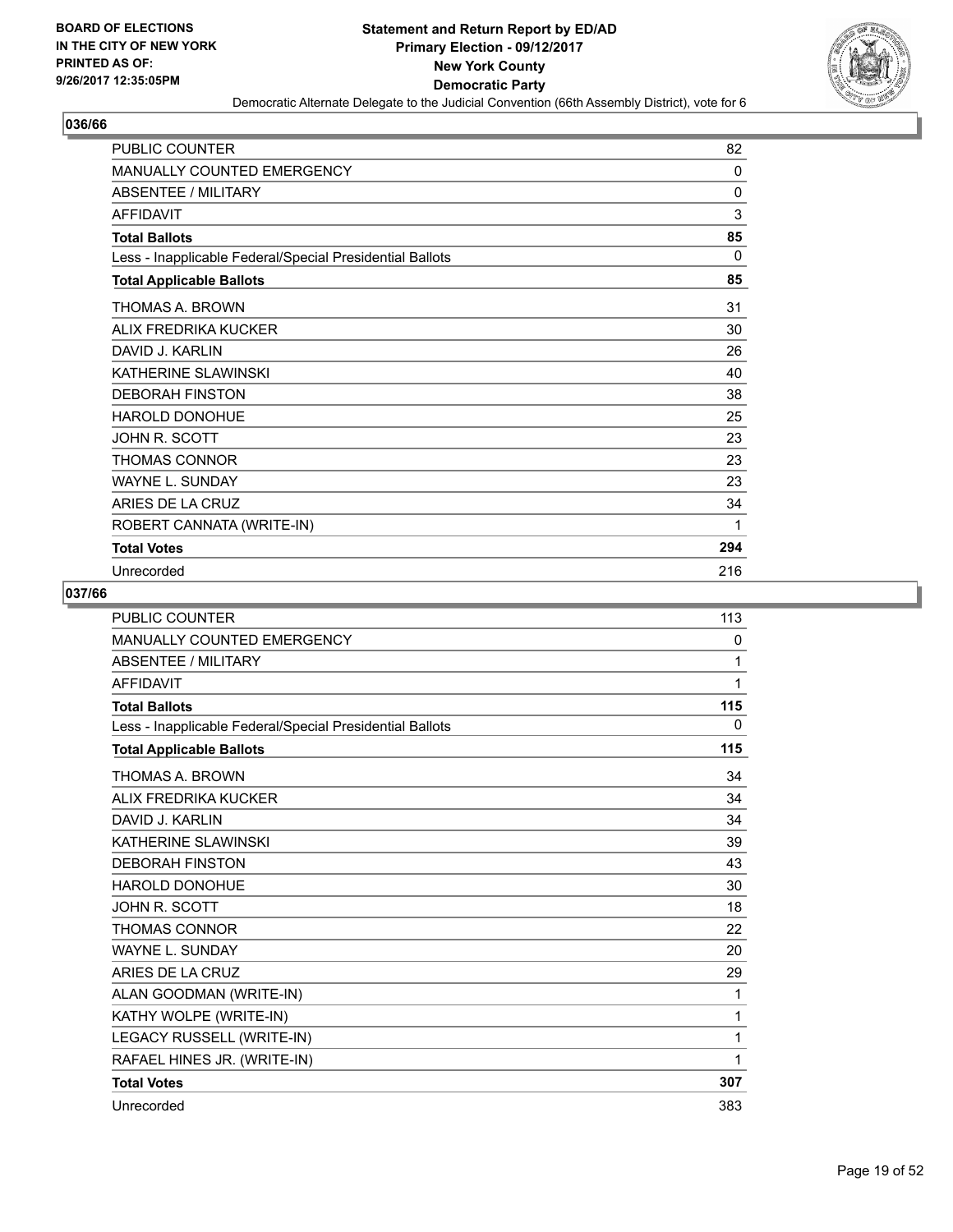

| <b>PUBLIC COUNTER</b>                                    | 86       |
|----------------------------------------------------------|----------|
| <b>MANUALLY COUNTED EMERGENCY</b>                        | $\Omega$ |
| <b>ABSENTEE / MILITARY</b>                               | 1        |
| <b>AFFIDAVIT</b>                                         | $\Omega$ |
| <b>Total Ballots</b>                                     | 87       |
| Less - Inapplicable Federal/Special Presidential Ballots | $\Omega$ |
| <b>Total Applicable Ballots</b>                          | 87       |
| THOMAS A. BROWN                                          | 31       |
| ALIX FREDRIKA KUCKER                                     | 28       |
| DAVID J. KARLIN                                          | 33       |
| KATHERINE SLAWINSKI                                      | 38       |
| <b>DEBORAH FINSTON</b>                                   | 41       |
| <b>HAROLD DONOHUE</b>                                    | 24       |
| JOHN R. SCOTT                                            | 29       |
| THOMAS CONNOR                                            | 23       |
| <b>WAYNE L. SUNDAY</b>                                   | 24       |
| ARIES DE LA CRUZ                                         | 26       |
| <b>Total Votes</b>                                       | 297      |
| Unrecorded                                               | 225      |

| <b>PUBLIC COUNTER</b>                                    | 89       |
|----------------------------------------------------------|----------|
| <b>MANUALLY COUNTED EMERGENCY</b>                        | 0        |
| <b>ABSENTEE / MILITARY</b>                               | 3        |
| <b>AFFIDAVIT</b>                                         | $\Omega$ |
| <b>Total Ballots</b>                                     | 92       |
| Less - Inapplicable Federal/Special Presidential Ballots | $\Omega$ |
| <b>Total Applicable Ballots</b>                          | 92       |
| <b>THOMAS A. BROWN</b>                                   | 33       |
| ALIX FREDRIKA KUCKER                                     | 31       |
| DAVID J. KARLIN                                          | 32       |
| KATHERINE SLAWINSKI                                      | 36       |
| <b>DEBORAH FINSTON</b>                                   | 43       |
| <b>HAROLD DONOHUE</b>                                    | 25       |
| JOHN R. SCOTT                                            | 17       |
| <b>THOMAS CONNOR</b>                                     | 13       |
| <b>WAYNE L. SUNDAY</b>                                   | 15       |
| ARIES DE LA CRUZ                                         | 28       |
| <b>Total Votes</b>                                       | 273      |
| Unrecorded                                               | 279      |
| 040/66 COMBINED into: 042/66                             |          |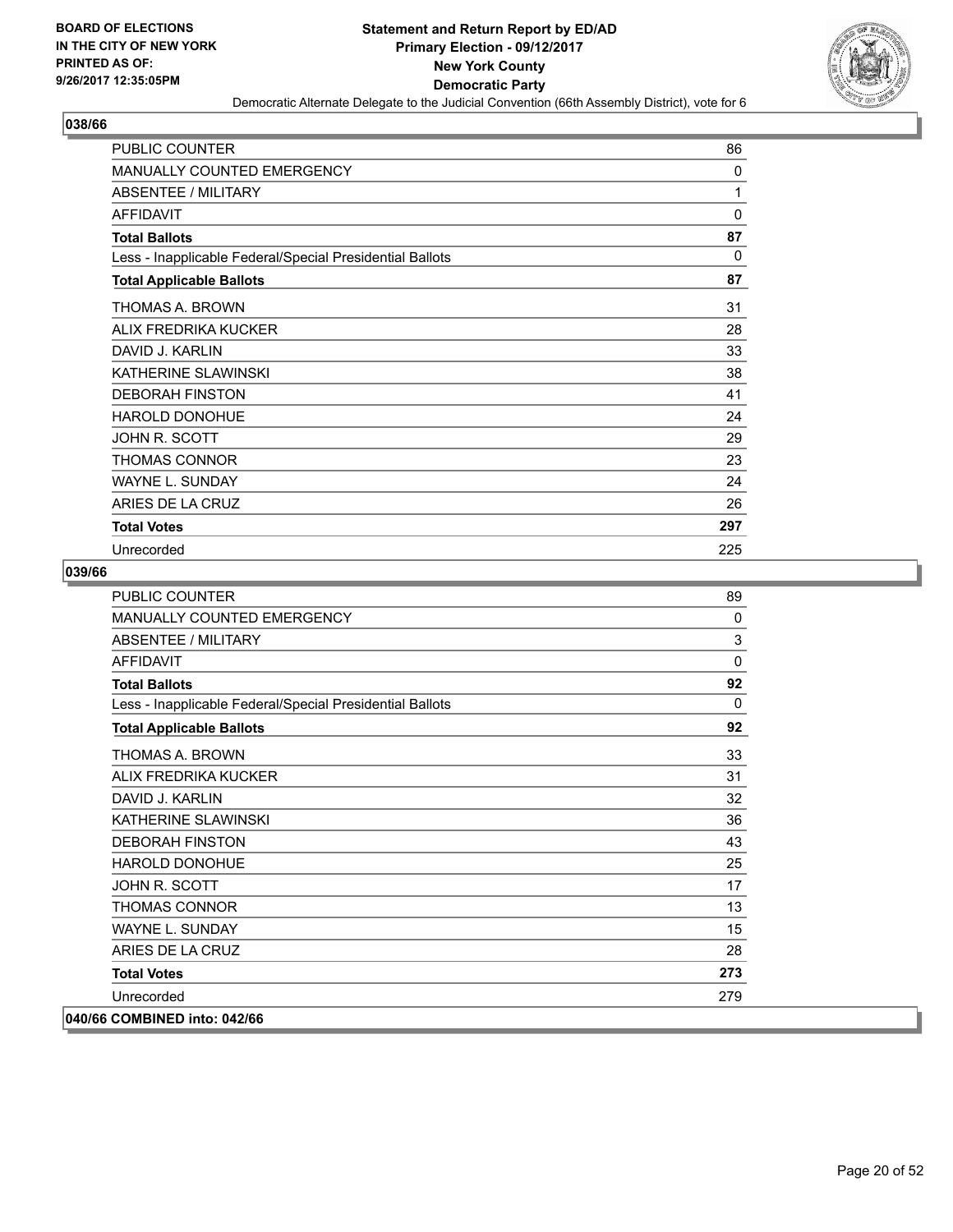

| <b>PUBLIC COUNTER</b>                                    | 58  |
|----------------------------------------------------------|-----|
| <b>MANUALLY COUNTED EMERGENCY</b>                        | 0   |
| <b>ABSENTEE / MILITARY</b>                               | 4   |
| <b>AFFIDAVIT</b>                                         | 1   |
| <b>Total Ballots</b>                                     | 63  |
| Less - Inapplicable Federal/Special Presidential Ballots | 0   |
| <b>Total Applicable Ballots</b>                          | 63  |
| THOMAS A. BROWN                                          | 26  |
| ALIX FREDRIKA KUCKER                                     | 27  |
| DAVID J. KARLIN                                          | 26  |
| KATHERINE SLAWINSKI                                      | 34  |
| <b>DEBORAH FINSTON</b>                                   | 32  |
| <b>HAROLD DONOHUE</b>                                    | 25  |
| JOHN R. SCOTT                                            | 13  |
| THOMAS CONNOR                                            | 12  |
| <b>WAYNE L. SUNDAY</b>                                   | 15  |
| ARIES DE LA CRUZ                                         | 18  |
| AARON SCHNEIDER (WRITE-IN)                               | 1   |
| <b>Total Votes</b>                                       | 229 |
| Unrecorded                                               | 149 |

| <b>PUBLIC COUNTER</b>                                    | 26             |
|----------------------------------------------------------|----------------|
| MANUALLY COUNTED EMERGENCY                               | $\Omega$       |
| ABSENTEE / MILITARY                                      | 0              |
| <b>AFFIDAVIT</b>                                         | 0              |
| <b>Total Ballots</b>                                     | 26             |
| Less - Inapplicable Federal/Special Presidential Ballots | $\Omega$       |
| <b>Total Applicable Ballots</b>                          | 26             |
| THOMAS A. BROWN                                          | 5              |
| ALIX FREDRIKA KUCKER                                     | 8              |
| DAVID J. KARLIN                                          | 8              |
| KATHERINE SLAWINSKI                                      | 11             |
| <b>DEBORAH FINSTON</b>                                   | 10             |
| <b>HAROLD DONOHUE</b>                                    | 8              |
| JOHN R. SCOTT                                            | $\overline{2}$ |
| <b>THOMAS CONNOR</b>                                     | 5              |
| <b>WAYNE L. SUNDAY</b>                                   | 6              |
| ARIES DE LA CRUZ                                         | 6              |
| <b>Total Votes</b>                                       | 69             |
| Unrecorded                                               | 87             |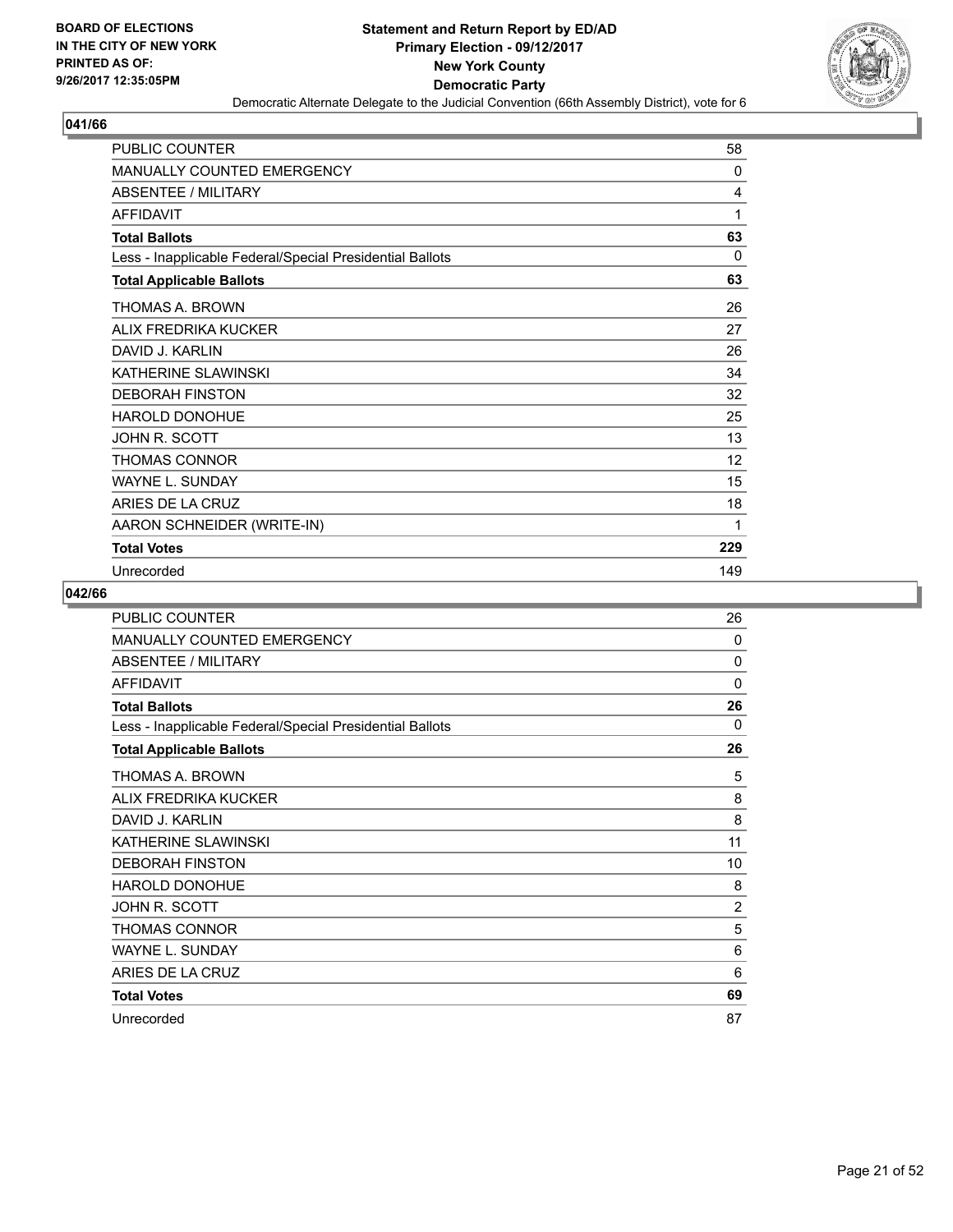

| <b>PUBLIC COUNTER</b>                                    | 52             |
|----------------------------------------------------------|----------------|
| <b>MANUALLY COUNTED EMERGENCY</b>                        | 0              |
| <b>ABSENTEE / MILITARY</b>                               | $\overline{2}$ |
| <b>AFFIDAVIT</b>                                         | 0              |
| <b>Total Ballots</b>                                     | 54             |
| Less - Inapplicable Federal/Special Presidential Ballots | 0              |
| <b>Total Applicable Ballots</b>                          | 54             |
| THOMAS A. BROWN                                          | 16             |
| ALIX FREDRIKA KUCKER                                     | 21             |
| DAVID J. KARLIN                                          | 19             |
| KATHERINE SI AWINSKI                                     | 31             |
| <b>DEBORAH FINSTON</b>                                   | 28             |
| HAROLD DONOHUE                                           | 18             |
| JOHN R. SCOTT                                            | 9              |
| <b>THOMAS CONNOR</b>                                     | 12             |
| <b>WAYNE L. SUNDAY</b>                                   | 12             |
| ARIES DE LA CRUZ                                         | 19             |
| DALE PETRILLO (WRITE-IN)                                 | 1              |
| UNATTRIBUTABLE WRITE-IN (WRITE-IN)                       | 5              |
| <b>Total Votes</b>                                       | 191            |
| Unrecorded                                               | 133            |

| PUBLIC COUNTER                                           | 74  |
|----------------------------------------------------------|-----|
| MANUALLY COUNTED EMERGENCY                               | 0   |
| <b>ABSENTEE / MILITARY</b>                               | 1   |
| <b>AFFIDAVIT</b>                                         | 1   |
| <b>Total Ballots</b>                                     | 76  |
| Less - Inapplicable Federal/Special Presidential Ballots | 0   |
| <b>Total Applicable Ballots</b>                          | 76  |
| THOMAS A. BROWN                                          | 32  |
| ALIX FREDRIKA KUCKER                                     | 35  |
| DAVID J. KARLIN                                          | 33  |
| KATHERINE SLAWINSKI                                      | 39  |
| <b>DEBORAH FINSTON</b>                                   | 44  |
| <b>HAROLD DONOHUE</b>                                    | 31  |
| JOHN R. SCOTT                                            | 20  |
| <b>THOMAS CONNOR</b>                                     | 16  |
| <b>WAYNE L. SUNDAY</b>                                   | 11  |
| ARIES DE LA CRUZ                                         | 22  |
| <b>Total Votes</b>                                       | 283 |
| Unrecorded                                               | 173 |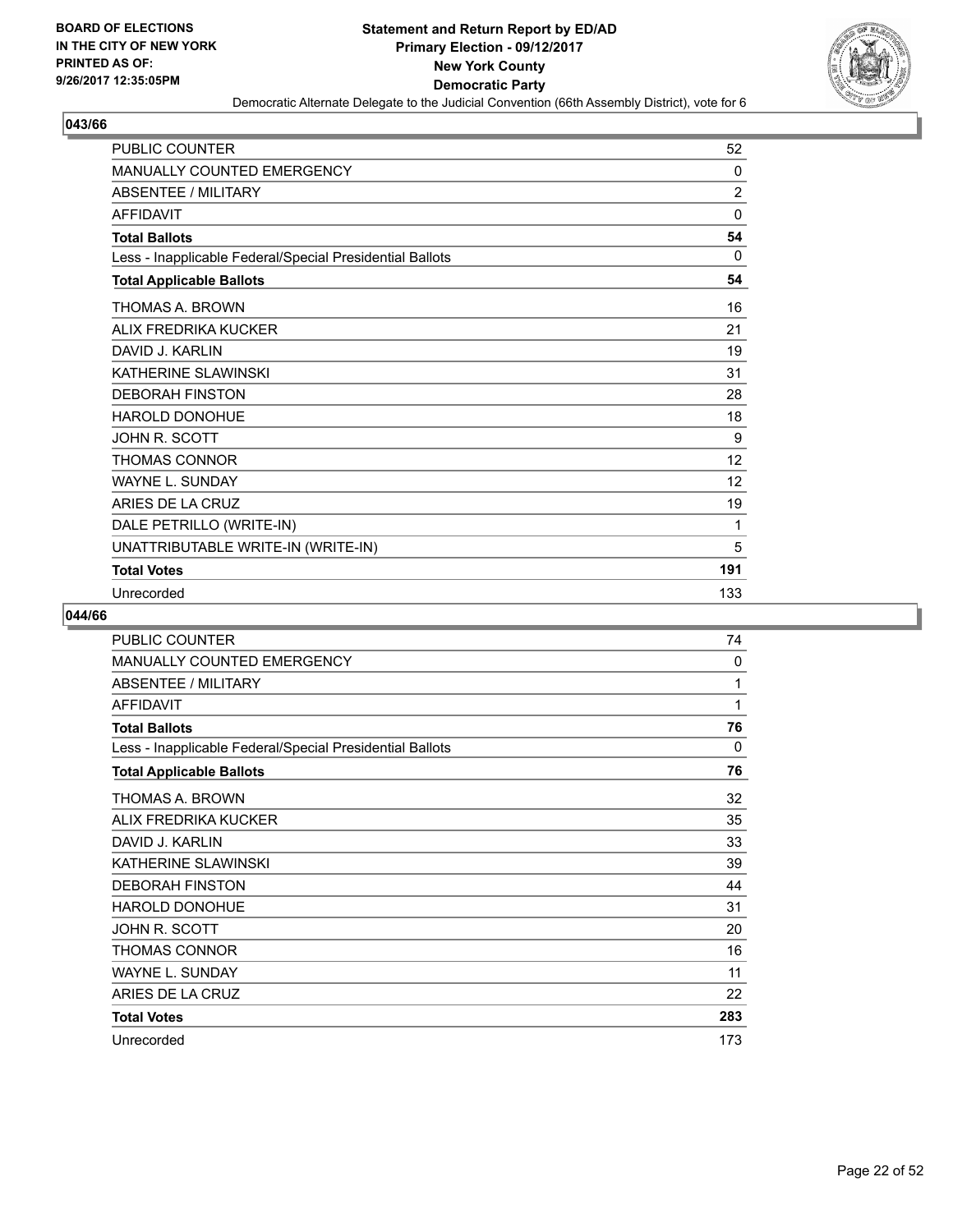

| <b>PUBLIC COUNTER</b>                                    | 174          |
|----------------------------------------------------------|--------------|
| <b>MANUALLY COUNTED EMERGENCY</b>                        | 0            |
| ABSENTEE / MILITARY                                      | 3            |
| <b>AFFIDAVIT</b>                                         | $\mathbf{0}$ |
| <b>Total Ballots</b>                                     | 177          |
| Less - Inapplicable Federal/Special Presidential Ballots | 0            |
| <b>Total Applicable Ballots</b>                          | 177          |
| THOMAS A. BROWN                                          | 52           |
| ALIX FREDRIKA KUCKER                                     | 55           |
| DAVID J. KARLIN                                          | 59           |
| KATHERINE SLAWINSKI                                      | 62           |
| <b>DEBORAH FINSTON</b>                                   | 70           |
| <b>HAROLD DONOHUE</b>                                    | 53           |
| JOHN R. SCOTT                                            | 27           |
| THOMAS CONNOR                                            | 28           |
| <b>WAYNE L. SUNDAY</b>                                   | 26           |
| ARIES DE LA CRUZ                                         | 43           |
| MATTHEW TUCKER (WRITE-IN)                                | 1            |
| <b>Total Votes</b>                                       | 476          |
| Unrecorded                                               | 586          |

| <b>PUBLIC COUNTER</b>                                    | 98       |
|----------------------------------------------------------|----------|
| <b>MANUALLY COUNTED EMERGENCY</b>                        | $\Omega$ |
| <b>ABSENTEE / MILITARY</b>                               | 4        |
| <b>AFFIDAVIT</b>                                         | 1        |
| <b>Total Ballots</b>                                     | 103      |
| Less - Inapplicable Federal/Special Presidential Ballots | 0        |
| <b>Total Applicable Ballots</b>                          | 103      |
| THOMAS A. BROWN                                          | 34       |
| ALIX FREDRIKA KUCKER                                     | 40       |
| DAVID J. KARLIN                                          | 32       |
| KATHERINE SLAWINSKI                                      | 39       |
| <b>DEBORAH FINSTON</b>                                   | 35       |
| <b>HAROLD DONOHUE</b>                                    | 31       |
| JOHN R. SCOTT                                            | 16       |
| THOMAS CONNOR                                            | 19       |
| <b>WAYNE L. SUNDAY</b>                                   | 20       |
| ARIES DE LA CRUZ                                         | 25       |
| <b>Total Votes</b>                                       | 291      |
| Unrecorded                                               | 327      |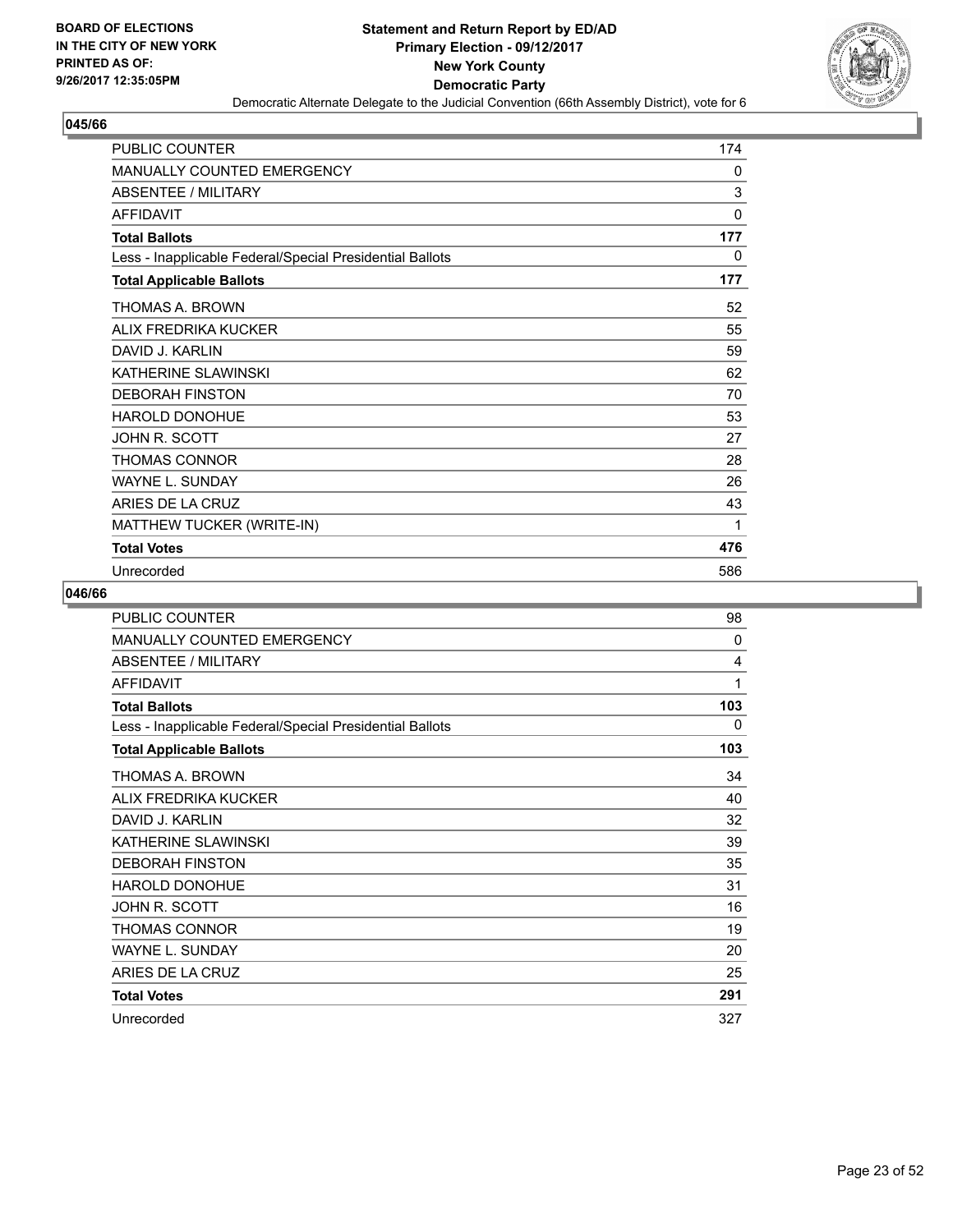

| <b>PUBLIC COUNTER</b>                                    | 87             |
|----------------------------------------------------------|----------------|
| MANUALLY COUNTED EMERGENCY                               | 0              |
| <b>ABSENTEE / MILITARY</b>                               | $\overline{2}$ |
| <b>AFFIDAVIT</b>                                         | $\mathbf 0$    |
| <b>Total Ballots</b>                                     | 89             |
| Less - Inapplicable Federal/Special Presidential Ballots | 0              |
| <b>Total Applicable Ballots</b>                          | 89             |
| THOMAS A. BROWN                                          | 25             |
| ALIX FREDRIKA KUCKER                                     | 27             |
| DAVID J. KARLIN                                          | 28             |
| KATHERINE SLAWINSKI                                      | 32             |
| <b>DEBORAH FINSTON</b>                                   | 39             |
| <b>HAROLD DONOHUE</b>                                    | 20             |
| <b>JOHN R. SCOTT</b>                                     | 14             |
| <b>THOMAS CONNOR</b>                                     | 13             |
| <b>WAYNE L. SUNDAY</b>                                   | 14             |
| ARIES DE LA CRUZ                                         | 22             |
| <b>GEORGE P. VELLONAKIS (WRITE-IN)</b>                   | 1              |
| GILBERT R. HOROWITZ (WRITE-IN)                           | 1              |
| <b>Total Votes</b>                                       | 236            |
| Unrecorded                                               | 298            |

| <b>PUBLIC COUNTER</b>                                    | 66       |
|----------------------------------------------------------|----------|
| <b>MANUALLY COUNTED EMERGENCY</b>                        | 0        |
| ABSENTEE / MILITARY                                      | 4        |
| <b>AFFIDAVIT</b>                                         | $\Omega$ |
| <b>Total Ballots</b>                                     | 70       |
| Less - Inapplicable Federal/Special Presidential Ballots | 0        |
| <b>Total Applicable Ballots</b>                          | 70       |
| THOMAS A. BROWN                                          | 21       |
| ALIX FREDRIKA KUCKER                                     | 23       |
| DAVID J. KARLIN                                          | 22       |
| KATHERINE SLAWINSKI                                      | 27       |
| <b>DEBORAH FINSTON</b>                                   | 32       |
| <b>HAROLD DONOHUE</b>                                    | 20       |
| JOHN R. SCOTT                                            | 14       |
| <b>THOMAS CONNOR</b>                                     | 10       |
| <b>WAYNE L. SUNDAY</b>                                   | 13       |
| ARIES DE LA CRUZ                                         | 19       |
| <b>Total Votes</b>                                       | 201      |
| Unrecorded                                               | 219      |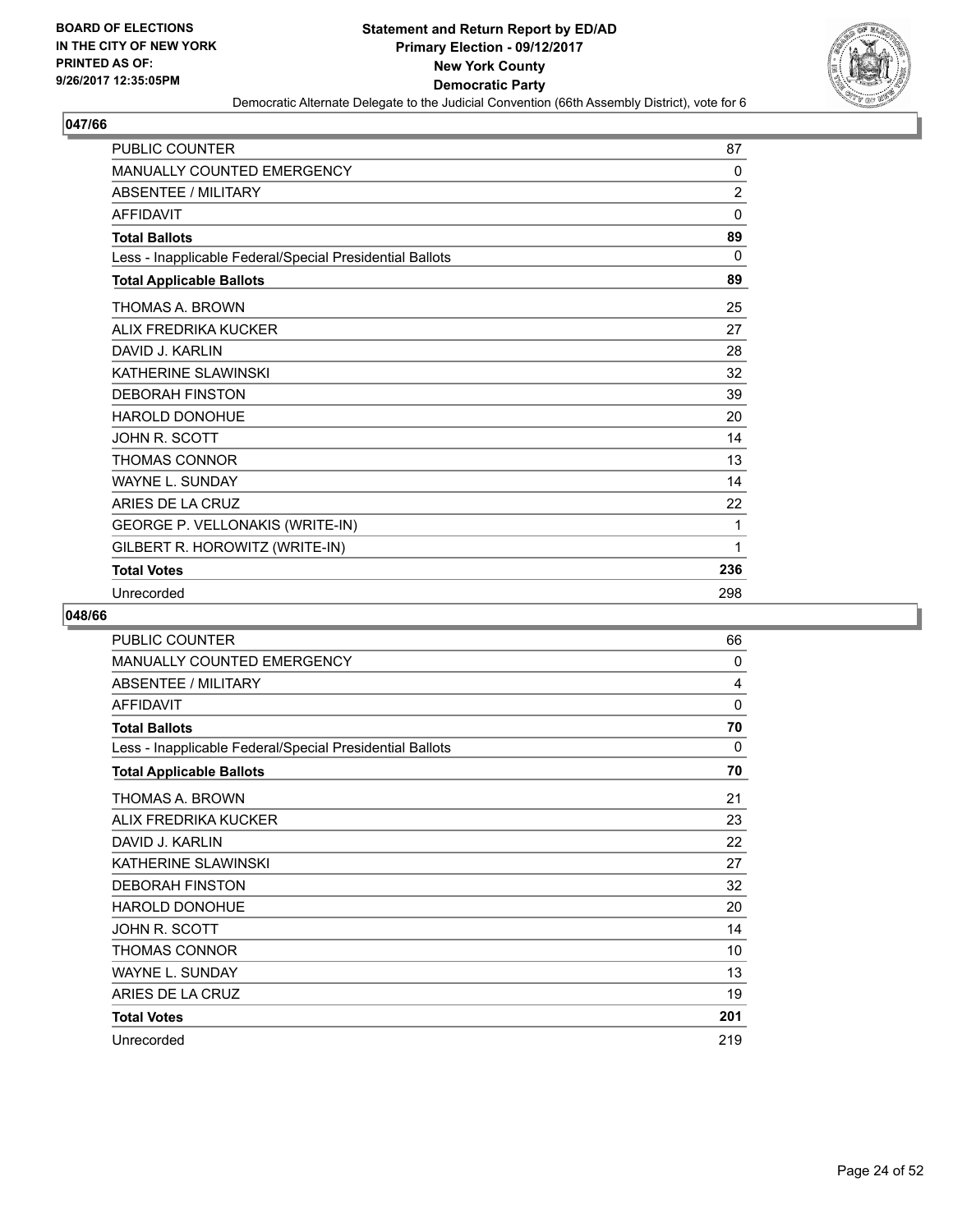

| PUBLIC COUNTER                                           | 97             |
|----------------------------------------------------------|----------------|
| <b>MANUALLY COUNTED EMERGENCY</b>                        | $\Omega$       |
| ABSENTEE / MILITARY                                      | $\overline{2}$ |
| <b>AFFIDAVIT</b>                                         | 0              |
| <b>Total Ballots</b>                                     | 99             |
| Less - Inapplicable Federal/Special Presidential Ballots | $\Omega$       |
| <b>Total Applicable Ballots</b>                          | 99             |
| THOMAS A. BROWN                                          | 22             |
| ALIX FREDRIKA KUCKER                                     | 28             |
| DAVID J. KARLIN                                          | 27             |
| KATHERINE SLAWINSKI                                      | 32             |
| <b>DEBORAH FINSTON</b>                                   | 40             |
| HAROLD DONOHUE                                           | 28             |
| JOHN R. SCOTT                                            | 17             |
| <b>THOMAS CONNOR</b>                                     | 17             |
| WAYNE L. SUNDAY                                          | 18             |
| ARIES DE LA CRUZ                                         | 23             |
| <b>Total Votes</b>                                       | 252            |
| Unrecorded                                               | 342            |

| <b>PUBLIC COUNTER</b>                                    | 107      |
|----------------------------------------------------------|----------|
| <b>MANUALLY COUNTED EMERGENCY</b>                        | 0        |
| <b>ABSENTEE / MILITARY</b>                               | $\Omega$ |
| <b>AFFIDAVIT</b>                                         | 3        |
| <b>Total Ballots</b>                                     | 110      |
| Less - Inapplicable Federal/Special Presidential Ballots | 0        |
| <b>Total Applicable Ballots</b>                          | 110      |
| THOMAS A. BROWN                                          | 27       |
| ALIX FREDRIKA KUCKER                                     | 36       |
| DAVID J. KARLIN                                          | 33       |
| KATHERINE SLAWINSKI                                      | 43       |
| <b>DEBORAH FINSTON</b>                                   | 47       |
| HAROLD DONOHUE                                           | 27       |
| JOHN R. SCOTT                                            | 23       |
| <b>THOMAS CONNOR</b>                                     | 23       |
| <b>WAYNE L. SUNDAY</b>                                   | 25       |
| ARIES DE LA CRUZ                                         | 28       |
| <b>Total Votes</b>                                       | 312      |
| Unrecorded                                               | 348      |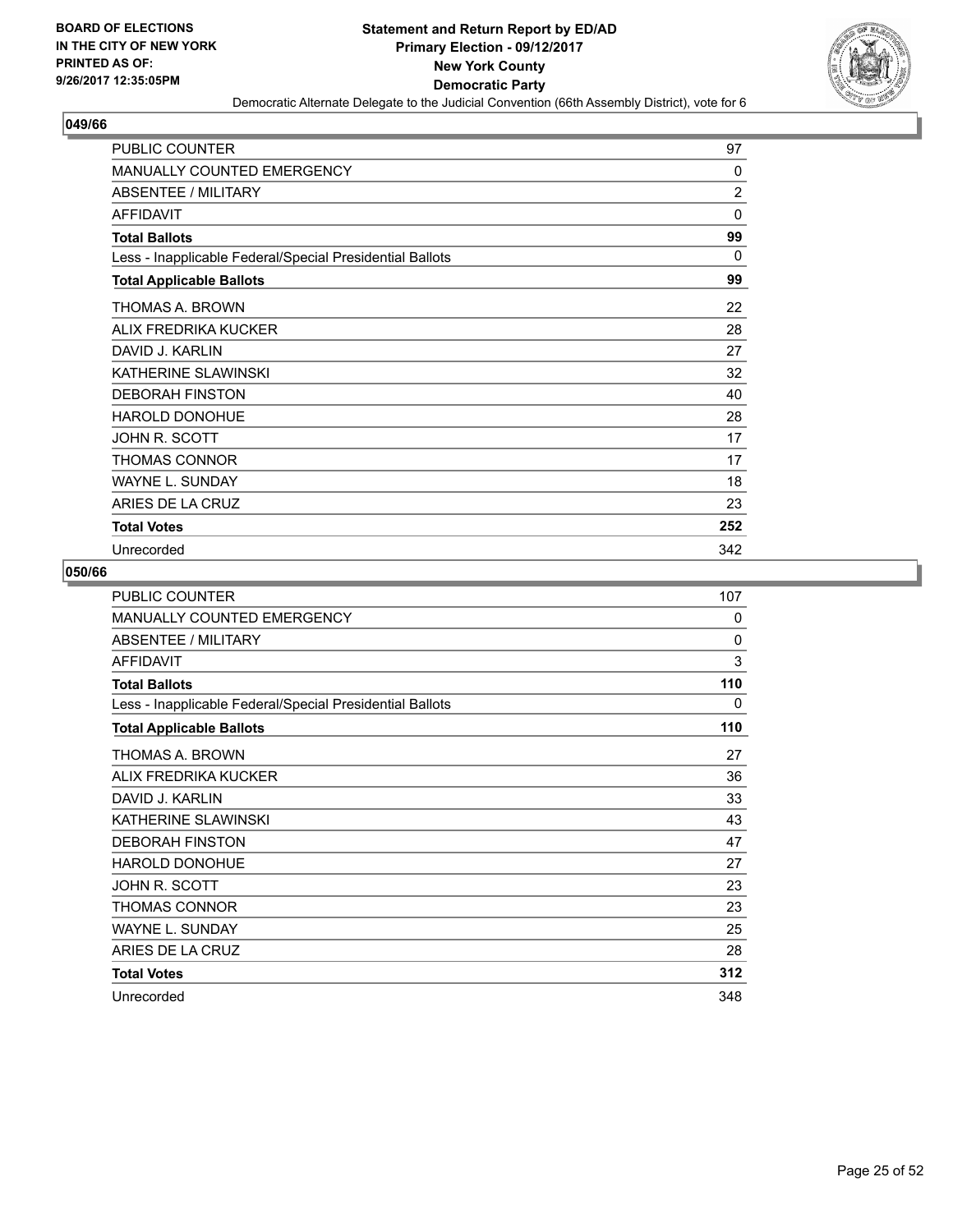

| <b>PUBLIC COUNTER</b>                                    | 143      |
|----------------------------------------------------------|----------|
| <b>MANUALLY COUNTED EMERGENCY</b>                        | 0        |
| <b>ABSENTEE / MILITARY</b>                               | 4        |
| <b>AFFIDAVIT</b>                                         | $\Omega$ |
| <b>Total Ballots</b>                                     | 147      |
| Less - Inapplicable Federal/Special Presidential Ballots | 0        |
| <b>Total Applicable Ballots</b>                          | 147      |
| THOMAS A. BROWN                                          | 39       |
| ALIX FREDRIKA KUCKER                                     | 47       |
| DAVID J. KARLIN                                          | 49       |
| KATHERINE SLAWINSKI                                      | 53       |
| <b>DEBORAH FINSTON</b>                                   | 67       |
| HAROLD DONOHUE                                           | 44       |
| JOHN R. SCOTT                                            | 22       |
| THOMAS CONNOR                                            | 23       |
| <b>WAYNE L. SUNDAY</b>                                   | 25       |
| ARIES DE LA CRUZ                                         | 34       |
| <b>Total Votes</b>                                       | 403      |
| Unrecorded                                               | 479      |

| <b>PUBLIC COUNTER</b>                                    | 155 |
|----------------------------------------------------------|-----|
| <b>MANUALLY COUNTED EMERGENCY</b>                        | 0   |
| <b>ABSENTEE / MILITARY</b>                               | 4   |
| <b>AFFIDAVIT</b>                                         | 0   |
| <b>Total Ballots</b>                                     | 159 |
| Less - Inapplicable Federal/Special Presidential Ballots | 0   |
| <b>Total Applicable Ballots</b>                          | 159 |
| THOMAS A. BROWN                                          | 39  |
| ALIX FREDRIKA KUCKER                                     | 40  |
| DAVID J. KARLIN                                          | 38  |
| KATHERINE SLAWINSKI                                      | 50  |
| <b>DEBORAH FINSTON</b>                                   | 53  |
| <b>HAROLD DONOHUE</b>                                    | 36  |
| JOHN R. SCOTT                                            | 35  |
| THOMAS CONNOR                                            | 32  |
| <b>WAYNE L. SUNDAY</b>                                   | 35  |
| ARIES DE LA CRUZ                                         | 39  |
| <b>Total Votes</b>                                       | 397 |
| Unrecorded                                               | 557 |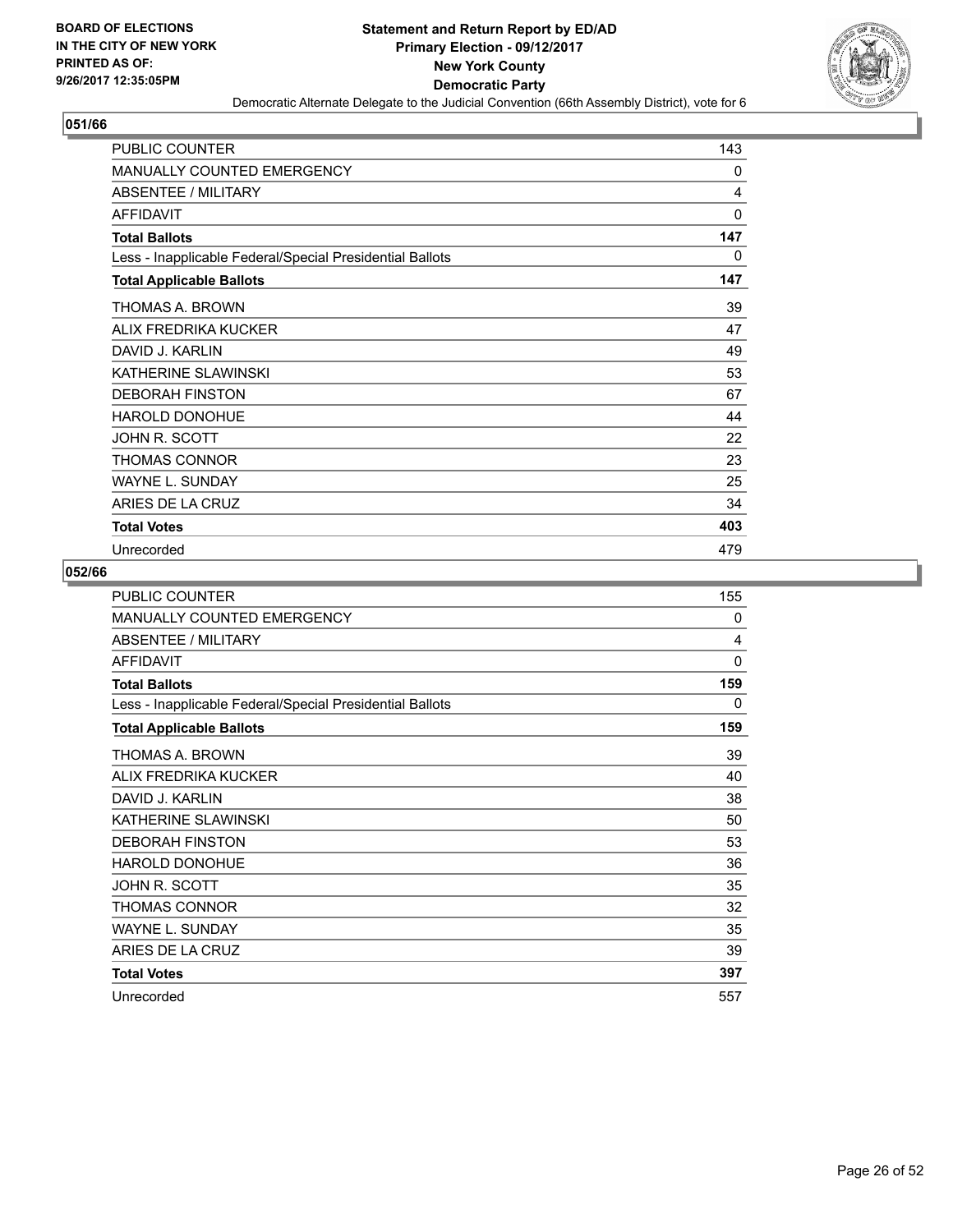

| <b>PUBLIC COUNTER</b>                                    | 150            |
|----------------------------------------------------------|----------------|
| <b>MANUALLY COUNTED EMERGENCY</b>                        | $\mathbf{0}$   |
| ABSENTEE / MILITARY                                      | 3              |
| <b>AFFIDAVIT</b>                                         | $\overline{2}$ |
| <b>Total Ballots</b>                                     | 155            |
| Less - Inapplicable Federal/Special Presidential Ballots | 0              |
| <b>Total Applicable Ballots</b>                          | 155            |
| THOMAS A. BROWN                                          | 48             |
| ALIX FREDRIKA KUCKER                                     | 58             |
| DAVID J. KARLIN                                          | 49             |
| KATHERINE SLAWINSKI                                      | 60             |
| <b>DEBORAH FINSTON</b>                                   | 66             |
| HAROLD DONOHUE                                           | 46             |
| JOHN R. SCOTT                                            | 39             |
| THOMAS CONNOR                                            | 41             |
| WAYNE L. SUNDAY                                          | 34             |
| ARIES DE LA CRUZ                                         | 42             |
| JOHN BIANCHI (WRITE-IN)                                  | 1              |
| <b>Total Votes</b>                                       | 484            |
| Unrecorded                                               | 446            |

| <b>PUBLIC COUNTER</b>                                    | 112            |
|----------------------------------------------------------|----------------|
| <b>MANUALLY COUNTED EMERGENCY</b>                        | 0              |
| <b>ABSENTEE / MILITARY</b>                               | $\overline{2}$ |
| <b>AFFIDAVIT</b>                                         | $\Omega$       |
| <b>Total Ballots</b>                                     | 114            |
| Less - Inapplicable Federal/Special Presidential Ballots | 0              |
| <b>Total Applicable Ballots</b>                          | 114            |
| THOMAS A. BROWN                                          | 39             |
| ALIX FREDRIKA KUCKER                                     | 36             |
| DAVID J. KARLIN                                          | 42             |
| KATHERINE SLAWINSKI                                      | 42             |
| <b>DEBORAH FINSTON</b>                                   | 50             |
| <b>HAROLD DONOHUE</b>                                    | 36             |
| JOHN R. SCOTT                                            | 16             |
| <b>THOMAS CONNOR</b>                                     | 22             |
| <b>WAYNE L. SUNDAY</b>                                   | 21             |
| ARIES DE LA CRUZ                                         | 30             |
| <b>Total Votes</b>                                       | 334            |
| Unrecorded                                               | 350            |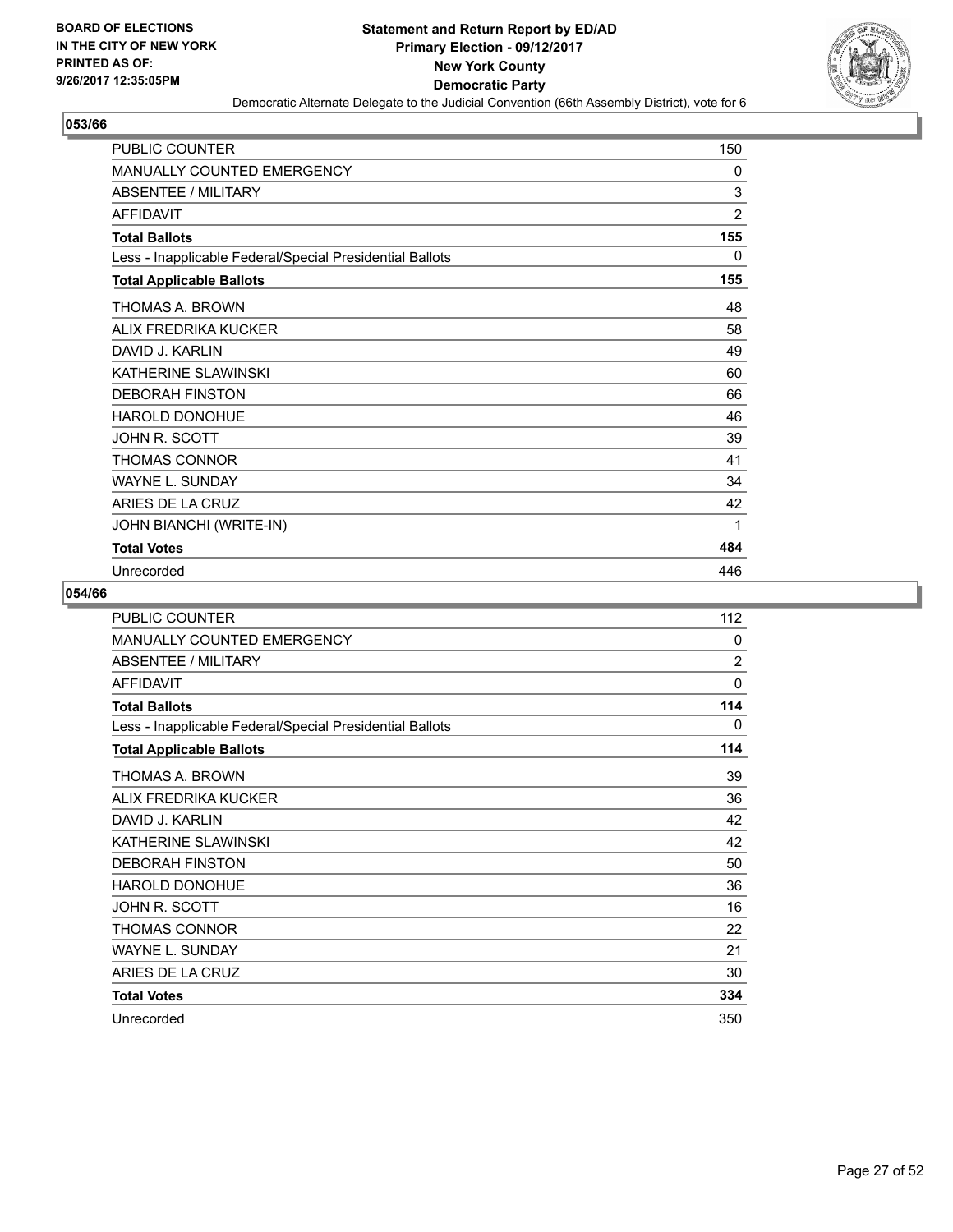

| <b>PUBLIC COUNTER</b>                                    | 85       |
|----------------------------------------------------------|----------|
| <b>MANUALLY COUNTED EMERGENCY</b>                        | $\Omega$ |
| <b>ABSENTEE / MILITARY</b>                               | 3        |
| <b>AFFIDAVIT</b>                                         | $\Omega$ |
| <b>Total Ballots</b>                                     | 88       |
| Less - Inapplicable Federal/Special Presidential Ballots | 0        |
| <b>Total Applicable Ballots</b>                          | 88       |
| THOMAS A. BROWN                                          | 24       |
| ALIX FREDRIKA KUCKER                                     | 31       |
| DAVID J. KARLIN                                          | 27       |
| KATHERINE SLAWINSKI                                      | 38       |
| <b>DEBORAH FINSTON</b>                                   | 43       |
| HAROLD DONOHUE                                           | 11       |
| JOHN R. SCOTT                                            | 17       |
| THOMAS CONNOR                                            | 19       |
| <b>WAYNE L. SUNDAY</b>                                   | 20       |
| ARIES DE LA CRUZ                                         | 40       |
| <b>Total Votes</b>                                       | 270      |
| Unrecorded                                               | 258      |

| <b>PUBLIC COUNTER</b>                                    | 89  |
|----------------------------------------------------------|-----|
| MANUALLY COUNTED EMERGENCY                               | 0   |
| ABSENTEE / MILITARY                                      | 5   |
| <b>AFFIDAVIT</b>                                         | 0   |
| <b>Total Ballots</b>                                     | 94  |
| Less - Inapplicable Federal/Special Presidential Ballots | 0   |
| <b>Total Applicable Ballots</b>                          | 94  |
| THOMAS A. BROWN                                          | 25  |
| ALIX FREDRIKA KUCKER                                     | 33  |
| DAVID J. KARLIN                                          | 29  |
| KATHERINE SLAWINSKI                                      | 33  |
| <b>DEBORAH FINSTON</b>                                   | 35  |
| <b>HAROLD DONOHUE</b>                                    | 20  |
| JOHN R. SCOTT                                            | 18  |
| <b>THOMAS CONNOR</b>                                     | 17  |
| <b>WAYNE L. SUNDAY</b>                                   | 15  |
| ARIES DE LA CRUZ                                         | 24  |
| GIRLINA YENTA OFNER4 (WRITE-IN)                          | 1   |
| <b>Total Votes</b>                                       | 250 |
| Unrecorded                                               | 314 |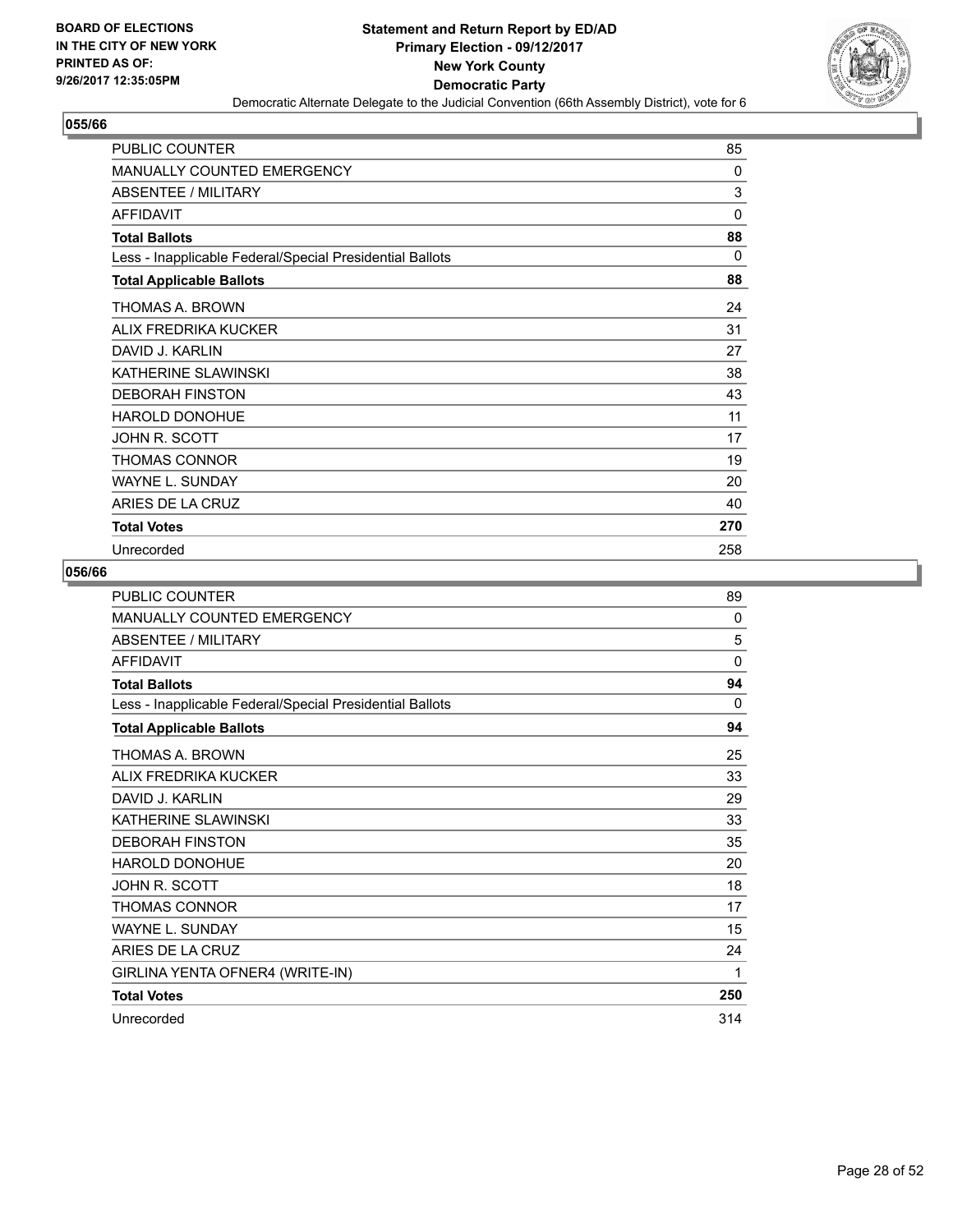

| <b>PUBLIC COUNTER</b>                                    | 101          |
|----------------------------------------------------------|--------------|
| <b>MANUALLY COUNTED EMERGENCY</b>                        | 0            |
| <b>ABSENTEE / MILITARY</b>                               | 5            |
| <b>AFFIDAVIT</b>                                         | $\mathbf{1}$ |
| <b>Total Ballots</b>                                     | 107          |
| Less - Inapplicable Federal/Special Presidential Ballots | 0            |
| <b>Total Applicable Ballots</b>                          | 107          |
| THOMAS A. BROWN                                          | 31           |
| ALIX FREDRIKA KUCKER                                     | 38           |
| DAVID J. KARLIN                                          | 42           |
| KATHERINE SLAWINSKI                                      | 44           |
| <b>DEBORAH FINSTON</b>                                   | 49           |
| <b>HAROLD DONOHUE</b>                                    | 28           |
| JOHN R. SCOTT                                            | 20           |
| THOMAS CONNOR                                            | 27           |
| <b>WAYNE L. SUNDAY</b>                                   | 17           |
| ARIES DE LA CRUZ                                         | 36           |
| <b>Total Votes</b>                                       | 332          |
| Unrecorded                                               | 310          |

| PUBLIC COUNTER                                           | 39  |
|----------------------------------------------------------|-----|
| <b>MANUALLY COUNTED EMERGENCY</b>                        | 0   |
| <b>ABSENTEE / MILITARY</b>                               | 0   |
| <b>AFFIDAVIT</b>                                         | 0   |
| <b>Total Ballots</b>                                     | 39  |
| Less - Inapplicable Federal/Special Presidential Ballots | 0   |
| <b>Total Applicable Ballots</b>                          | 39  |
| THOMAS A. BROWN                                          | 8   |
| ALIX FREDRIKA KUCKER                                     | 13  |
| DAVID J. KARLIN                                          | 9   |
| KATHERINE SLAWINSKI                                      | 14  |
| <b>DEBORAH FINSTON</b>                                   | 15  |
| <b>HAROLD DONOHUE</b>                                    | 8   |
| JOHN R. SCOTT                                            | 9   |
| THOMAS CONNOR                                            | 8   |
| <b>WAYNE L. SUNDAY</b>                                   | 11  |
| ARIES DE LA CRUZ                                         | 11  |
| <b>Total Votes</b>                                       | 106 |
| Unrecorded                                               | 128 |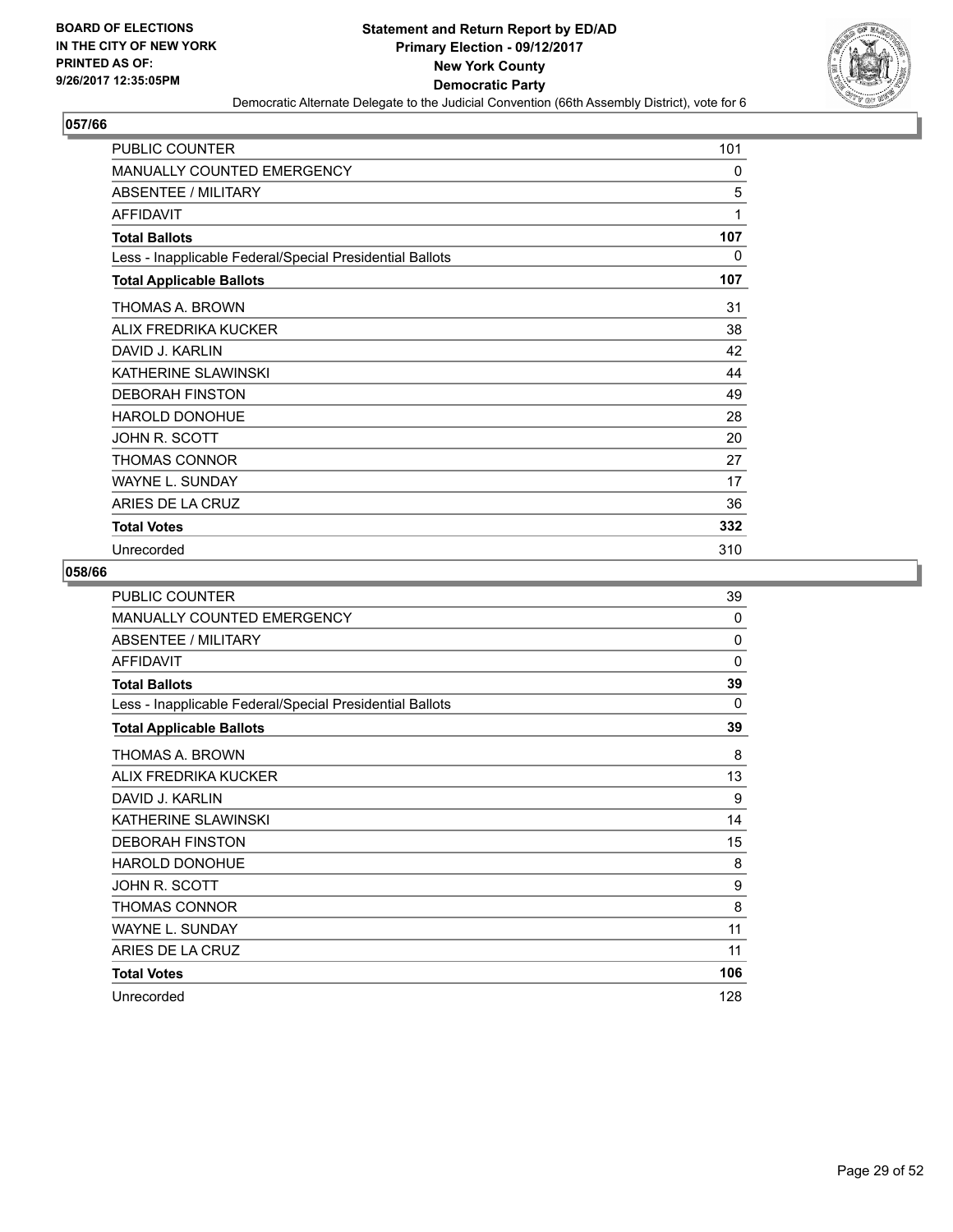

| <b>PUBLIC COUNTER</b>                                    | 109 |
|----------------------------------------------------------|-----|
| MANUALLY COUNTED EMERGENCY                               | 0   |
| <b>ABSENTEE / MILITARY</b>                               | 4   |
| <b>AFFIDAVIT</b>                                         | 0   |
| <b>Total Ballots</b>                                     | 113 |
| Less - Inapplicable Federal/Special Presidential Ballots | 0   |
| <b>Total Applicable Ballots</b>                          | 113 |
| THOMAS A. BROWN                                          | 29  |
| ALIX FREDRIKA KUCKER                                     | 36  |
| DAVID J. KARLIN                                          | 34  |
| KATHERINE SI AWINSKI                                     | 41  |
| <b>DEBORAH FINSTON</b>                                   | 45  |
| <b>HAROLD DONOHUE</b>                                    | 29  |
| <b>JOHN R. SCOTT</b>                                     | 26  |
| <b>THOMAS CONNOR</b>                                     | 21  |
| <b>WAYNE L. SUNDAY</b>                                   | 25  |
| ARIES DE LA CRUZ                                         | 35  |
| ALFRED E NEWMAN (WRITE-IN)                               | 1   |
| CARLINA RIVERA (WRITE-IN)                                | 1   |
| <b>Total Votes</b>                                       | 323 |
| Unrecorded                                               | 355 |

| <b>PUBLIC COUNTER</b>                                    | 95       |
|----------------------------------------------------------|----------|
| <b>MANUALLY COUNTED EMERGENCY</b>                        | 0        |
| ABSENTEE / MILITARY                                      | 3        |
| <b>AFFIDAVIT</b>                                         | $\Omega$ |
| <b>Total Ballots</b>                                     | 98       |
| Less - Inapplicable Federal/Special Presidential Ballots | 0        |
| <b>Total Applicable Ballots</b>                          | 98       |
| THOMAS A. BROWN                                          | 27       |
| ALIX FREDRIKA KUCKER                                     | 24       |
| DAVID J. KARLIN                                          | 22       |
| KATHERINE SLAWINSKI                                      | 29       |
| <b>DEBORAH FINSTON</b>                                   | 29       |
| <b>HAROLD DONOHUE</b>                                    | 19       |
| JOHN R. SCOTT                                            | 19       |
| THOMAS CONNOR                                            | 20       |
| <b>WAYNE L. SUNDAY</b>                                   | 16       |
| ARIES DE LA CRUZ                                         | 28       |
| <b>Total Votes</b>                                       | 233      |
| Unrecorded                                               | 355      |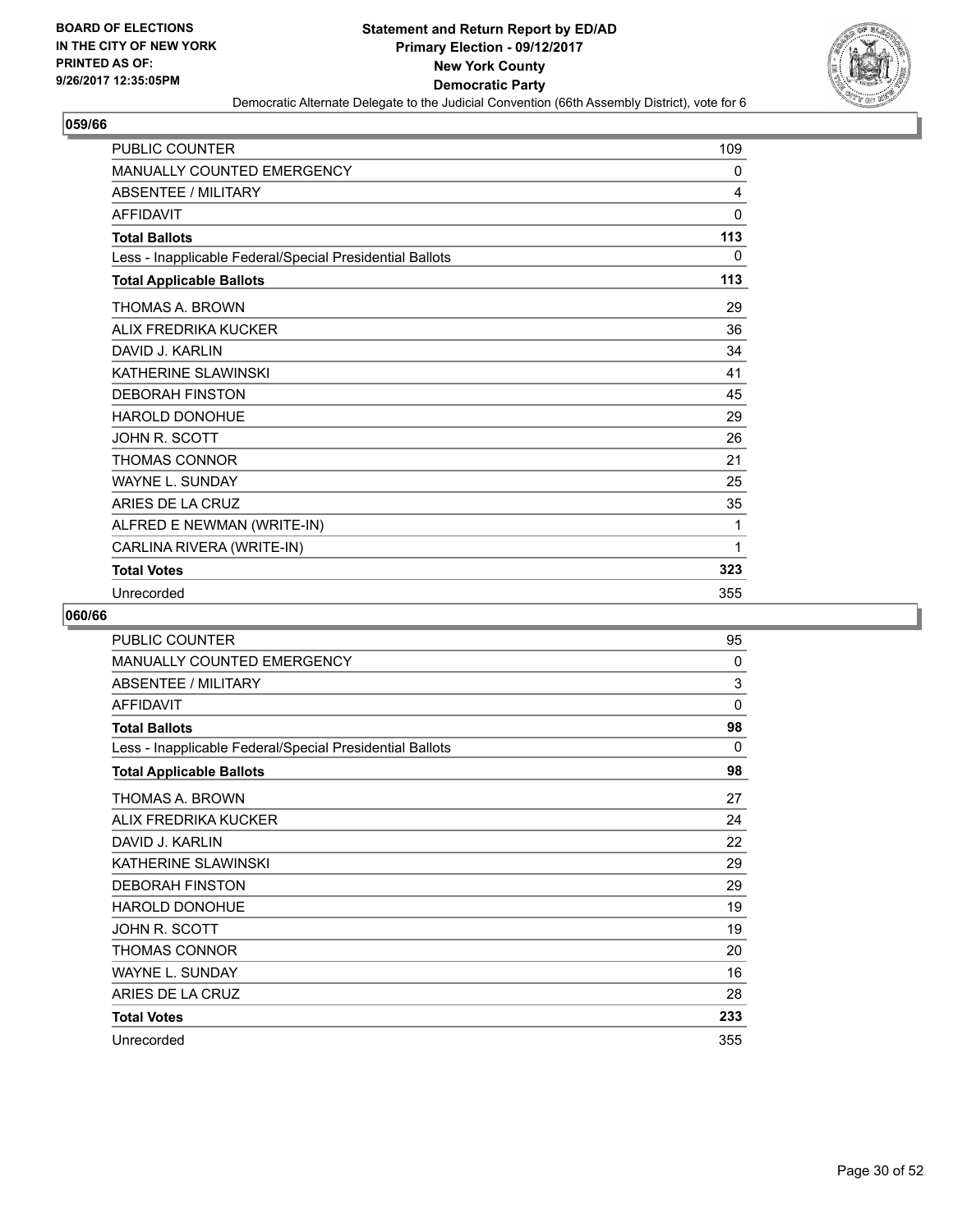

| <b>PUBLIC COUNTER</b>                                    | 101          |
|----------------------------------------------------------|--------------|
| <b>MANUALLY COUNTED EMERGENCY</b>                        | 0            |
| ABSENTEE / MILITARY                                      | 5            |
| <b>AFFIDAVIT</b>                                         | $\mathbf{0}$ |
| <b>Total Ballots</b>                                     | 106          |
| Less - Inapplicable Federal/Special Presidential Ballots | 0            |
| <b>Total Applicable Ballots</b>                          | 106          |
| THOMAS A. BROWN                                          | 38           |
| ALIX FREDRIKA KUCKER                                     | 40           |
| DAVID J. KARLIN                                          | 40           |
| KATHERINE SLAWINSKI                                      | 44           |
| <b>DEBORAH FINSTON</b>                                   | 46           |
| <b>HAROLD DONOHUE</b>                                    | 27           |
| JOHN R. SCOTT                                            | 22           |
| THOMAS CONNOR                                            | 21           |
| WAYNE L. SUNDAY                                          | 25           |
| ARIES DE LA CRUZ                                         | 32           |
| UNATTRIBUTABLE WRITE-IN (WRITE-IN)                       | 1            |
| <b>Total Votes</b>                                       | 336          |
| Unrecorded                                               | 300          |

| <b>PUBLIC COUNTER</b>                                    | 74          |
|----------------------------------------------------------|-------------|
| <b>MANUALLY COUNTED EMERGENCY</b>                        | 0           |
| ABSENTEE / MILITARY                                      | 1           |
| <b>AFFIDAVIT</b>                                         | $\mathbf 0$ |
| <b>Total Ballots</b>                                     | 75          |
| Less - Inapplicable Federal/Special Presidential Ballots | 0           |
| <b>Total Applicable Ballots</b>                          | 75          |
| THOMAS A. BROWN                                          | 17          |
| ALIX FREDRIKA KUCKER                                     | 21          |
| DAVID J. KARLIN                                          | 15          |
| KATHERINE SLAWINSKI                                      | 26          |
| <b>DEBORAH FINSTON</b>                                   | 22          |
| <b>HAROLD DONOHUE</b>                                    | 20          |
| JOHN R. SCOTT                                            | 16          |
| <b>THOMAS CONNOR</b>                                     | 16          |
| <b>WAYNE L. SUNDAY</b>                                   | 15          |
| ARIES DE LA CRUZ                                         | 21          |
| <b>Total Votes</b>                                       | 189         |
| Unrecorded                                               | 261         |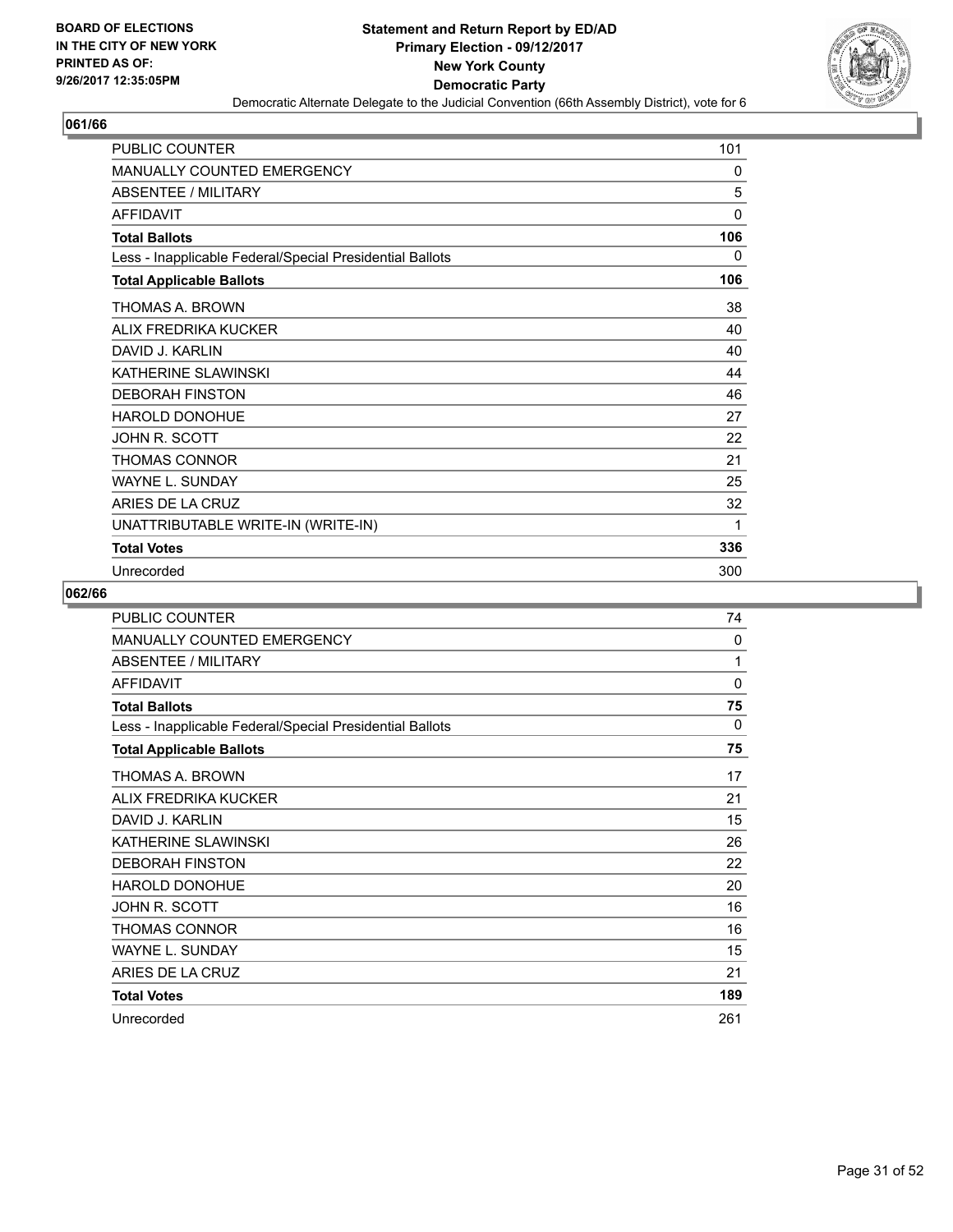

| <b>PUBLIC COUNTER</b>                                    | 102            |
|----------------------------------------------------------|----------------|
| <b>MANUALLY COUNTED EMERGENCY</b>                        | 0              |
| <b>ABSENTEE / MILITARY</b>                               | $\overline{2}$ |
| <b>AFFIDAVIT</b>                                         | 1              |
| <b>Total Ballots</b>                                     | 105            |
| Less - Inapplicable Federal/Special Presidential Ballots | 0              |
| <b>Total Applicable Ballots</b>                          | 105            |
| THOMAS A. BROWN                                          | 40             |
| ALIX FREDRIKA KUCKER                                     | 40             |
| DAVID J. KARLIN                                          | 44             |
| KATHERINE SLAWINSKI                                      | 48             |
| <b>DEBORAH FINSTON</b>                                   | 52             |
| <b>HAROLD DONOHUE</b>                                    | 43             |
| JOHN R. SCOTT                                            | 22             |
| <b>THOMAS CONNOR</b>                                     | 20             |
| <b>WAYNE L. SUNDAY</b>                                   | 16             |
| ARIES DE LA CRUZ                                         | 31             |
| BHARAT KUMAR (WRITE-IN)                                  | 1              |
| KAI SHEN (WRITE-IN)                                      | 1              |
| LARRY GREENFIELD (WRITE-IN)                              | 1              |
| MATT REID (WRITE-IN)                                     | 1              |
| SEAN BAUER (WRITE-IN)                                    | 1              |
| <b>VIVEK PAL (WRITE-IN)</b>                              | 1              |
| <b>Total Votes</b>                                       | 362            |
| Unrecorded                                               | 268            |

| <b>PUBLIC COUNTER</b>                                    | 92       |
|----------------------------------------------------------|----------|
| <b>MANUALLY COUNTED EMERGENCY</b>                        | $\Omega$ |
| ABSENTEE / MILITARY                                      | 5        |
| <b>AFFIDAVIT</b>                                         | $\Omega$ |
| <b>Total Ballots</b>                                     | 97       |
| Less - Inapplicable Federal/Special Presidential Ballots | $\Omega$ |
| <b>Total Applicable Ballots</b>                          | 97       |
| THOMAS A. BROWN                                          | 33       |
| ALIX FREDRIKA KUCKER                                     | 37       |
| DAVID J. KARLIN                                          | 32       |
| KATHERINE SLAWINSKI                                      | 40       |
| <b>DEBORAH FINSTON</b>                                   | 43       |
| <b>HAROLD DONOHUE</b>                                    | 33       |
| JOHN R. SCOTT                                            | 16       |
| THOMAS CONNOR                                            | 14       |
| <b>WAYNE L. SUNDAY</b>                                   | 18       |
| ARIES DE LA CRUZ                                         | 25       |
| <b>Total Votes</b>                                       | 291      |
| Unrecorded                                               | 291      |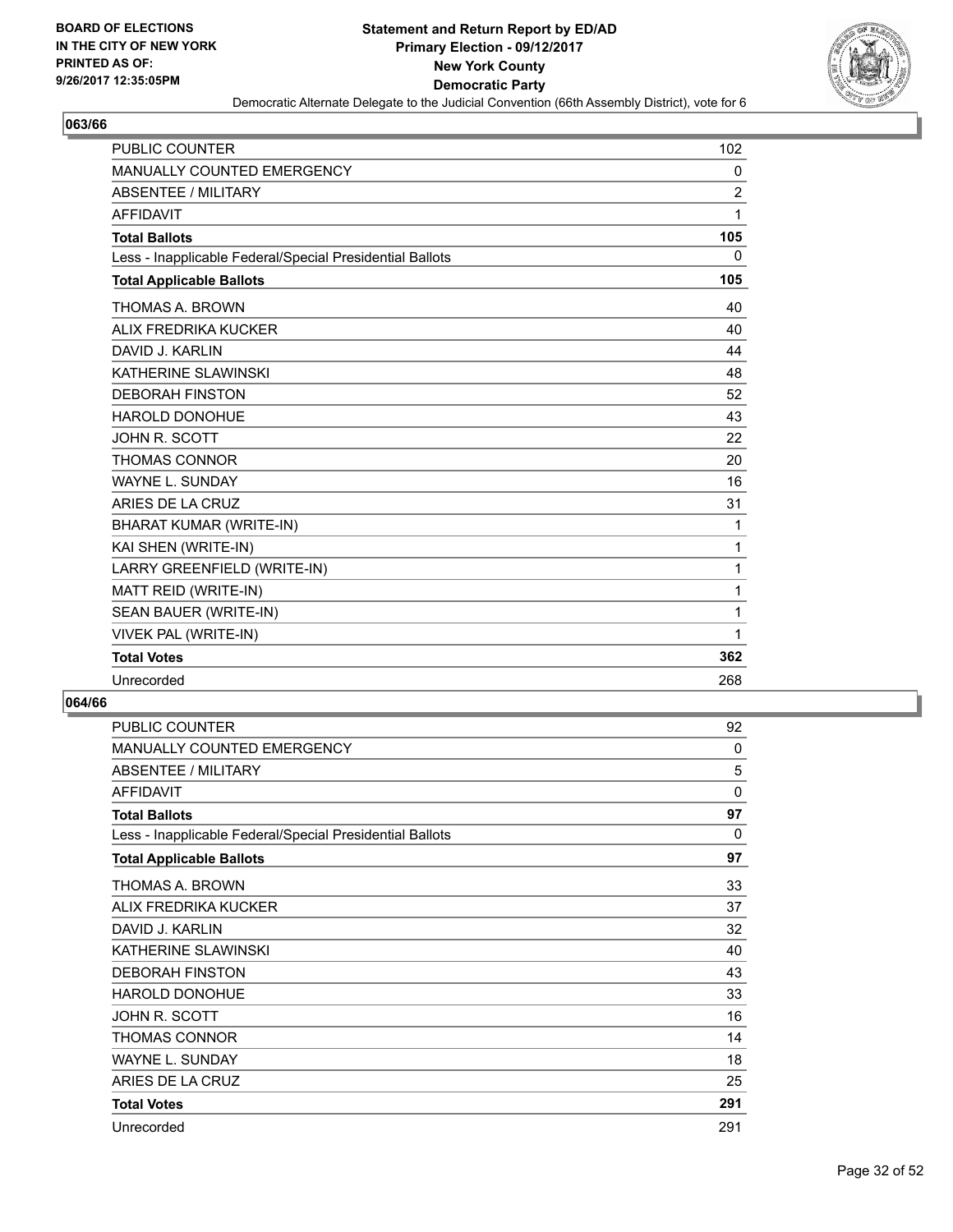

| <b>PUBLIC COUNTER</b>                                    | 50             |
|----------------------------------------------------------|----------------|
| <b>MANUALLY COUNTED EMERGENCY</b>                        | $\Omega$       |
| <b>ABSENTEE / MILITARY</b>                               | $\overline{2}$ |
| <b>AFFIDAVIT</b>                                         | 1              |
| <b>Total Ballots</b>                                     | 53             |
| Less - Inapplicable Federal/Special Presidential Ballots | 0              |
| <b>Total Applicable Ballots</b>                          | 53             |
| THOMAS A. BROWN                                          | 23             |
| ALIX FREDRIKA KUCKER                                     | 23             |
| DAVID J. KARLIN                                          | 21             |
| KATHERINE SLAWINSKI                                      | 24             |
| <b>DEBORAH FINSTON</b>                                   | 27             |
| HAROLD DONOHUE                                           | 19             |
| JOHN R. SCOTT                                            | 9              |
| THOMAS CONNOR                                            | 10             |
| <b>WAYNE L. SUNDAY</b>                                   | 11             |
| ARIES DE LA CRUZ                                         | 18             |
| <b>Total Votes</b>                                       | 185            |
| Unrecorded                                               | 133            |

| <b>PUBLIC COUNTER</b>                                    | 81       |
|----------------------------------------------------------|----------|
| <b>MANUALLY COUNTED EMERGENCY</b>                        | $\Omega$ |
| <b>ABSENTEE / MILITARY</b>                               | 4        |
| <b>AFFIDAVIT</b>                                         | 1        |
| <b>Total Ballots</b>                                     | 86       |
| Less - Inapplicable Federal/Special Presidential Ballots | $\Omega$ |
| <b>Total Applicable Ballots</b>                          | 86       |
| THOMAS A. BROWN                                          | 35       |
| ALIX FREDRIKA KUCKER                                     | 37       |
| DAVID J. KARI IN                                         | 34       |
| KATHERINE SLAWINSKI                                      | 45       |
| <b>DEBORAH FINSTON</b>                                   | 45       |
| HAROLD DONOHUE                                           | 35       |
| <b>JOHN R. SCOTT</b>                                     | 12       |
| <b>THOMAS CONNOR</b>                                     | 15       |
| <b>WAYNE L. SUNDAY</b>                                   | 16       |
| ARIES DE LA CRUZ                                         | 18       |
| CHARLENE WEISLER (WRITE-IN)                              | 1        |
| MICHAEL BLOOMBERG (WRITE-IN)                             | 1        |
| <b>Total Votes</b>                                       | 294      |
| Unrecorded                                               | 222      |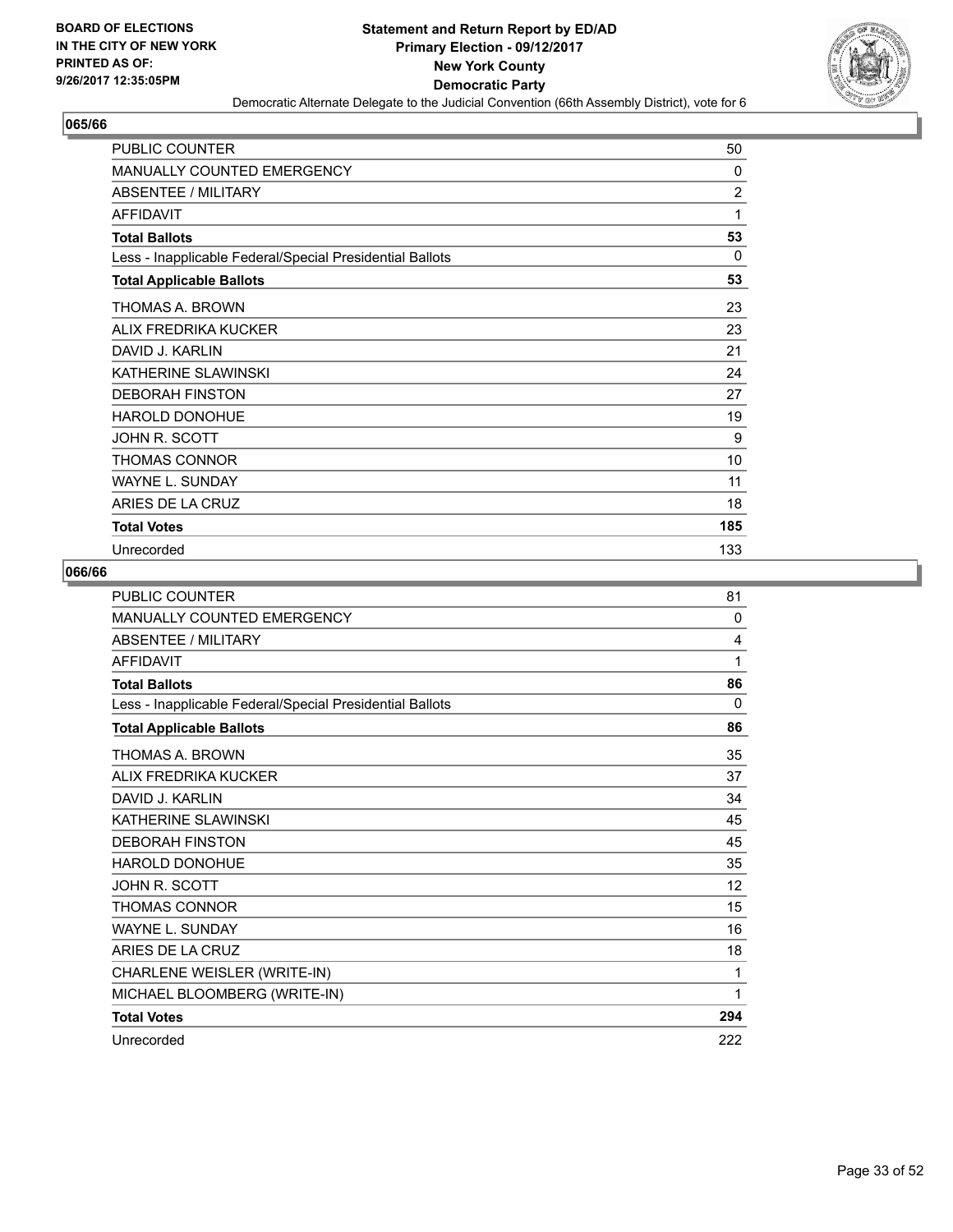

| <b>PUBLIC COUNTER</b>                                    | 61           |
|----------------------------------------------------------|--------------|
| <b>MANUALLY COUNTED EMERGENCY</b>                        | $\mathbf{0}$ |
| <b>ABSENTEE / MILITARY</b>                               | 3            |
| <b>AFFIDAVIT</b>                                         | $\mathbf{0}$ |
| <b>Total Ballots</b>                                     | 64           |
| Less - Inapplicable Federal/Special Presidential Ballots | $\Omega$     |
| <b>Total Applicable Ballots</b>                          | 64           |
| THOMAS A. BROWN                                          | 25           |
| ALIX FREDRIKA KUCKER                                     | 27           |
| DAVID J. KARLIN                                          | 17           |
| KATHERINE SLAWINSKI                                      | 32           |
| <b>DEBORAH FINSTON</b>                                   | 29           |
| <b>HAROLD DONOHUE</b>                                    | 23           |
| JOHN R. SCOTT                                            | 11           |
| THOMAS CONNOR                                            | 18           |
| <b>WAYNE L. SUNDAY</b>                                   | 12           |
| ARIES DE LA CRUZ                                         | 14           |
| <b>Total Votes</b>                                       | 208          |
| Unrecorded                                               | 176          |

| <b>PUBLIC COUNTER</b>                                    | 74             |
|----------------------------------------------------------|----------------|
| <b>MANUALLY COUNTED EMERGENCY</b>                        | 0              |
| <b>ABSENTEE / MILITARY</b>                               | $\overline{2}$ |
| <b>AFFIDAVIT</b>                                         | $\Omega$       |
| <b>Total Ballots</b>                                     | 76             |
| Less - Inapplicable Federal/Special Presidential Ballots | 0              |
| <b>Total Applicable Ballots</b>                          | 76             |
| THOMAS A. BROWN                                          | 23             |
| ALIX FREDRIKA KUCKER                                     | 34             |
| DAVID J. KARLIN                                          | 27             |
| KATHERINE SLAWINSKI                                      | 42             |
| <b>DEBORAH FINSTON</b>                                   | 39             |
| HAROLD DONOHUE                                           | 28             |
| JOHN R. SCOTT                                            | 18             |
| <b>THOMAS CONNOR</b>                                     | 18             |
| <b>WAYNE L. SUNDAY</b>                                   | 12             |
| ARIES DE LA CRUZ                                         | 28             |
| <b>Total Votes</b>                                       | 269            |
| Unrecorded                                               | 187            |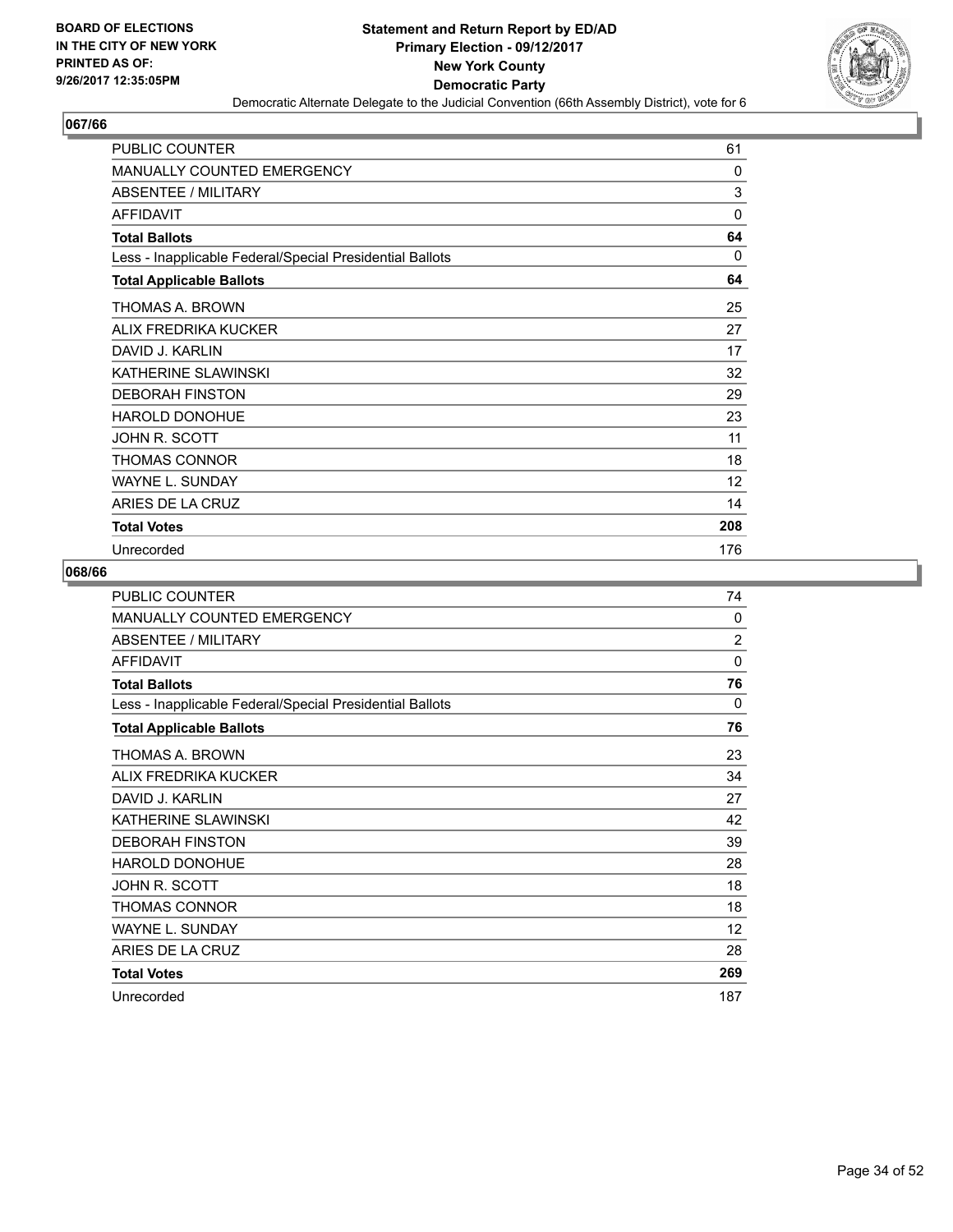

| <b>PUBLIC COUNTER</b>                                    | 87       |
|----------------------------------------------------------|----------|
| MANUALLY COUNTED EMERGENCY                               | 0        |
| <b>ABSENTEE / MILITARY</b>                               | 1        |
| <b>AFFIDAVIT</b>                                         | 1        |
| <b>Total Ballots</b>                                     | 89       |
| Less - Inapplicable Federal/Special Presidential Ballots | $\Omega$ |
| <b>Total Applicable Ballots</b>                          | 89       |
| THOMAS A. BROWN                                          | 32       |
| ALIX FREDRIKA KUCKER                                     | 38       |
| DAVID J. KARI IN                                         | 34       |
| KATHERINE SLAWINSKI                                      | 37       |
| <b>DEBORAH FINSTON</b>                                   | 44       |
| <b>HAROLD DONOHUE</b>                                    | 30       |
| JOHN R. SCOTT                                            | 13       |
| <b>THOMAS CONNOR</b>                                     | 14       |
| <b>WAYNE L. SUNDAY</b>                                   | 13       |
| ARIES DE LA CRUZ                                         | 25       |
| ROLIND PURRINI (WRITE-IN)                                | 1        |
| <b>Total Votes</b>                                       | 281      |
| Unrecorded                                               | 253      |

| <b>PUBLIC COUNTER</b>                                    | 17       |
|----------------------------------------------------------|----------|
| MANUALLY COUNTED EMERGENCY                               | $\Omega$ |
| <b>ABSENTEE / MILITARY</b>                               | 0        |
| <b>AFFIDAVIT</b>                                         | 0        |
| <b>Total Ballots</b>                                     | 17       |
| Less - Inapplicable Federal/Special Presidential Ballots | $\Omega$ |
| <b>Total Applicable Ballots</b>                          | 17       |
| THOMAS A. BROWN                                          | 3        |
| ALIX FREDRIKA KUCKER                                     | 6        |
| DAVID J. KARLIN                                          | 3        |
| KATHERINE SLAWINSKI                                      | 5        |
| <b>DEBORAH FINSTON</b>                                   | 5        |
| <b>HAROLD DONOHUE</b>                                    | 4        |
| JOHN R. SCOTT                                            | 0        |
| THOMAS CONNOR                                            | 1        |
| <b>WAYNE L. SUNDAY</b>                                   | 1        |
| ARIES DE LA CRUZ                                         | 4        |
| <b>Total Votes</b>                                       | 32       |
| Unrecorded                                               | 70       |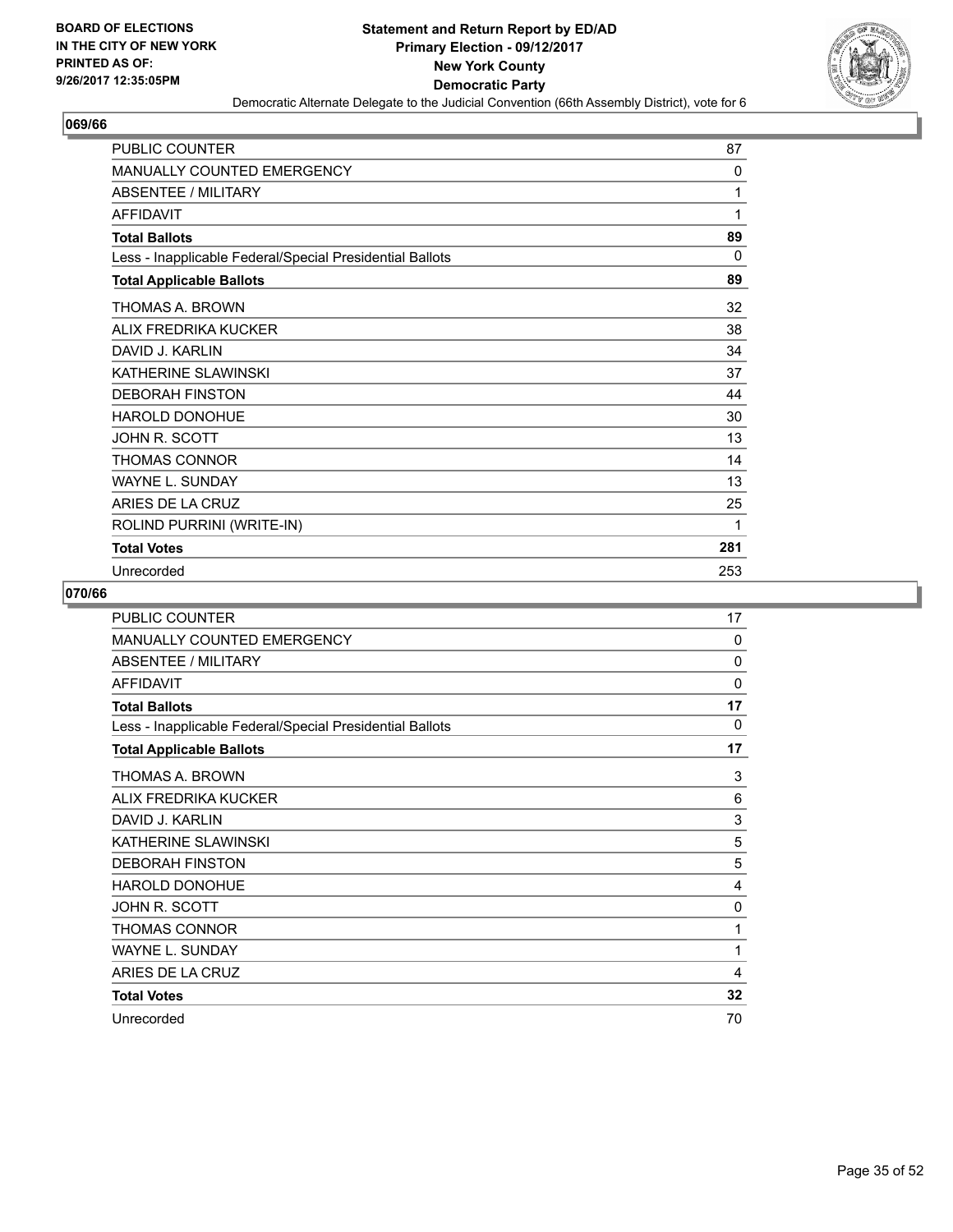

| <b>PUBLIC COUNTER</b>                                    | 86       |
|----------------------------------------------------------|----------|
| <b>MANUALLY COUNTED EMERGENCY</b>                        | $\Omega$ |
| <b>ABSENTEE / MILITARY</b>                               | 5        |
| <b>AFFIDAVIT</b>                                         | 1        |
| <b>Total Ballots</b>                                     | 92       |
| Less - Inapplicable Federal/Special Presidential Ballots | $\Omega$ |
| <b>Total Applicable Ballots</b>                          | 92       |
| THOMAS A. BROWN                                          | 23       |
| ALIX FREDRIKA KUCKER                                     | 21       |
| DAVID J. KARLIN                                          | 30       |
| KATHERINE SLAWINSKI                                      | 26       |
| <b>DEBORAH FINSTON</b>                                   | 31       |
| <b>HAROLD DONOHUE</b>                                    | 21       |
| JOHN R. SCOTT                                            | 20       |
| THOMAS CONNOR                                            | 19       |
| <b>WAYNE L. SUNDAY</b>                                   | 16       |
| ARIES DE LA CRUZ                                         | 28       |
| <b>Total Votes</b>                                       | 235      |
| Unrecorded                                               | 317      |

| <b>PUBLIC COUNTER</b>                                    | 105          |
|----------------------------------------------------------|--------------|
| MANUALLY COUNTED EMERGENCY                               | $\mathbf{0}$ |
| <b>ABSENTEE / MILITARY</b>                               | 1            |
| <b>AFFIDAVIT</b>                                         | $\mathbf{0}$ |
| <b>Total Ballots</b>                                     | 106          |
| Less - Inapplicable Federal/Special Presidential Ballots | 0            |
| <b>Total Applicable Ballots</b>                          | 106          |
| THOMAS A. BROWN                                          | 34           |
| ALIX FREDRIKA KUCKER                                     | 36           |
| DAVID J. KARI IN                                         | 37           |
| KATHERINE SLAWINSKI                                      | 44           |
| <b>DEBORAH FINSTON</b>                                   | 44           |
| <b>HAROLD DONOHUE</b>                                    | 36           |
| <b>JOHN R. SCOTT</b>                                     | 19           |
| <b>THOMAS CONNOR</b>                                     | 27           |
| <b>WAYNE L. SUNDAY</b>                                   | 25           |
| ARIES DE LA CRUZ                                         | 32           |
| JOSEPH CAMPBELL (WRITE-IN)                               | 1            |
| TERENCE MCKENNA (WRITE-IN)                               | 1            |
| UNATTRIBUTABLE WRITE-IN (WRITE-IN)                       | 4            |
| <b>Total Votes</b>                                       | 340          |
| Unrecorded                                               | 296          |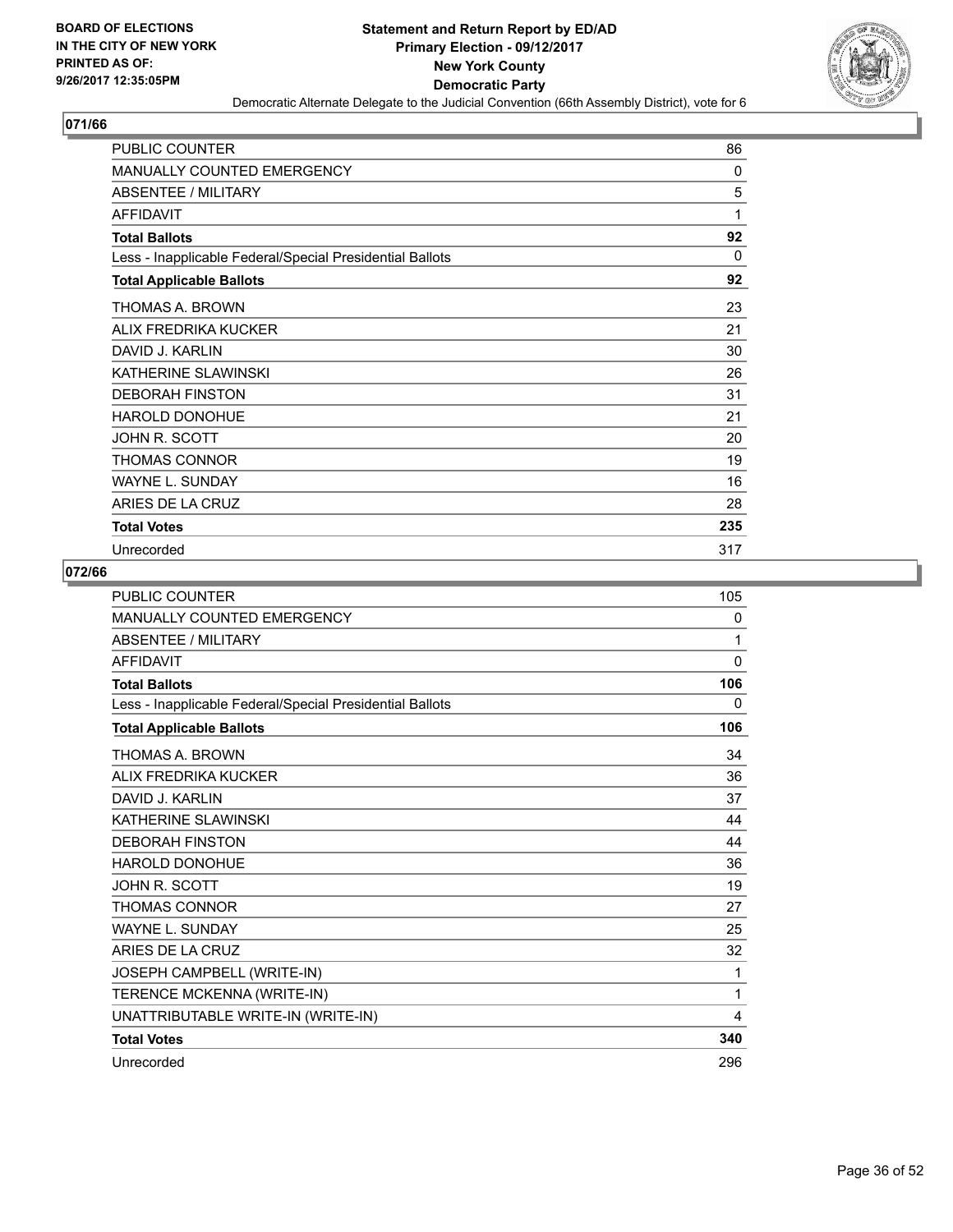

| <b>PUBLIC COUNTER</b>                                    | 84             |
|----------------------------------------------------------|----------------|
| MANUALLY COUNTED EMERGENCY                               | 0              |
| ABSENTEE / MILITARY                                      | $\overline{2}$ |
| <b>AFFIDAVIT</b>                                         | $\mathbf{0}$   |
| <b>Total Ballots</b>                                     | 86             |
| Less - Inapplicable Federal/Special Presidential Ballots | 0              |
| <b>Total Applicable Ballots</b>                          | 86             |
| THOMAS A. BROWN                                          | 34             |
| ALIX FREDRIKA KUCKER                                     | 39             |
| DAVID J. KARI IN                                         | 37             |
| KATHERINE SLAWINSKI                                      | 40             |
| <b>DEBORAH FINSTON</b>                                   | 40             |
| <b>HAROLD DONOHUE</b>                                    | 29             |
| JOHN R. SCOTT                                            | 20             |
| THOMAS CONNOR                                            | 17             |
| <b>WAYNE L. SUNDAY</b>                                   | 18             |
| ARIES DE LA CRUZ                                         | 25             |
| GALE BREWER (WRITE-IN)                                   | 1              |
| <b>Total Votes</b>                                       | 300            |
| Unrecorded                                               | 216            |

| <b>PUBLIC COUNTER</b>                                    | 101            |
|----------------------------------------------------------|----------------|
| <b>MANUALLY COUNTED EMERGENCY</b>                        | 0              |
| <b>ABSENTEE / MILITARY</b>                               | $\overline{2}$ |
| <b>AFFIDAVIT</b>                                         | 0              |
| <b>Total Ballots</b>                                     | 103            |
| Less - Inapplicable Federal/Special Presidential Ballots | 0              |
| <b>Total Applicable Ballots</b>                          | 103            |
| <b>THOMAS A. BROWN</b>                                   | 34             |
| ALIX FREDRIKA KUCKER                                     | 40             |
| DAVID J. KARLIN                                          | 36             |
| KATHERINE SLAWINSKI                                      | 44             |
| <b>DEBORAH FINSTON</b>                                   | 47             |
| <b>HAROLD DONOHUE</b>                                    | 33             |
| <b>JOHN R. SCOTT</b>                                     | 25             |
| <b>THOMAS CONNOR</b>                                     | 30             |
| <b>WAYNE L. SUNDAY</b>                                   | 26             |
| ARIES DE LA CRUZ                                         | 39             |
| HEATHER STRUCK (WRITE-IN)                                | 1              |
| MICHAEL D. GURAL-MAIELLO (WRITE-IN)                      | 1              |
| NATASHA A. GURAL-MAIELLO (WRITE-IN)                      | 1              |
| <b>Total Votes</b>                                       | 357            |
| Unrecorded                                               | 261            |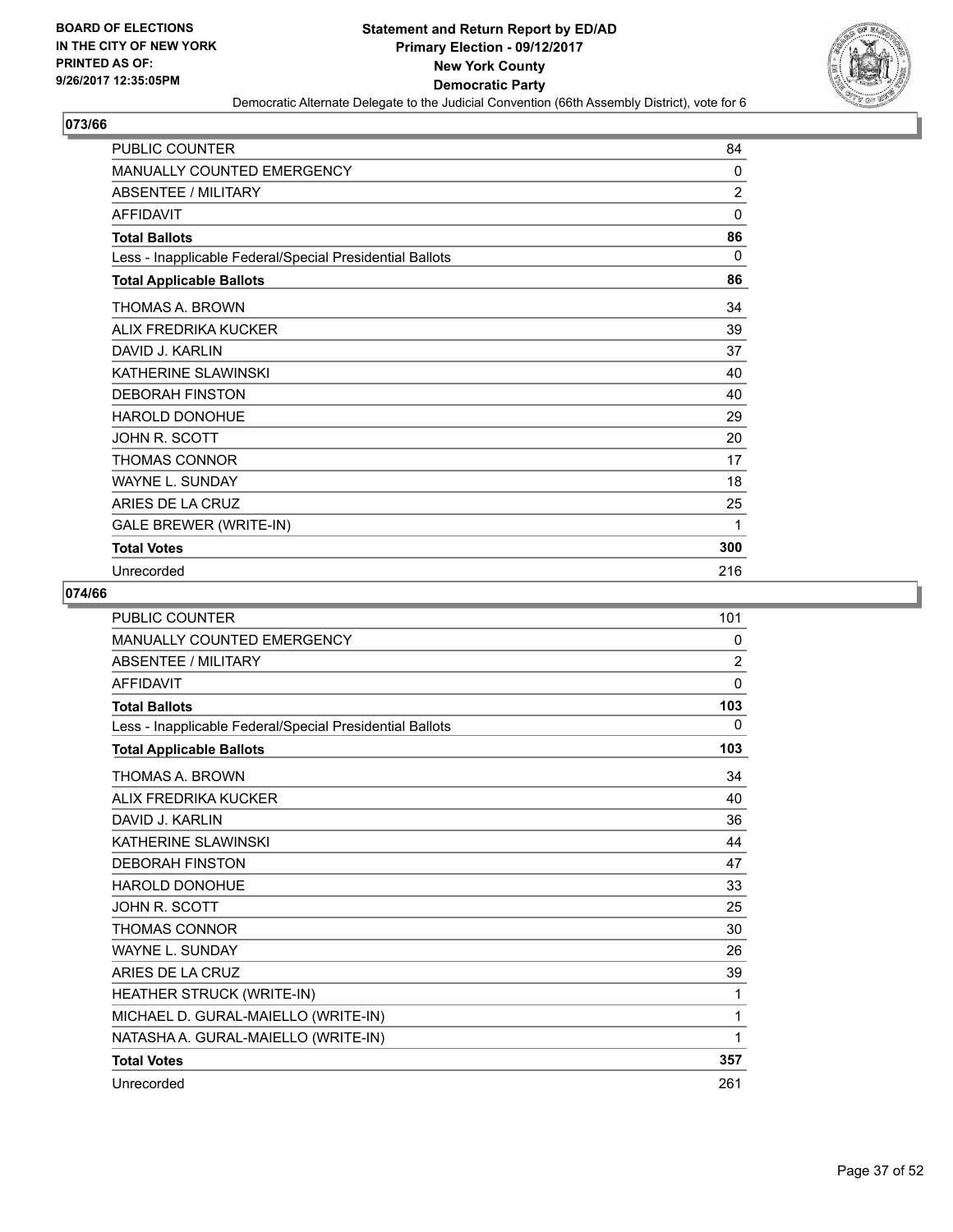

| <b>PUBLIC COUNTER</b>                                    | 99  |
|----------------------------------------------------------|-----|
| MANUALLY COUNTED EMERGENCY                               | 0   |
| <b>ABSENTEE / MILITARY</b>                               | 1   |
| <b>AFFIDAVIT</b>                                         | 0   |
| <b>Total Ballots</b>                                     | 100 |
| Less - Inapplicable Federal/Special Presidential Ballots | 0   |
| <b>Total Applicable Ballots</b>                          | 100 |
| THOMAS A. BROWN                                          | 34  |
| ALIX FREDRIKA KUCKER                                     | 38  |
| DAVID J. KARLIN                                          | 33  |
| KATHERINE SLAWINSKI                                      | 42  |
| <b>DEBORAH FINSTON</b>                                   | 45  |
| <b>HAROLD DONOHUE</b>                                    | 39  |
| <b>JOHN R. SCOTT</b>                                     | 18  |
| <b>THOMAS CONNOR</b>                                     | 19  |
| <b>WAYNE L. SUNDAY</b>                                   | 13  |
| ARIES DE LA CRUZ                                         | 25  |
| GEORGE A. ORTIZ (WRITE-IN)                               | 6   |
| JOHN HARRISON YORK (WRITE-IN)                            | 1   |
| <b>Total Votes</b>                                       | 313 |
| Unrecorded                                               | 287 |

| <b>PUBLIC COUNTER</b>                                    | 95           |
|----------------------------------------------------------|--------------|
| <b>MANUALLY COUNTED EMERGENCY</b>                        | $\mathbf{0}$ |
| ABSENTEE / MILITARY                                      | 4            |
| <b>AFFIDAVIT</b>                                         | 0            |
| <b>Total Ballots</b>                                     | 99           |
| Less - Inapplicable Federal/Special Presidential Ballots | 0            |
| <b>Total Applicable Ballots</b>                          | 99           |
| THOMAS A. BROWN                                          | 39           |
| ALIX FREDRIKA KUCKER                                     | 37           |
| DAVID J. KARLIN                                          | 42           |
| KATHERINE SLAWINSKI                                      | 42           |
| <b>DEBORAH FINSTON</b>                                   | 45           |
| <b>HAROLD DONOHUE</b>                                    | 39           |
| JOHN R. SCOTT                                            | 22           |
| <b>THOMAS CONNOR</b>                                     | 23           |
| <b>WAYNE L. SUNDAY</b>                                   | 22           |
| ARIES DE LA CRUZ                                         | 27           |
| UNATTRIBUTABLE WRITE-IN (WRITE-IN)                       | 6            |
| <b>Total Votes</b>                                       | 344          |
| Unrecorded                                               | 250          |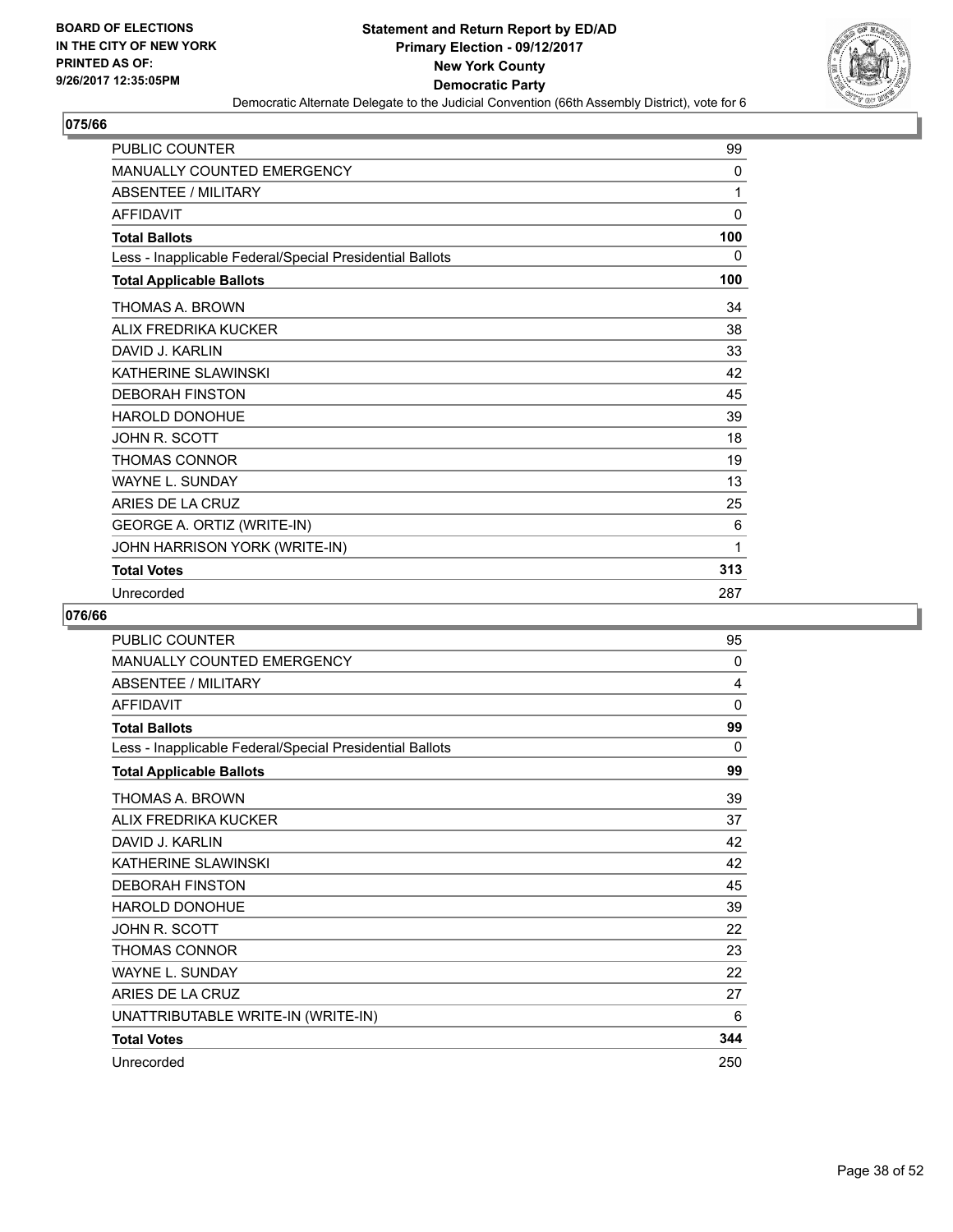

| <b>PUBLIC COUNTER</b>                                    | 120      |
|----------------------------------------------------------|----------|
| <b>MANUALLY COUNTED EMERGENCY</b>                        | 0        |
| <b>ABSENTEE / MILITARY</b>                               | 1        |
| <b>AFFIDAVIT</b>                                         | $\Omega$ |
| <b>Total Ballots</b>                                     | 121      |
| Less - Inapplicable Federal/Special Presidential Ballots | 0        |
| <b>Total Applicable Ballots</b>                          | 121      |
| THOMAS A. BROWN                                          | 39       |
| ALIX FREDRIKA KUCKER                                     | 47       |
| DAVID J. KARLIN                                          | 40       |
| KATHERINE SLAWINSKI                                      | 49       |
| <b>DEBORAH FINSTON</b>                                   | 56       |
| <b>HAROLD DONOHUE</b>                                    | 38       |
| JOHN R. SCOTT                                            | 24       |
| THOMAS CONNOR                                            | 20       |
| <b>WAYNE L. SUNDAY</b>                                   | 20       |
| ARIES DE LA CRUZ                                         | 35       |
| <b>Total Votes</b>                                       | 368      |
| Unrecorded                                               | 358      |

| <b>PUBLIC COUNTER</b>                                    | 124 |
|----------------------------------------------------------|-----|
| <b>MANUALLY COUNTED EMERGENCY</b>                        | 0   |
| <b>ABSENTEE / MILITARY</b>                               | 4   |
| <b>AFFIDAVIT</b>                                         | 0   |
| <b>Total Ballots</b>                                     | 128 |
| Less - Inapplicable Federal/Special Presidential Ballots | 0   |
| <b>Total Applicable Ballots</b>                          | 128 |
| THOMAS A. BROWN                                          | 46  |
| ALIX FREDRIKA KUCKER                                     | 53  |
| DAVID J. KARLIN                                          | 41  |
| KATHERINE SLAWINSKI                                      | 54  |
| <b>DEBORAH FINSTON</b>                                   | 54  |
| <b>HAROLD DONOHUE</b>                                    | 41  |
| JOHN R. SCOTT                                            | 20  |
| THOMAS CONNOR                                            | 22  |
| <b>WAYNE L. SUNDAY</b>                                   | 27  |
| ARIES DE LA CRUZ                                         | 32  |
| <b>Total Votes</b>                                       | 390 |
| Unrecorded                                               | 378 |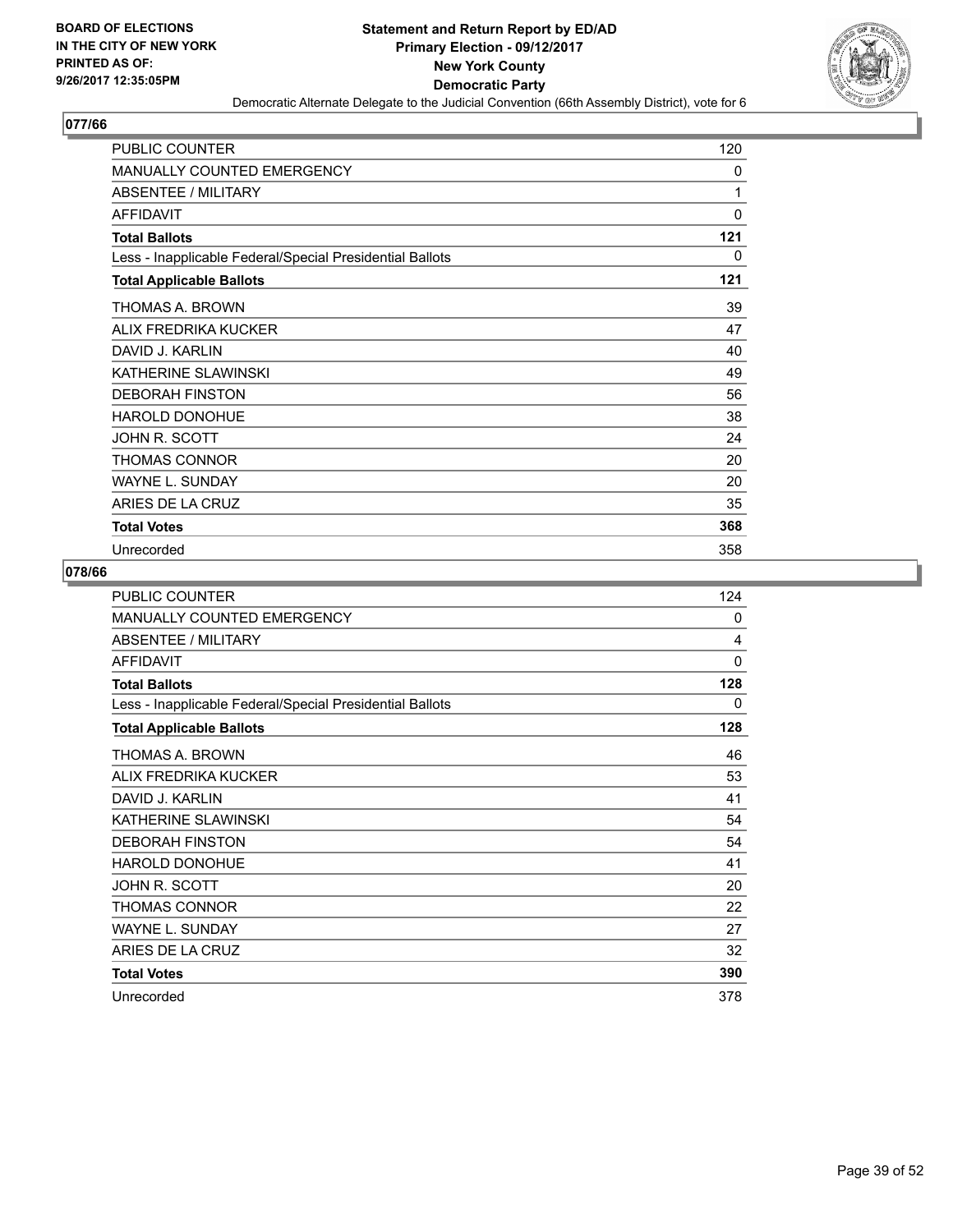

| <b>PUBLIC COUNTER</b>                                    | 129            |
|----------------------------------------------------------|----------------|
| <b>MANUALLY COUNTED EMERGENCY</b>                        | 0              |
| <b>ABSENTEE / MILITARY</b>                               | 5              |
| <b>AFFIDAVIT</b>                                         | $\overline{2}$ |
| <b>Total Ballots</b>                                     | 136            |
| Less - Inapplicable Federal/Special Presidential Ballots | 0              |
| <b>Total Applicable Ballots</b>                          | 136            |
| THOMAS A. BROWN                                          | 53             |
| ALIX FREDRIKA KUCKER                                     | 58             |
| DAVID J. KARLIN                                          | 56             |
| KATHERINE SLAWINSKI                                      | 65             |
| <b>DEBORAH FINSTON</b>                                   | 61             |
| HAROLD DONOHUE                                           | 54             |
| JOHN R. SCOTT                                            | 19             |
| THOMAS CONNOR                                            | 19             |
| <b>WAYNE L. SUNDAY</b>                                   | 25             |
| ARIES DE LA CRUZ                                         | 34             |
| <b>Total Votes</b>                                       | 444            |
| Unrecorded                                               | 372            |

| <b>PUBLIC COUNTER</b>                                    | 188      |
|----------------------------------------------------------|----------|
| <b>MANUALLY COUNTED EMERGENCY</b>                        | 0        |
| <b>ABSENTEE / MILITARY</b>                               | 1        |
| <b>AFFIDAVIT</b>                                         | $\Omega$ |
| <b>Total Ballots</b>                                     | 189      |
| Less - Inapplicable Federal/Special Presidential Ballots | 0        |
| <b>Total Applicable Ballots</b>                          | 189      |
| THOMAS A. BROWN                                          | 112      |
| ALIX FREDRIKA KUCKER                                     | 120      |
| DAVID J. KARLIN                                          | 116      |
| KATHERINE SLAWINSKI                                      | 122      |
| <b>DEBORAH FINSTON</b>                                   | 126      |
| <b>HAROLD DONOHUE</b>                                    | 116      |
| JOHN R. SCOTT                                            | 20       |
| THOMAS CONNOR                                            | 18       |
| <b>WAYNE L. SUNDAY</b>                                   | 23       |
| ARIES DE LA CRUZ                                         | 28       |
| <b>Total Votes</b>                                       | 801      |
| Unrecorded                                               | 333      |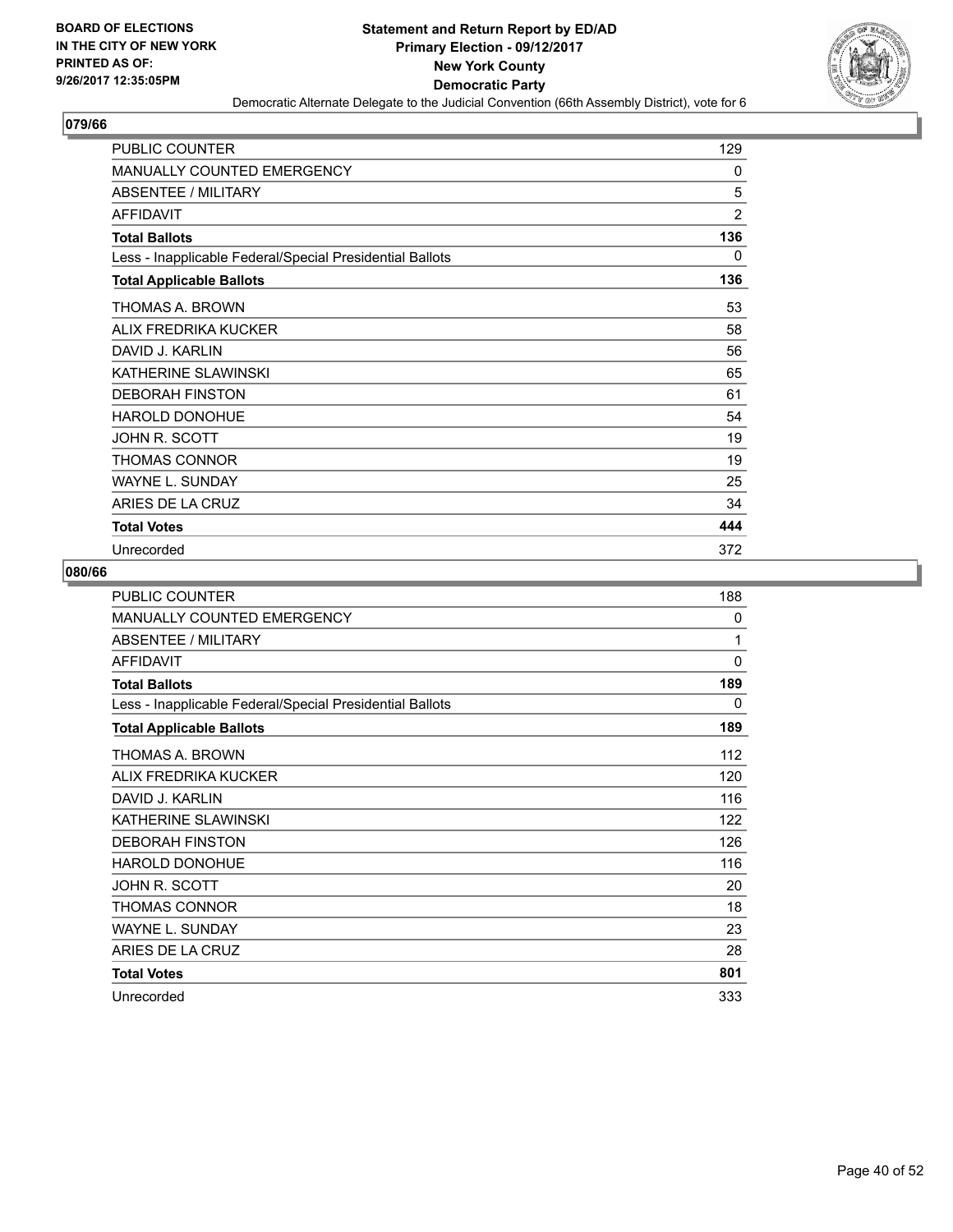

| <b>PUBLIC COUNTER</b>                                    | 94             |
|----------------------------------------------------------|----------------|
| <b>MANUALLY COUNTED EMERGENCY</b>                        | $\Omega$       |
| <b>ABSENTEE / MILITARY</b>                               | $\overline{2}$ |
| <b>AFFIDAVIT</b>                                         | $\Omega$       |
| <b>Total Ballots</b>                                     | 96             |
| Less - Inapplicable Federal/Special Presidential Ballots | 0              |
| <b>Total Applicable Ballots</b>                          | 96             |
| THOMAS A. BROWN                                          | 32             |
| ALIX FREDRIKA KUCKER                                     | 32             |
| DAVID J. KARLIN                                          | 30             |
| KATHERINE SLAWINSKI                                      | 38             |
| <b>DEBORAH FINSTON</b>                                   | 36             |
| HAROLD DONOHUE                                           | 31             |
| JOHN R. SCOTT                                            | 14             |
| THOMAS CONNOR                                            | 19             |
| <b>WAYNE L. SUNDAY</b>                                   | 15             |
| ARIES DE LA CRUZ                                         | 21             |
| <b>Total Votes</b>                                       | 268            |
| Unrecorded                                               | 308            |

| <b>PUBLIC COUNTER</b>                                    | 51             |
|----------------------------------------------------------|----------------|
| <b>MANUALLY COUNTED EMERGENCY</b>                        | 0              |
| ABSENTEE / MILITARY                                      | $\overline{2}$ |
| <b>AFFIDAVIT</b>                                         | $\Omega$       |
| <b>Total Ballots</b>                                     | 53             |
| Less - Inapplicable Federal/Special Presidential Ballots | 0              |
| <b>Total Applicable Ballots</b>                          | 53             |
| THOMAS A. BROWN                                          | 26             |
| ALIX FREDRIKA KUCKER                                     | 24             |
| DAVID J. KARI IN                                         | 22             |
| KATHERINE SLAWINSKI                                      | 28             |
| <b>DEBORAH FINSTON</b>                                   | 25             |
| <b>HAROLD DONOHUE</b>                                    | 22             |
| JOHN R. SCOTT                                            | 11             |
| <b>THOMAS CONNOR</b>                                     | 11             |
| <b>WAYNE L. SUNDAY</b>                                   | 9              |
| ARIES DE LA CRUZ                                         | 12             |
| <b>Total Votes</b>                                       | 190            |
| Unrecorded                                               | 128            |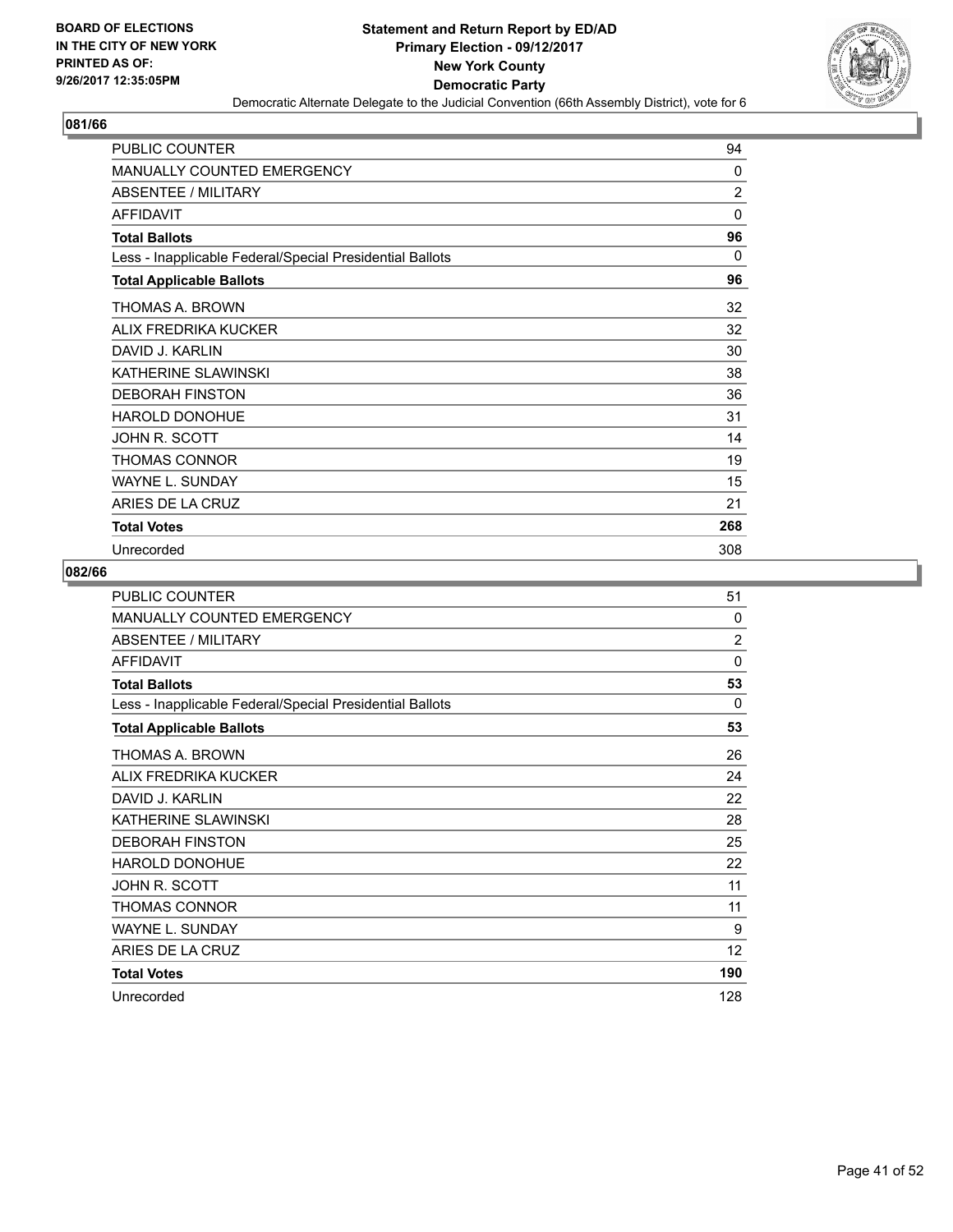

| <b>PUBLIC COUNTER</b>                                    | 105 |
|----------------------------------------------------------|-----|
| <b>MANUALLY COUNTED EMERGENCY</b>                        | 0   |
| <b>ABSENTEE / MILITARY</b>                               | 10  |
| <b>AFFIDAVIT</b>                                         | 0   |
| <b>Total Ballots</b>                                     | 115 |
| Less - Inapplicable Federal/Special Presidential Ballots | 0   |
| <b>Total Applicable Ballots</b>                          | 115 |
| THOMAS A. BROWN                                          | 49  |
| ALIX FREDRIKA KUCKER                                     | 49  |
| DAVID J. KARLIN                                          | 47  |
| KATHERINE SLAWINSKI                                      | 61  |
| <b>DEBORAH FINSTON</b>                                   | 64  |
| <b>HAROLD DONOHUE</b>                                    | 43  |
| JOHN R. SCOTT                                            | 25  |
| <b>THOMAS CONNOR</b>                                     | 23  |
| <b>WAYNE L. SUNDAY</b>                                   | 20  |
| ARIES DE LA CRUZ                                         | 30  |
| <b>Total Votes</b>                                       | 411 |
| Unrecorded                                               | 279 |

| <b>PUBLIC COUNTER</b>                                    | 156            |
|----------------------------------------------------------|----------------|
| MANUALLY COUNTED EMERGENCY                               | 0              |
| <b>ABSENTEE / MILITARY</b>                               | $\overline{2}$ |
| <b>AFFIDAVIT</b>                                         | 0              |
| <b>Total Ballots</b>                                     | 158            |
| Less - Inapplicable Federal/Special Presidential Ballots | 0              |
| <b>Total Applicable Ballots</b>                          | 158            |
| THOMAS A. BROWN                                          | 56             |
| ALIX FREDRIKA KUCKER                                     | 66             |
| DAVID J. KARLIN                                          | 51             |
| KATHERINE SLAWINSKI                                      | 68             |
| <b>DEBORAH FINSTON</b>                                   | 68             |
| HAROLD DONOHUE                                           | 50             |
| JOHN R. SCOTT                                            | 37             |
| <b>THOMAS CONNOR</b>                                     | 36             |
| <b>WAYNE L. SUNDAY</b>                                   | 39             |
| ARIES DE LA CRUZ                                         | 40             |
| HAROLD ITZKOWITZ (WRITE-IN)                              | 1              |
| <b>Total Votes</b>                                       | 512            |
| Unrecorded                                               | 436            |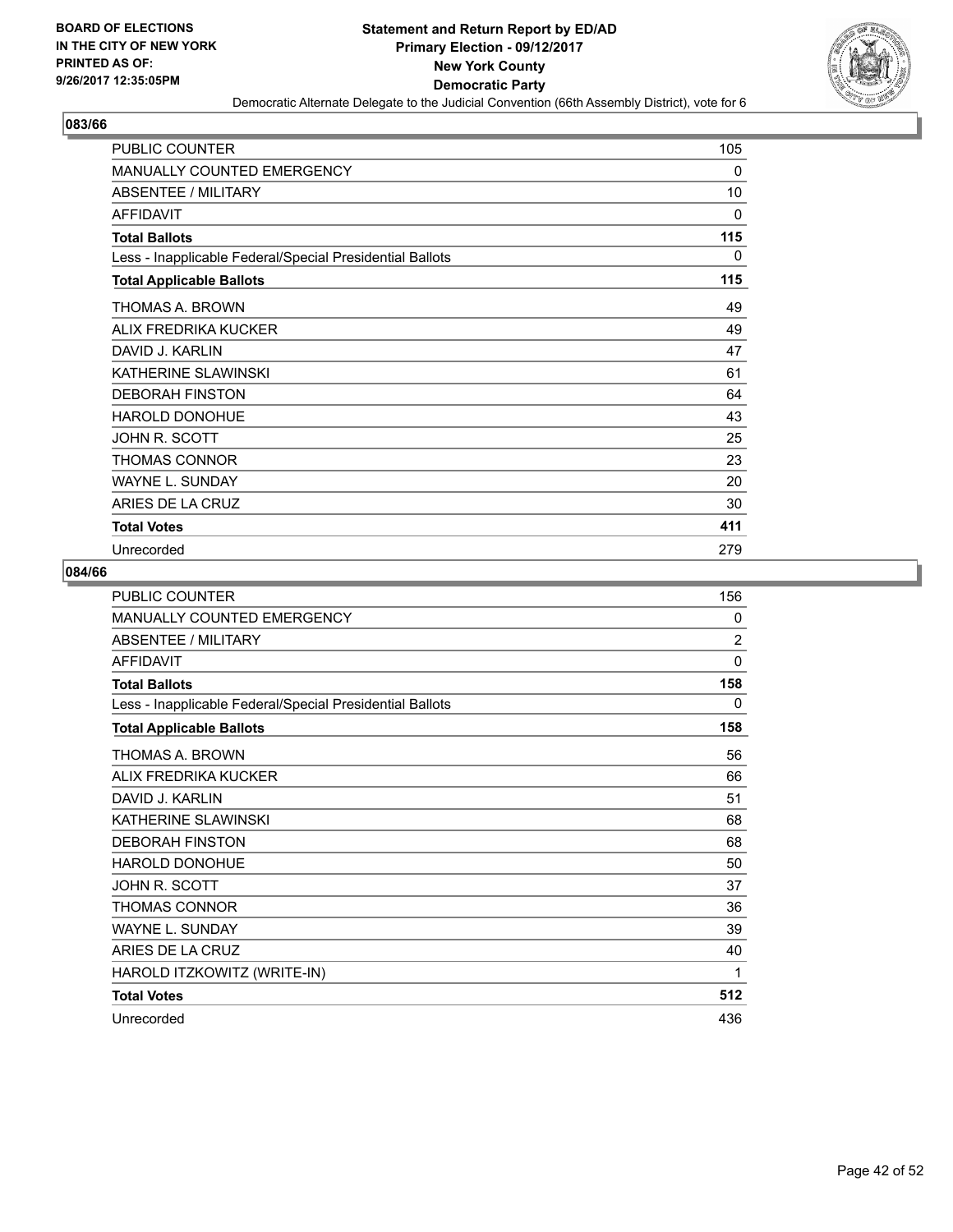

| <b>PUBLIC COUNTER</b>                                    | 105 |
|----------------------------------------------------------|-----|
| <b>MANUALLY COUNTED EMERGENCY</b>                        | 0   |
| <b>ABSENTEE / MILITARY</b>                               | 4   |
| <b>AFFIDAVIT</b>                                         | 1   |
| <b>Total Ballots</b>                                     | 110 |
| Less - Inapplicable Federal/Special Presidential Ballots | 0   |
| <b>Total Applicable Ballots</b>                          | 110 |
| THOMAS A. BROWN                                          | 34  |
| ALIX FREDRIKA KUCKER                                     | 39  |
| DAVID J. KARLIN                                          | 34  |
| KATHERINE SLAWINSKI                                      | 43  |
| <b>DEBORAH FINSTON</b>                                   | 41  |
| HAROLD DONOHUE                                           | 29  |
| JOHN R. SCOTT                                            | 20  |
| THOMAS CONNOR                                            | 25  |
| <b>WAYNE L. SUNDAY</b>                                   | 21  |
| ARIES DE LA CRUZ                                         | 34  |
| <b>Total Votes</b>                                       | 320 |
| Unrecorded                                               | 340 |

| <b>PUBLIC COUNTER</b>                                    | 109            |
|----------------------------------------------------------|----------------|
| <b>MANUALLY COUNTED EMERGENCY</b>                        | 0              |
| <b>ABSENTEE / MILITARY</b>                               | $\overline{2}$ |
| <b>AFFIDAVIT</b>                                         | 3              |
| <b>Total Ballots</b>                                     | 114            |
| Less - Inapplicable Federal/Special Presidential Ballots | 0              |
| <b>Total Applicable Ballots</b>                          | 114            |
| THOMAS A. BROWN                                          | 30             |
| ALIX FREDRIKA KUCKER                                     | 34             |
| DAVID J. KARI IN                                         | 38             |
| KATHERINE SLAWINSKI                                      | 40             |
| <b>DEBORAH FINSTON</b>                                   | 38             |
| <b>HAROLD DONOHUE</b>                                    | 31             |
| <b>JOHN R. SCOTT</b>                                     | 21             |
| <b>THOMAS CONNOR</b>                                     | 29             |
| <b>WAYNE L. SUNDAY</b>                                   | 24             |
| ARIES DE LA CRUZ                                         | 34             |
| ANNE CARROLL (WRITE-IN)                                  | 1              |
| EHREU GRESEHOVER (WRITE-IN)                              | 1              |
| HILLARY CILINTON (WRITE-IN)                              | 1              |
| SETH SHELDEU (WRITE-IN)                                  | 1              |
| <b>Total Votes</b>                                       | 323            |
| Unrecorded                                               | 361            |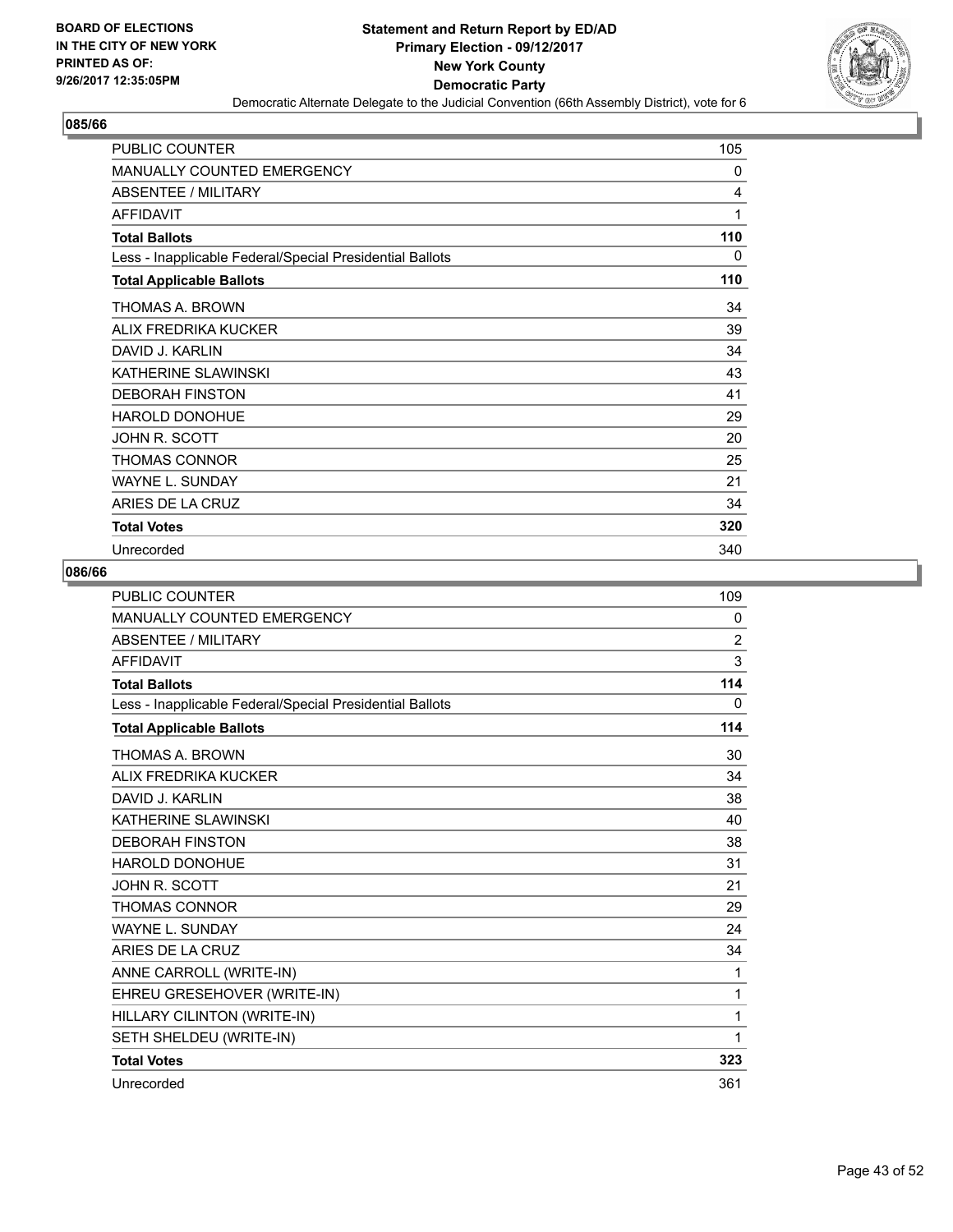

| <b>PUBLIC COUNTER</b>                                    | 126            |
|----------------------------------------------------------|----------------|
| <b>MANUALLY COUNTED EMERGENCY</b>                        | $\mathbf{0}$   |
| ABSENTEE / MILITARY                                      | $\overline{7}$ |
| <b>AFFIDAVIT</b>                                         | $\Omega$       |
| <b>Total Ballots</b>                                     | 133            |
| Less - Inapplicable Federal/Special Presidential Ballots | 0              |
| <b>Total Applicable Ballots</b>                          | 133            |
| THOMAS A. BROWN                                          | 47             |
| ALIX FREDRIKA KUCKER                                     | 47             |
| DAVID J. KARLIN                                          | 40             |
| KATHERINE SLAWINSKI                                      | 57             |
| <b>DEBORAH FINSTON</b>                                   | 58             |
| HAROLD DONOHUE                                           | 42             |
| JOHN R. SCOTT                                            | 26             |
| THOMAS CONNOR                                            | 26             |
| <b>WAYNE L. SUNDAY</b>                                   | 21             |
| ARIES DE LA CRUZ                                         | 30             |
| DAVID HARDGASTE (WRITE-IN)                               | 1              |
| <b>Total Votes</b>                                       | 395            |
| Unrecorded                                               | 403            |

| <b>PUBLIC COUNTER</b>                                    | 93  |
|----------------------------------------------------------|-----|
| MANUALLY COUNTED EMERGENCY                               | 0   |
| <b>ABSENTEE / MILITARY</b>                               | 1   |
| <b>AFFIDAVIT</b>                                         | 0   |
| <b>Total Ballots</b>                                     | 94  |
| Less - Inapplicable Federal/Special Presidential Ballots | 0   |
| <b>Total Applicable Ballots</b>                          | 94  |
| THOMAS A. BROWN                                          | 32  |
| ALIX FREDRIKA KUCKER                                     | 27  |
| DAVID J. KARLIN                                          | 30  |
| KATHERINE SLAWINSKI                                      | 36  |
| <b>DEBORAH FINSTON</b>                                   | 40  |
| <b>HAROLD DONOHUE</b>                                    | 27  |
| JOHN R. SCOTT                                            | 30  |
| <b>THOMAS CONNOR</b>                                     | 29  |
| <b>WAYNE L. SUNDAY</b>                                   | 24  |
| ARIES DE LA CRUZ                                         | 31  |
| CARLINA RIVERA (WRITE-IN)                                | 1   |
| <b>Total Votes</b>                                       | 307 |
| Unrecorded                                               | 257 |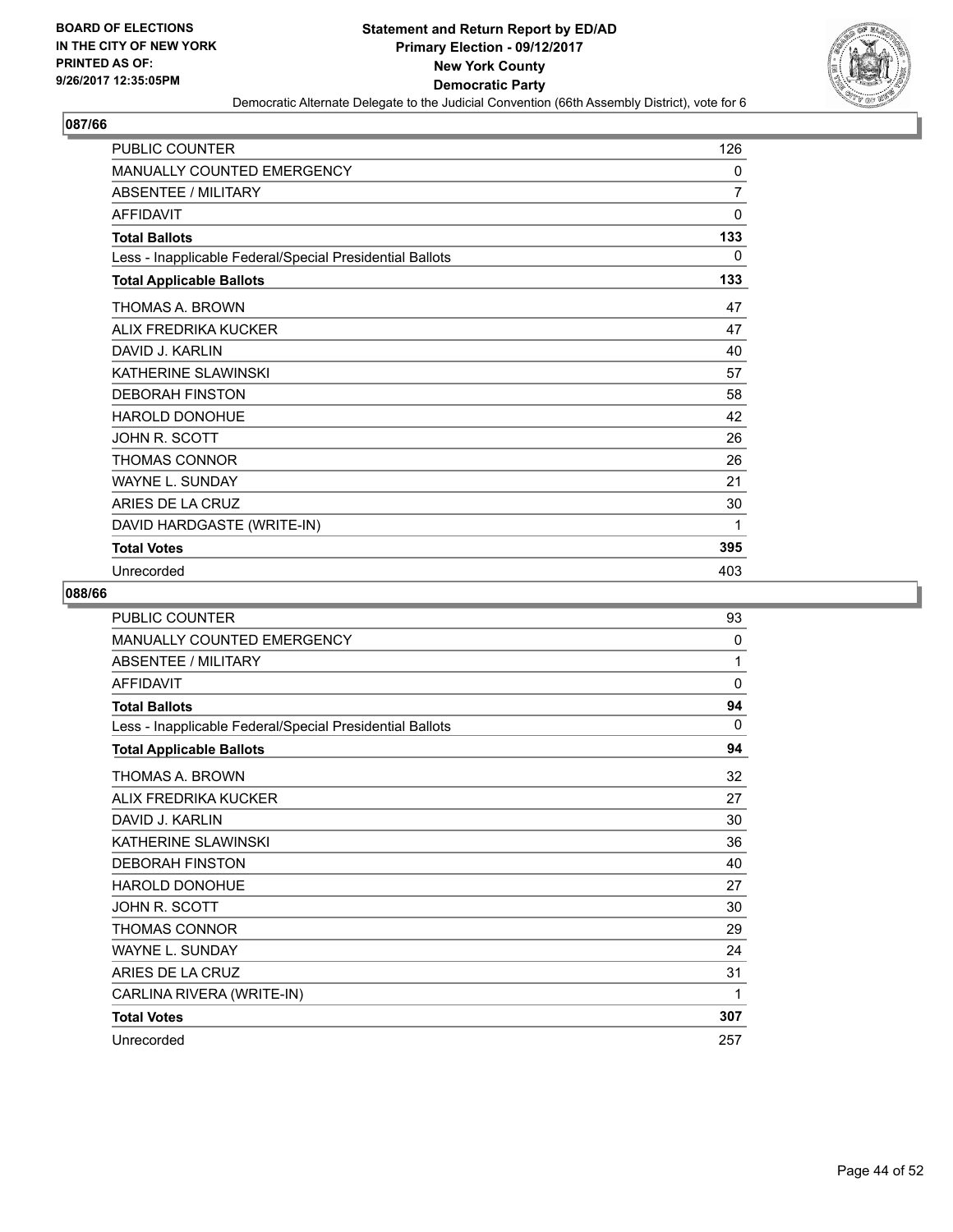

| <b>PUBLIC COUNTER</b>                                    | 120 |
|----------------------------------------------------------|-----|
| <b>MANUALLY COUNTED EMERGENCY</b>                        | 0   |
| <b>ABSENTEE / MILITARY</b>                               | 4   |
| <b>AFFIDAVIT</b>                                         | 1   |
| <b>Total Ballots</b>                                     | 125 |
| Less - Inapplicable Federal/Special Presidential Ballots | 0   |
| <b>Total Applicable Ballots</b>                          | 125 |
| THOMAS A. BROWN                                          | 50  |
| ALIX FREDRIKA KUCKER                                     | 43  |
| DAVID J. KARLIN                                          | 42  |
| KATHERINE SLAWINSKI                                      | 52  |
| <b>DEBORAH FINSTON</b>                                   | 48  |
| HAROLD DONOHUE                                           | 41  |
| JOHN R. SCOTT                                            | 33  |
| THOMAS CONNOR                                            | 32  |
| <b>WAYNE L. SUNDAY</b>                                   | 31  |
| ARIES DE LA CRUZ                                         | 36  |
| <b>Total Votes</b>                                       | 408 |
| Unrecorded                                               | 342 |

| PUBLIC COUNTER                                           | 50       |
|----------------------------------------------------------|----------|
| <b>MANUALLY COUNTED EMERGENCY</b>                        | $\Omega$ |
| <b>ABSENTEE / MILITARY</b>                               | $\Omega$ |
| <b>AFFIDAVIT</b>                                         | $\Omega$ |
| <b>Total Ballots</b>                                     | 50       |
| Less - Inapplicable Federal/Special Presidential Ballots | 0        |
| <b>Total Applicable Ballots</b>                          | 50       |
| THOMAS A. BROWN                                          | 17       |
| ALIX FREDRIKA KUCKER                                     | 15       |
| DAVID J. KARLIN                                          | 16       |
| KATHERINE SLAWINSKI                                      | 18       |
| <b>DEBORAH FINSTON</b>                                   | 23       |
| <b>HAROLD DONOHUE</b>                                    | 17       |
| JOHN R. SCOTT                                            | 9        |
| THOMAS CONNOR                                            | 7        |
| <b>WAYNE L. SUNDAY</b>                                   | 6        |
| ARIES DE LA CRUZ                                         | 13       |
| <b>Total Votes</b>                                       | 141      |
| Unrecorded                                               | 159      |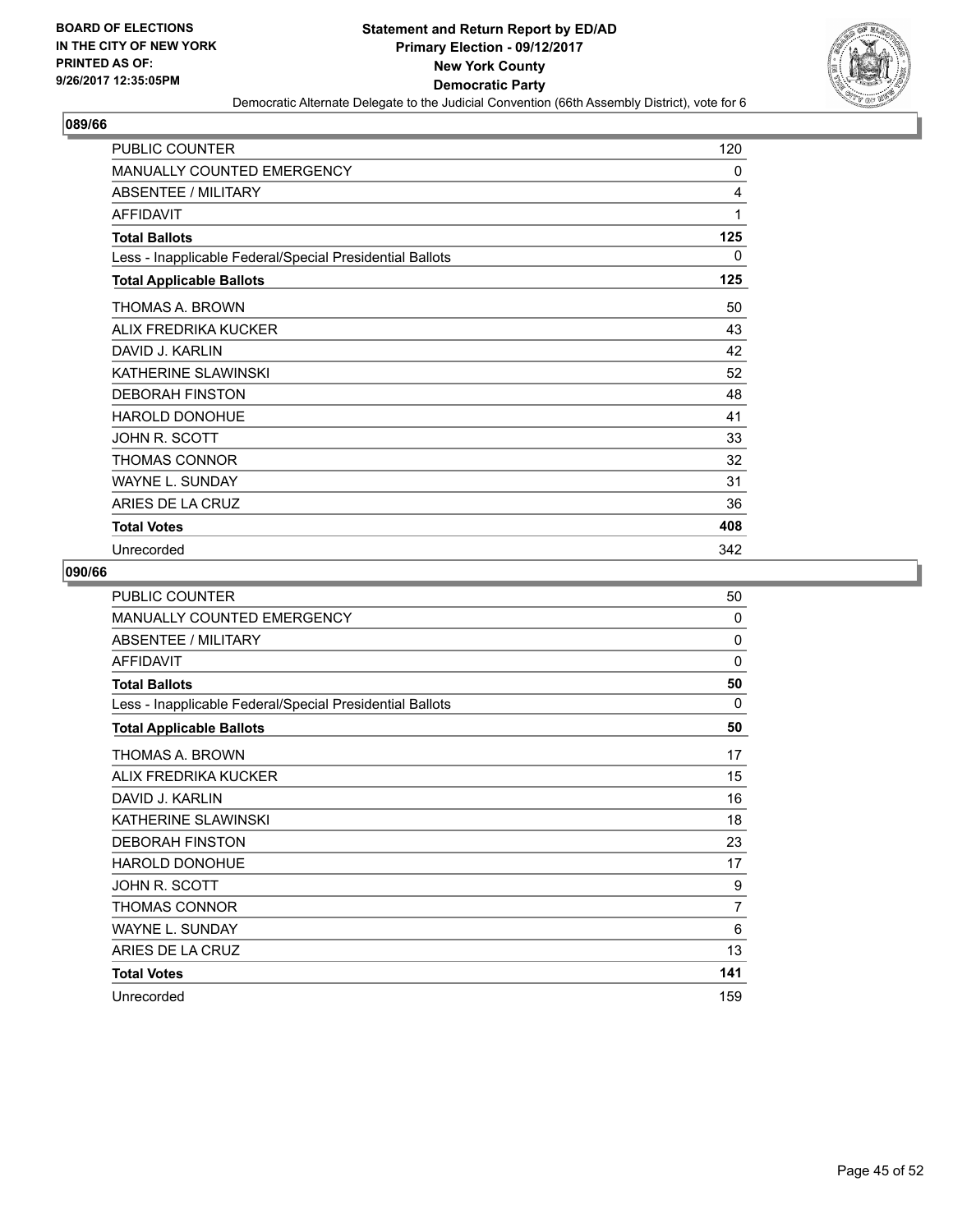

| <b>PUBLIC COUNTER</b>                                    | 44           |
|----------------------------------------------------------|--------------|
| <b>MANUALLY COUNTED EMERGENCY</b>                        | $\mathbf{0}$ |
| ABSENTEE / MILITARY                                      | 0            |
| <b>AFFIDAVIT</b>                                         | 0            |
| <b>Total Ballots</b>                                     | 44           |
| Less - Inapplicable Federal/Special Presidential Ballots | $\Omega$     |
| <b>Total Applicable Ballots</b>                          | 44           |
| THOMAS A. BROWN                                          | 9            |
| ALIX FREDRIKA KUCKER                                     | 10           |
| DAVID J. KARLIN                                          | 9            |
| KATHERINE SLAWINSKI                                      | 13           |
| <b>DEBORAH FINSTON</b>                                   | 17           |
| <b>HAROLD DONOHUE</b>                                    | 13           |
| JOHN R. SCOTT                                            | 7            |
| <b>THOMAS CONNOR</b>                                     | 13           |
| <b>WAYNE L. SUNDAY</b>                                   | 9            |
| ARIES DE LA CRUZ                                         | 14           |
| <b>Total Votes</b>                                       | 114          |
| Unrecorded                                               | 150          |

# **092/66 COMBINED into: 070/66**

**093/66 COMBINED into: 058/66**

#### **094/66 COMBINED into: 104/66**

## **095/66 COMBINED into: 058/66**

| PUBLIC COUNTER                                           | 55       |
|----------------------------------------------------------|----------|
| MANUALLY COUNTED EMERGENCY                               | 0        |
| <b>ABSENTEE / MILITARY</b>                               | 3        |
| <b>AFFIDAVIT</b>                                         | $\Omega$ |
| <b>Total Ballots</b>                                     | 58       |
| Less - Inapplicable Federal/Special Presidential Ballots | 0        |
| <b>Total Applicable Ballots</b>                          | 58       |
| THOMAS A. BROWN                                          | 15       |
| ALIX FREDRIKA KUCKER                                     | 18       |
| DAVID J. KARLIN                                          | 15       |
| KATHERINE SLAWINSKI                                      | 17       |
| <b>DEBORAH FINSTON</b>                                   | 21       |
| <b>HAROLD DONOHUE</b>                                    | 11       |
| JOHN R. SCOTT                                            | 16       |
| <b>THOMAS CONNOR</b>                                     | 17       |
| <b>WAYNE L. SUNDAY</b>                                   | 16       |
| ARIES DE LA CRUZ                                         | 19       |
| <b>Total Votes</b>                                       | 165      |
| Unrecorded                                               | 183      |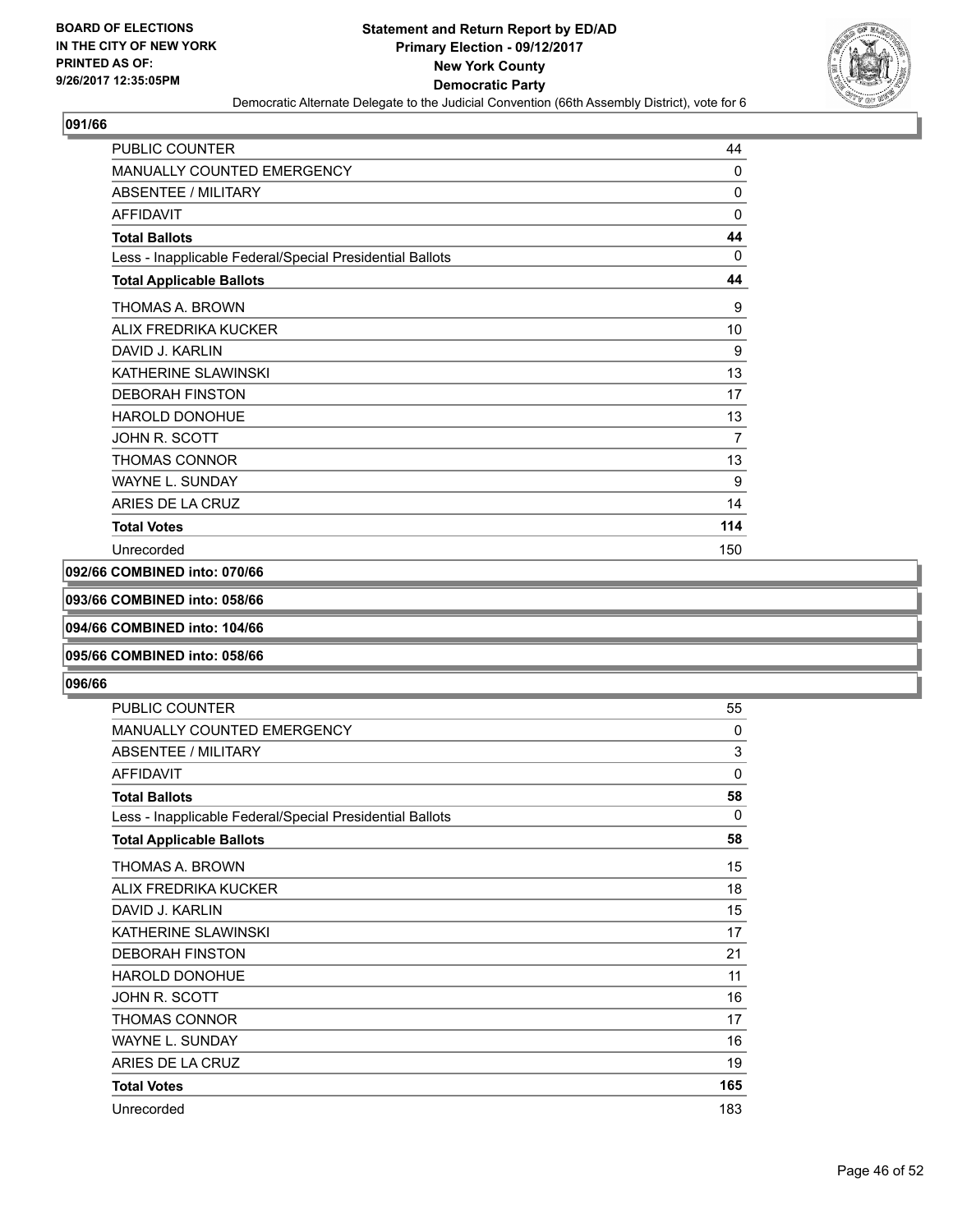

| <b>PUBLIC COUNTER</b>                                    | 76           |
|----------------------------------------------------------|--------------|
| <b>MANUALLY COUNTED EMERGENCY</b>                        | $\mathbf{0}$ |
| <b>ABSENTEE / MILITARY</b>                               | $\mathbf{0}$ |
| <b>AFFIDAVIT</b>                                         | 1            |
| <b>Total Ballots</b>                                     | 77           |
| Less - Inapplicable Federal/Special Presidential Ballots | 0            |
| <b>Total Applicable Ballots</b>                          | 77           |
| THOMAS A. BROWN                                          | 19           |
| ALIX FREDRIKA KUCKER                                     | 25           |
| DAVID J. KARLIN                                          | 23           |
| KATHERINE SLAWINSKI                                      | 30           |
| <b>DEBORAH FINSTON</b>                                   | 30           |
| <b>HAROLD DONOHUE</b>                                    | 23           |
| JOHN R. SCOTT                                            | 10           |
| THOMAS CONNOR                                            | 15           |
| <b>WAYNE L. SUNDAY</b>                                   | 18           |
| ARIES DE LA CRUZ                                         | 17           |
| <b>Total Votes</b>                                       | 210          |
| Unrecorded                                               | 252          |

| <b>PUBLIC COUNTER</b>                                    | 103      |
|----------------------------------------------------------|----------|
| <b>MANUALLY COUNTED EMERGENCY</b>                        | 0        |
| ABSENTEE / MILITARY                                      | 1        |
| <b>AFFIDAVIT</b>                                         | $\Omega$ |
| <b>Total Ballots</b>                                     | 104      |
| Less - Inapplicable Federal/Special Presidential Ballots | 0        |
| <b>Total Applicable Ballots</b>                          | 104      |
| THOMAS A. BROWN                                          | 44       |
| ALIX FREDRIKA KUCKER                                     | 45       |
| DAVID J. KARI IN                                         | 49       |
| KATHERINE SLAWINSKI                                      | 47       |
| <b>DEBORAH FINSTON</b>                                   | 52       |
| <b>HAROLD DONOHUE</b>                                    | 46       |
| JOHN R. SCOTT                                            | 6        |
| <b>THOMAS CONNOR</b>                                     | 14       |
| <b>WAYNE L. SUNDAY</b>                                   | 12       |
| ARIES DE LA CRUZ                                         | 22       |
| <b>Total Votes</b>                                       | 337      |
| Unrecorded                                               | 287      |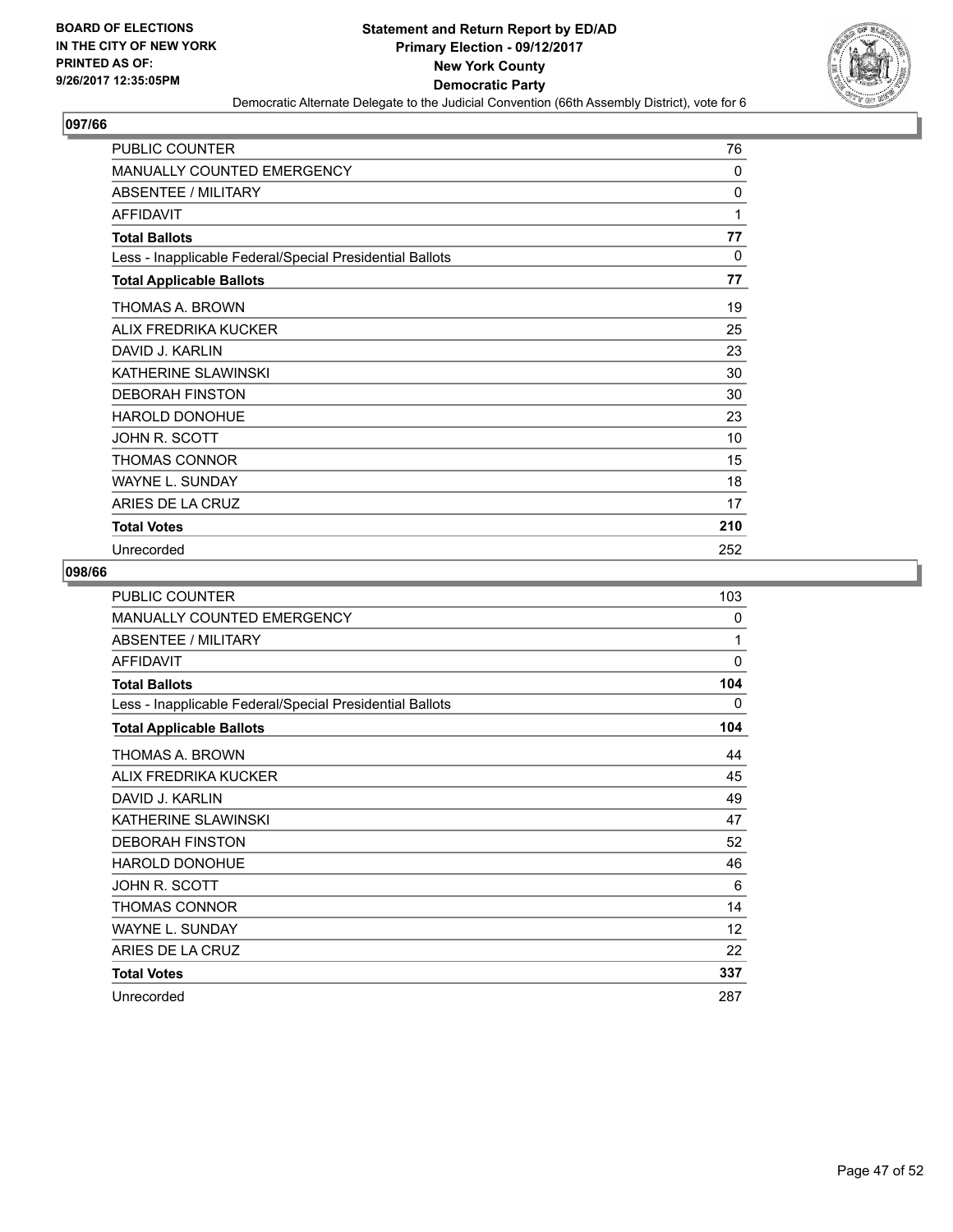

| <b>PUBLIC COUNTER</b>                                    | 67           |
|----------------------------------------------------------|--------------|
| <b>MANUALLY COUNTED EMERGENCY</b>                        | $\mathbf{0}$ |
| <b>ABSENTEE / MILITARY</b>                               | 3            |
| <b>AFFIDAVIT</b>                                         | 1            |
| <b>Total Ballots</b>                                     | 71           |
| Less - Inapplicable Federal/Special Presidential Ballots | 0            |
| <b>Total Applicable Ballots</b>                          | 71           |
| THOMAS A. BROWN                                          | 29           |
| ALIX FREDRIKA KUCKER                                     | 28           |
| DAVID J. KARLIN                                          | 25           |
| KATHERINE SLAWINSKI                                      | 33           |
| <b>DEBORAH FINSTON</b>                                   | 33           |
| <b>HAROLD DONOHUE</b>                                    | 21           |
| JOHN R. SCOTT                                            | 17           |
| THOMAS CONNOR                                            | 16           |
| <b>WAYNE L. SUNDAY</b>                                   | 12           |
| ARIES DE LA CRUZ                                         | 19           |
| <b>Total Votes</b>                                       | 233          |
| Unrecorded                                               | 193          |

| PUBLIC COUNTER                                           | 21             |
|----------------------------------------------------------|----------------|
| <b>MANUALLY COUNTED EMERGENCY</b>                        | 0              |
| <b>ABSENTEE / MILITARY</b>                               | 0              |
| <b>AFFIDAVIT</b>                                         | 0              |
| <b>Total Ballots</b>                                     | 21             |
| Less - Inapplicable Federal/Special Presidential Ballots | 0              |
| <b>Total Applicable Ballots</b>                          | 21             |
| THOMAS A. BROWN                                          | 8              |
| ALIX FREDRIKA KUCKER                                     | $\overline{7}$ |
| DAVID J. KARLIN                                          | 7              |
| KATHERINE SLAWINSKI                                      | 9              |
| <b>DEBORAH FINSTON</b>                                   | 9              |
| <b>HAROLD DONOHUE</b>                                    | 8              |
| JOHN R. SCOTT                                            | 5              |
| <b>THOMAS CONNOR</b>                                     | $\overline{2}$ |
| <b>WAYNE L. SUNDAY</b>                                   | $\overline{2}$ |
| ARIES DE LA CRUZ                                         | 6              |
| <b>Total Votes</b>                                       | 63             |
| Unrecorded                                               | 63             |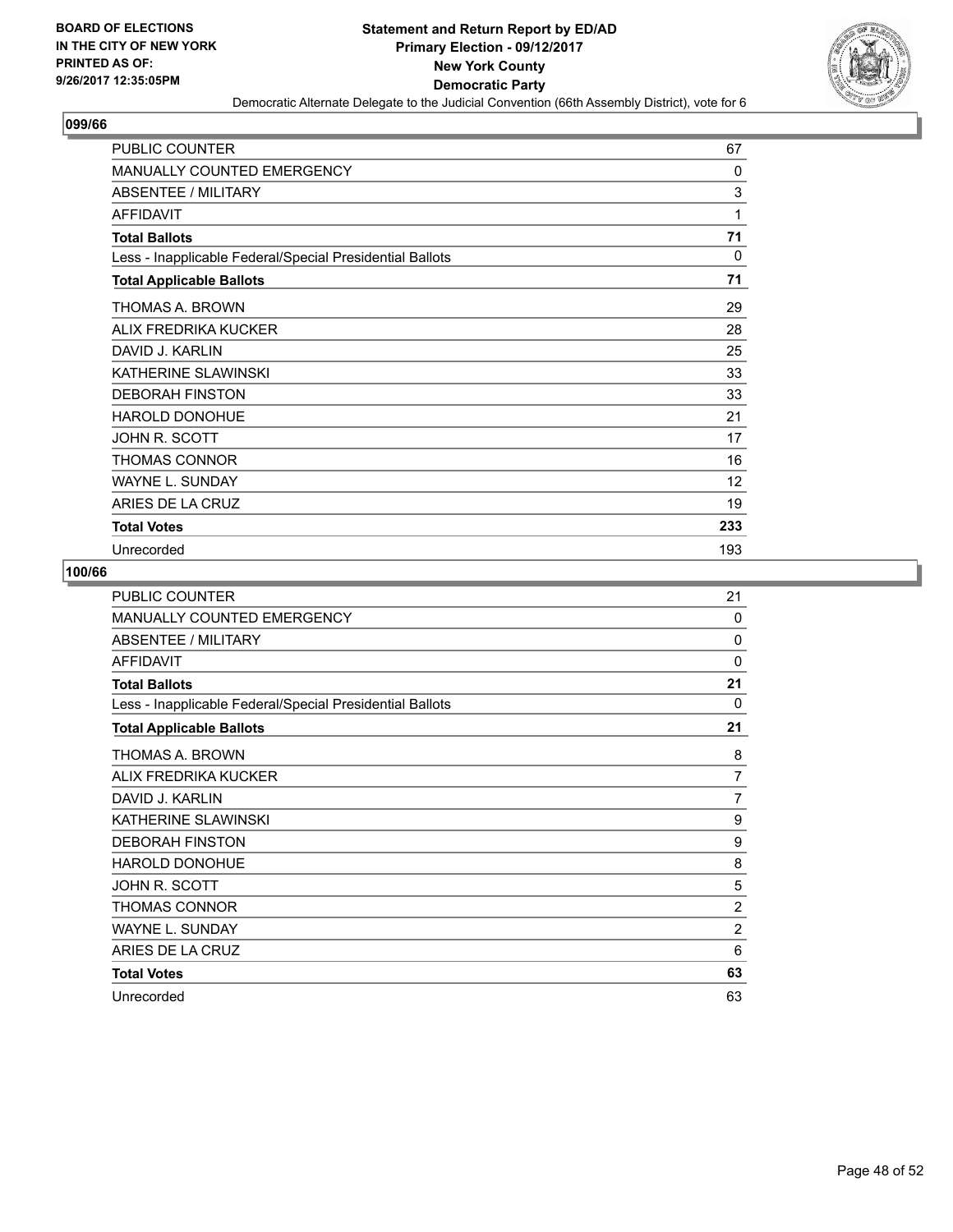

| <b>PUBLIC COUNTER</b>                                    | 69           |
|----------------------------------------------------------|--------------|
| <b>MANUALLY COUNTED EMERGENCY</b>                        | $\mathbf{0}$ |
| ABSENTEE / MILITARY                                      | 3            |
| <b>AFFIDAVIT</b>                                         | 1            |
| <b>Total Ballots</b>                                     | 73           |
| Less - Inapplicable Federal/Special Presidential Ballots | 0            |
| <b>Total Applicable Ballots</b>                          | 73           |
| THOMAS A. BROWN                                          | 17           |
| ALIX FREDRIKA KUCKER                                     | 24           |
| DAVID J. KARLIN                                          | 19           |
| KATHERINE SLAWINSKI                                      | 29           |
| <b>DEBORAH FINSTON</b>                                   | 30           |
| <b>HAROLD DONOHUE</b>                                    | 14           |
| JOHN R. SCOTT                                            | 12           |
| THOMAS CONNOR                                            | 14           |
| <b>WAYNE L. SUNDAY</b>                                   | 15           |
| ARIES DE LA CRUZ                                         | 21           |
| <b>JEREMY RICHARDSON (WRITE-IN)</b>                      | 1            |
| <b>Total Votes</b>                                       | 196          |
| Unrecorded                                               | 242          |

| <b>PUBLIC COUNTER</b>                                    | 118 |
|----------------------------------------------------------|-----|
| <b>MANUALLY COUNTED EMERGENCY</b>                        | 0   |
| <b>ABSENTEE / MILITARY</b>                               | 3   |
| <b>AFFIDAVIT</b>                                         | 0   |
| <b>Total Ballots</b>                                     | 121 |
| Less - Inapplicable Federal/Special Presidential Ballots | 0   |
| <b>Total Applicable Ballots</b>                          | 121 |
| THOMAS A. BROWN                                          | 49  |
| ALIX FREDRIKA KUCKER                                     | 50  |
| DAVID J. KARLIN                                          | 48  |
| KATHERINE SLAWINSKI                                      | 49  |
| <b>DEBORAH FINSTON</b>                                   | 58  |
| <b>HAROLD DONOHUE</b>                                    | 42  |
| JOHN R. SCOTT                                            | 27  |
| <b>THOMAS CONNOR</b>                                     | 26  |
| <b>WAYNE L. SUNDAY</b>                                   | 26  |
| ARIES DE LA CRUZ                                         | 39  |
| UNATTRIBUTABLE WRITE-IN (WRITE-IN)                       | 1   |
| <b>Total Votes</b>                                       | 415 |
| Unrecorded                                               | 311 |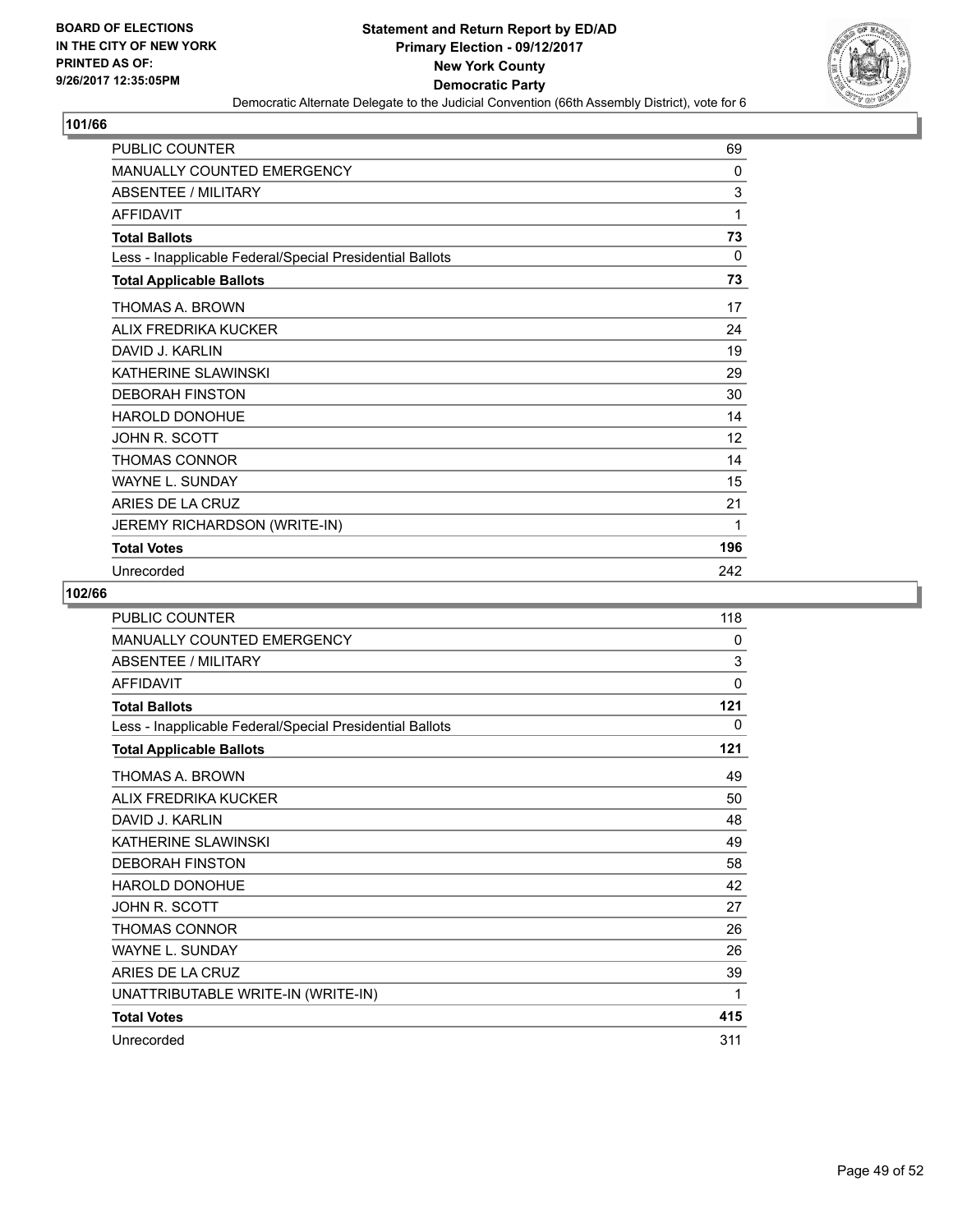

| <b>PUBLIC COUNTER</b>                                    | 79  |
|----------------------------------------------------------|-----|
| <b>MANUALLY COUNTED EMERGENCY</b>                        | 0   |
| <b>ABSENTEE / MILITARY</b>                               | 0   |
| <b>AFFIDAVIT</b>                                         | 1   |
| <b>Total Ballots</b>                                     | 80  |
| Less - Inapplicable Federal/Special Presidential Ballots | 0   |
| <b>Total Applicable Ballots</b>                          | 80  |
| THOMAS A. BROWN                                          | 26  |
| ALIX FREDRIKA KUCKER                                     | 30  |
| DAVID J. KARI IN                                         | 23  |
| KATHERINE SLAWINSKI                                      | 35  |
| <b>DEBORAH FINSTON</b>                                   | 34  |
| <b>HAROLD DONOHUE</b>                                    | 32  |
| JOHN R. SCOTT                                            | 14  |
| THOMAS CONNOR                                            | 13  |
| <b>WAYNE L. SUNDAY</b>                                   | 12  |
| ARIES DE LA CRUZ                                         | 21  |
| UNATTRIBUTABLE WRITE-IN (WRITE-IN)                       | 6   |
| <b>Total Votes</b>                                       | 246 |
| Unrecorded                                               | 234 |

| <b>PUBLIC COUNTER</b>                                    | 26  |
|----------------------------------------------------------|-----|
| <b>MANUALLY COUNTED EMERGENCY</b>                        | 0   |
| ABSENTEE / MILITARY                                      | 0   |
| <b>AFFIDAVIT</b>                                         | 0   |
| <b>Total Ballots</b>                                     | 26  |
| Less - Inapplicable Federal/Special Presidential Ballots | 0   |
| <b>Total Applicable Ballots</b>                          | 26  |
| THOMAS A. BROWN                                          | 15  |
| ALIX FREDRIKA KUCKER                                     | 12  |
| DAVID J. KARLIN                                          | 14  |
| KATHERINE SLAWINSKI                                      | 15  |
| <b>DEBORAH FINSTON</b>                                   | 17  |
| <b>HAROLD DONOHUE</b>                                    | 11  |
| JOHN R. SCOTT                                            | 7   |
| <b>THOMAS CONNOR</b>                                     | 5   |
| <b>WAYNE L. SUNDAY</b>                                   | 5   |
| ARIES DE LA CRUZ                                         | 9   |
| <b>Total Votes</b>                                       | 110 |
| Unrecorded                                               | 46  |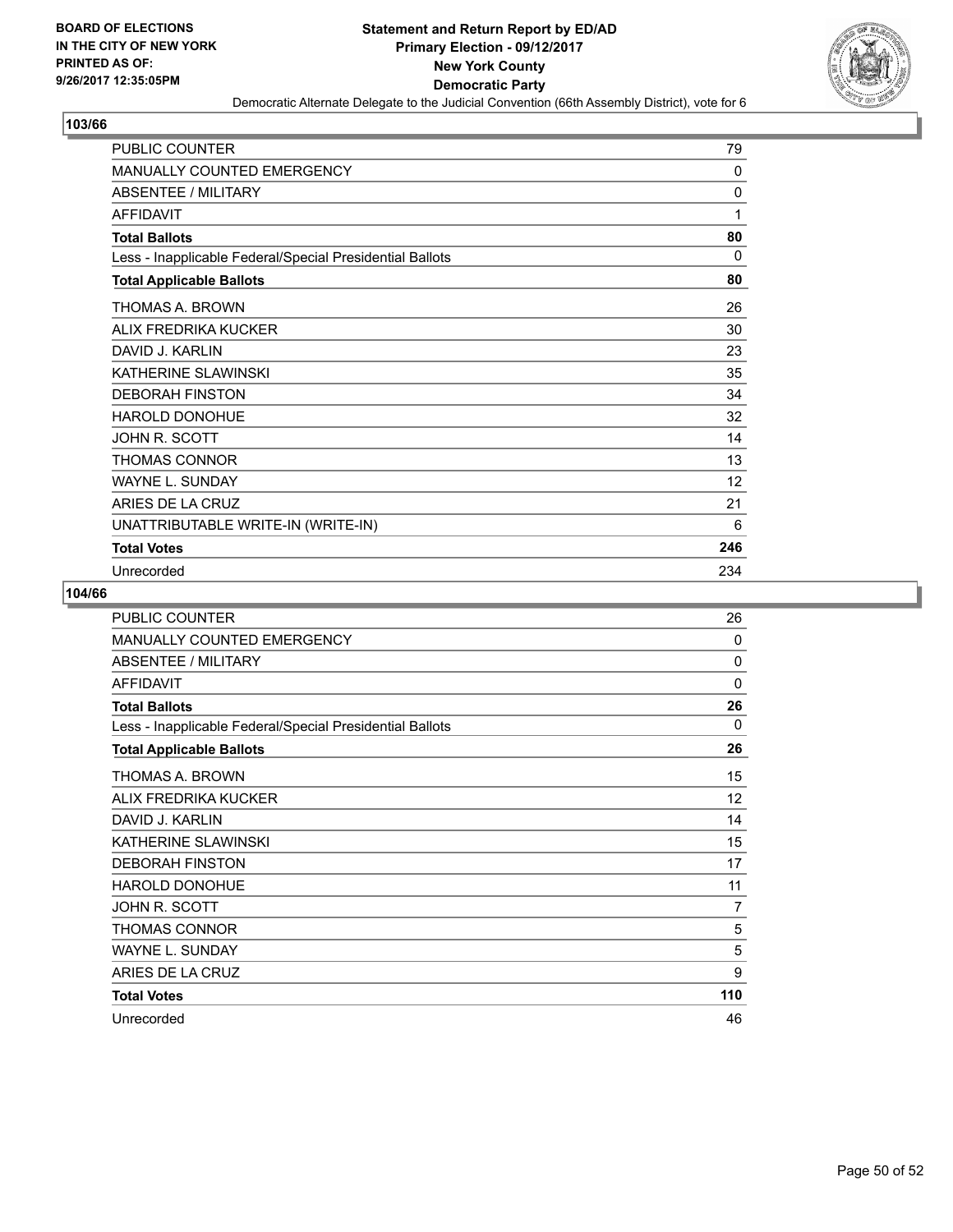

| <b>PUBLIC COUNTER</b>                                    | 92           |
|----------------------------------------------------------|--------------|
| <b>MANUALLY COUNTED EMERGENCY</b>                        | 0            |
| <b>ABSENTEE / MILITARY</b>                               | 1            |
| <b>AFFIDAVIT</b>                                         | $\mathbf{0}$ |
| <b>Total Ballots</b>                                     | 93           |
| Less - Inapplicable Federal/Special Presidential Ballots | 0            |
| <b>Total Applicable Ballots</b>                          | 93           |
| THOMAS A. BROWN                                          | 27           |
| ALIX FREDRIKA KUCKER                                     | 32           |
| DAVID J. KARI IN                                         | 29           |
| KATHERINE SLAWINSKI                                      | 37           |
| <b>DEBORAH FINSTON</b>                                   | 42           |
| <b>HAROLD DONOHUE</b>                                    | 24           |
| JOHN R. SCOTT                                            | 16           |
| THOMAS CONNOR                                            | 9            |
| <b>WAYNE L. SUNDAY</b>                                   | 11           |
| ARIES DE LA CRUZ                                         | 17           |
| UNATTRIBUTABLE WRITE-IN (WRITE-IN)                       | 1            |
| <b>Total Votes</b>                                       | 245          |
| Unrecorded                                               | 313          |

| PUBLIC COUNTER                                           | 59             |
|----------------------------------------------------------|----------------|
| <b>MANUALLY COUNTED EMERGENCY</b>                        | $\mathbf{0}$   |
| ABSENTEE / MILITARY                                      | $\overline{2}$ |
| <b>AFFIDAVIT</b>                                         | 1              |
| <b>Total Ballots</b>                                     | 62             |
| Less - Inapplicable Federal/Special Presidential Ballots | $\Omega$       |
| <b>Total Applicable Ballots</b>                          | 62             |
| THOMAS A. BROWN                                          | 15             |
| ALIX FREDRIKA KUCKER                                     | 22             |
| DAVID J. KARLIN                                          | 16             |
| KATHERINE SLAWINSKI                                      | 26             |
| <b>DEBORAH FINSTON</b>                                   | 29             |
| <b>HAROLD DONOHUE</b>                                    | 11             |
| JOHN R. SCOTT                                            | 14             |
| <b>THOMAS CONNOR</b>                                     | 11             |
| <b>WAYNE L. SUNDAY</b>                                   | 13             |
| ARIES DE LA CRUZ                                         | 25             |
| <b>Total Votes</b>                                       | 182            |
| Unrecorded                                               | 190            |